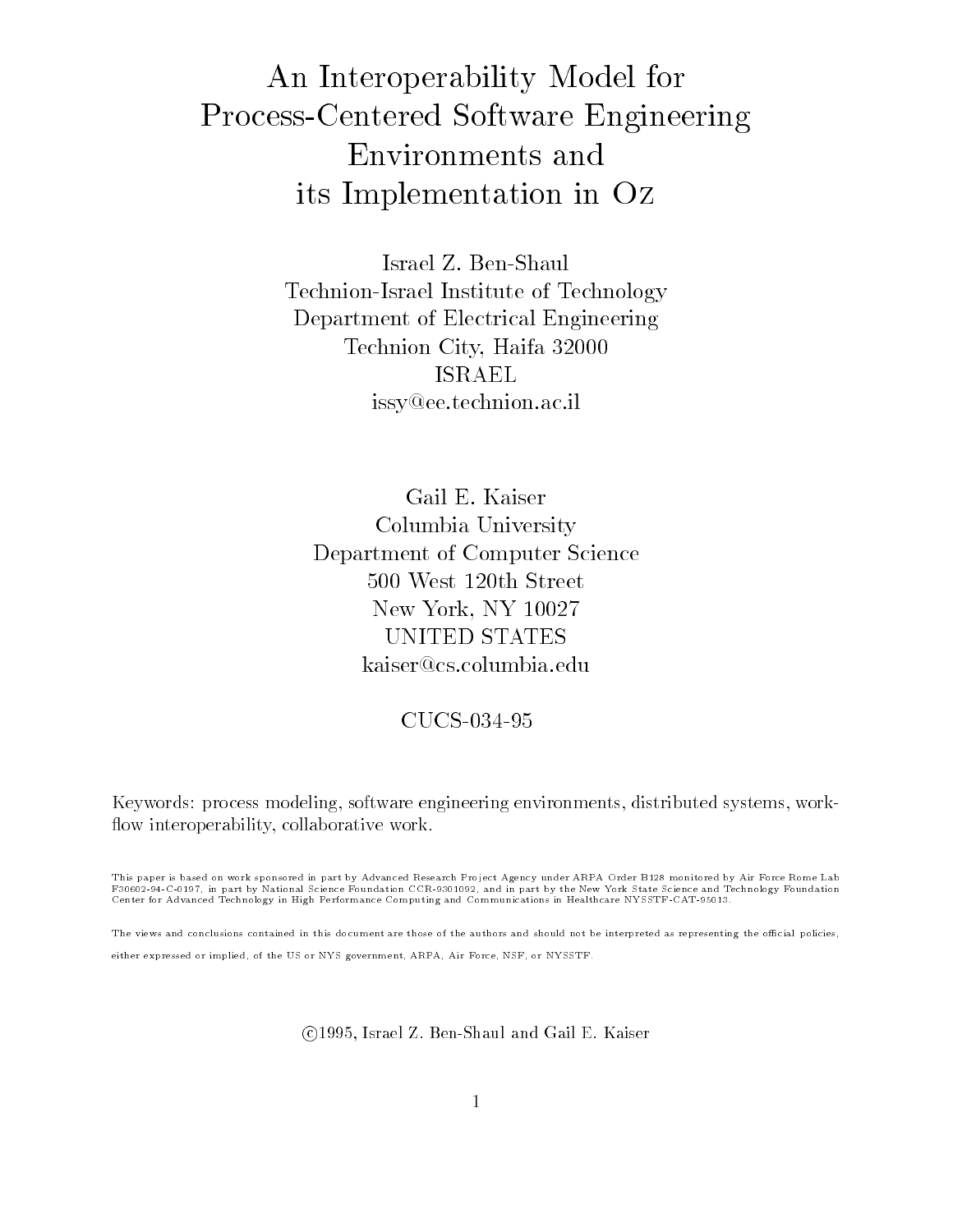#### Abstract

A process-centered software engineering environment (PSEE) enables to model, evolve, and enact the process of software development and maintenance. This paper addresses the problem of processinteroperability among decentralized and autonomous PSEEs by presenting the generic International Alliance model which consists of two elements, namely Treaty and Summit. The Treaty abstraction allows pairwise peerpeer de nition of multisite shared subprocesses that are integrated inside each of the participating sites while retaining the de nition and evolutionautonomy of non shared local subprocesses Summits are the execution abstraction for Treatyde ned sub-processes. They enact Treaty sub-processes in multiple sites by successively alternating between shared and private execution modes the former is used for the syn chronous execution of the shared activities and the latter is used for the autonomous execution of any private subtasks emanating from the shared activities. We describe the realization of the models in the Oz multisite PSEE and evaluate the models and system based on experience gained from using Oz for production purposes. We also consider the application of the model to Petri net-based and grammar-based PSEEs.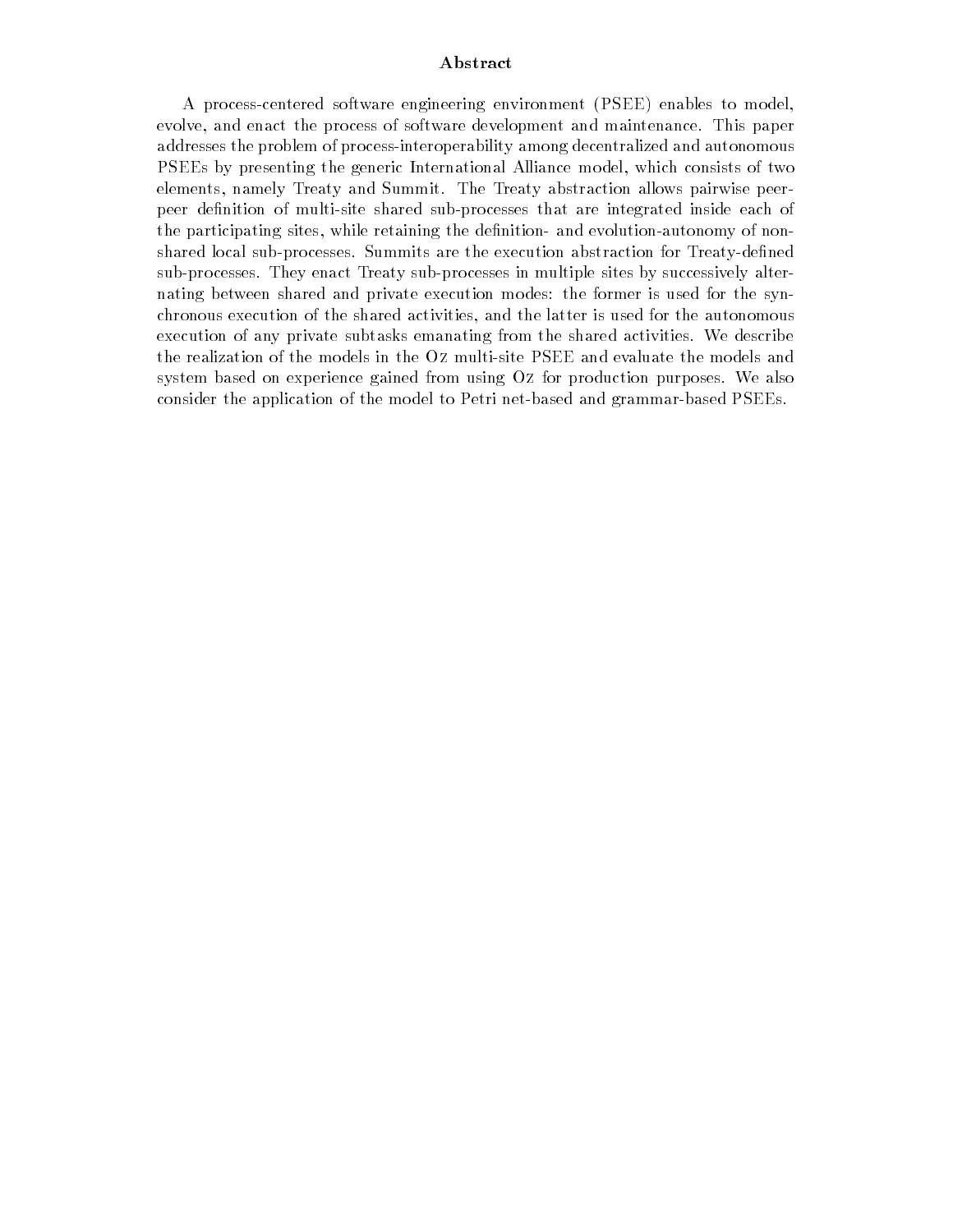# Introduction

As software systems become more complex and larger in scale, their development and maintenance requires more people with various skills, often organized into groups. The decomposition into groups can be characterized by the level of intra-group vs. inter-group heterogeneity. For example, a project may be composed of separate teams for requirements elicitation, functional specification, design, coding, testing, documentation, and maintenance. This decomposition exhibits high intra-group homogeneity and inter-group heterogeneity. Alternatively, a project may be decomposed into teams that are each responsible for full development of a distinct component of the system, exhibiting intra-group heterogeneity. Another characteristic of the project organization is whether it is formed top-down or bottom-up. An example of the latter is when multiple independent organizations team up (perhaps for a limited period of time to develop a system Finally pro ject personnel may be divided into or made up of pre-existing, physically dispersed teams (or even individuals, e.g. telecommuting from home a scenario that becomes more frequent with the advances in networking technologies

Although the various decompositions have their own specific requirements, a common desirable property in a multi-team development is to allow some degree of operational as well as managerial team *autonomy*. For example, it may be desirable to allow teams to use their own set of software tools and hardware, their own private files or databases, and their own development policies and workflow, or process. Furthermore, when the teams belong to different organizations, autonomy and privacy are "hard" constraints that cannot be compromised or a priori restricted. At the same time, the autonomous teams need to *collaborate* in order to develop the product. For example, they may need to share tools or employ multi-user tools across teams, they may need to exchange and/or share files and other data, and they may need to agree on some common policies and workflow, at least for the parts of the work that involve collaboration

The concept of system-interoperability, which has been largely motivated by the emerging globalization of computing has been increasingly gaining popularity in various domains such as workflow interoperability for business process re-engineering  $[19]$ , multi-database interoperability and general clientserver interoperability

In this paper we explore interoperability in the context of process-centered software engineering environments PSEEs PSEEs are systems that support large scale software de ivelopment by providing-by providing-the providing-the providing-the process of the process of the process of the process of the process of the process of the process of the process of the process of the process of the pro of development and maintenance of software including task denitions control integration such as global task ordering and local constraints on their activation, tool integration, data modeling and integration and user modeling and user  $(\equiv)$  and chanisms for enacting the modeled process by the PSEEs process-engine, where forms of enactment include process automation eg Marvel II de Clement and American II de Clement and Clement and Clement and Clement and Clement and Clement eg Darwin and Guidan and the Merlin and the Merlin and the Merlin and the Merlin and the Merlin and the Merlin

Thus, the PSEE-interoperability problem is to balance autonomy and collaboration among multiple *processes*, both in the modeling and the enactment phases, as a basis for collaboration among multiple groups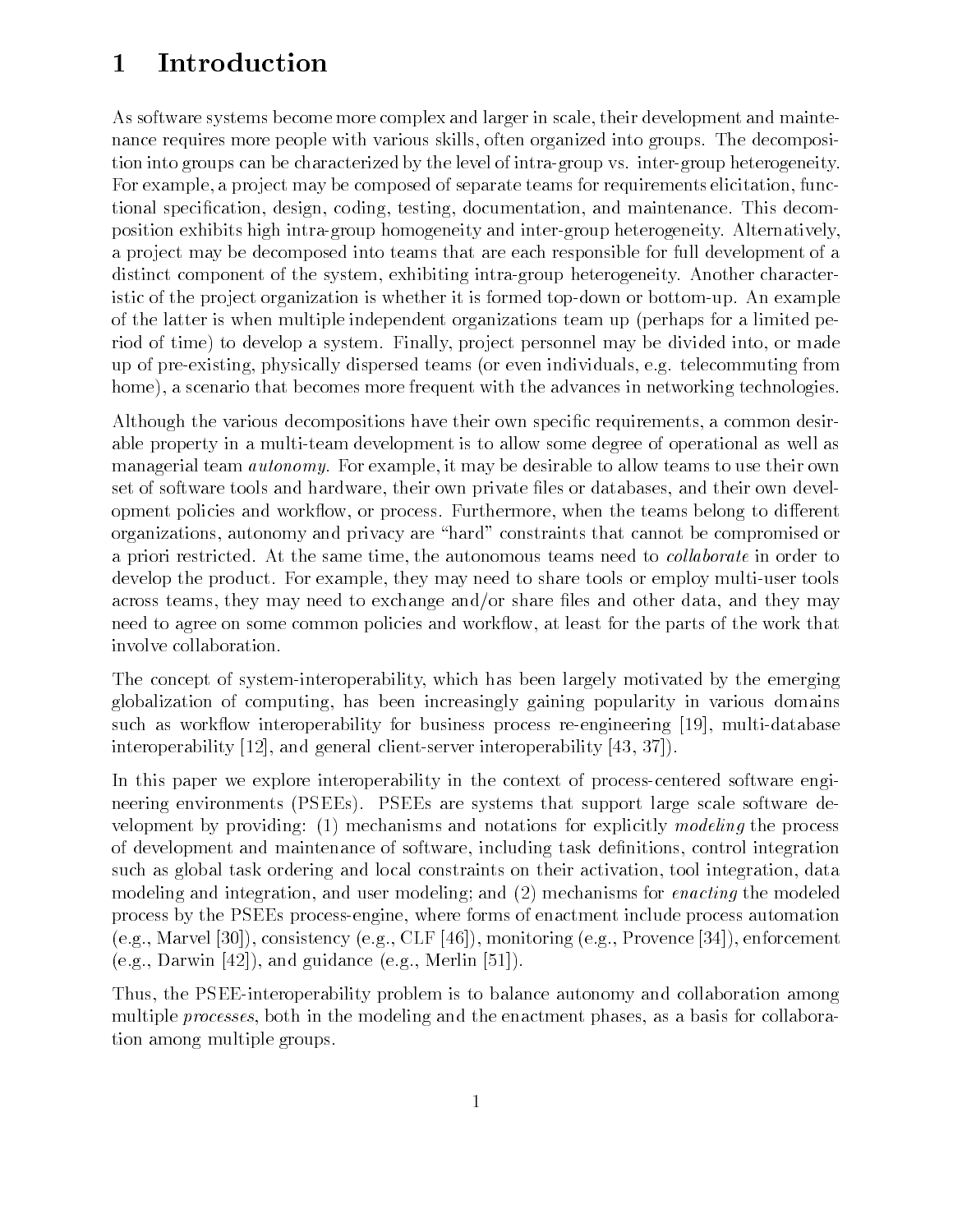#### $1.1$ Requirements and Scope

## decentralized PSEEs

We deliberately use the term decentralization as opposed to distribution to emphasize that our focus in this work is on interconnecting environments that are independent and loosely coupled, both physically and logically. This is in contrast to a "classical" distributed system in which a single and homogeneous logical perspective is given to its applications but is physically distributed into multiple computing units Note that PSEE distribution in the classical contributing, it is allows for all allows form of the latter that it allows for more users to work a but under the same process and typically with some bounded physical distance (typically a locale we address mainly a local control of the number of the number of the number of the number of the number of users per group sharing the same process may not grow much (and in fact may degenerate to a single area it and the manufacture of  $\alpha$  arbitrarily large each  $\alpha$  arbitrarily with  $\alpha$  its own arbitrarily with  $\alpha$ private process and data but collaborating in a concerted effort with other groups.

Another aspect that is derived from decentralization is Independent Operation and Self-Containment This means that a subenvironment henceforth SubEnv should be able to behave as a complete environment by itself when not collaborating with any other SubEnvs and SubEnvs must be able to operate concurrently and independently except when their processes explicitly collaborate The most fundamental implication of this requirement is a "share-nothing" architecture. That is, no multi-site service, mechanism, or data in the environment can be centralized or physically shared and all interaction should be based solely on message passing.

Decentralization also implies that A multi-site PSEE should impose minimum overhead on the operation of local work in SubEnvs The underlying assumption is that most of the work done by a SubEnv is local to that SubEnv and therefore each SubEnv should still be optimized towards local work

Finally, we make the distinction between inter- vs. intra-process coordination. The latter is concerned with coordinating concurrent activities that might violate the consistency of the project database, assuming that all participants use the same process, the same schema, and most importantly share the same centralized problem  $\mathbf{I}$  . The same centralized problem is exampled pro ject database  $\mathbf{I}$ In contrast, we focus in this paper on collaboration between users or teams with different processes, different schemas, and different project databases.

## PSEE Autonomy

Each local SubEnv should have complete control over its process, tools and data, while allowing access by remote SubEnvs under restrictions that are solely determined by the local submatrix to the substitution of the local perspectives-called by the local artifacts of the local artifacts o the SubEnv through some process interface; and access to, and interaction with tools and actual process tasks. Autonomy constraints imply that a SubEnv's data, tools and process are by default private, and some work has to be done to allow sharing and remote use.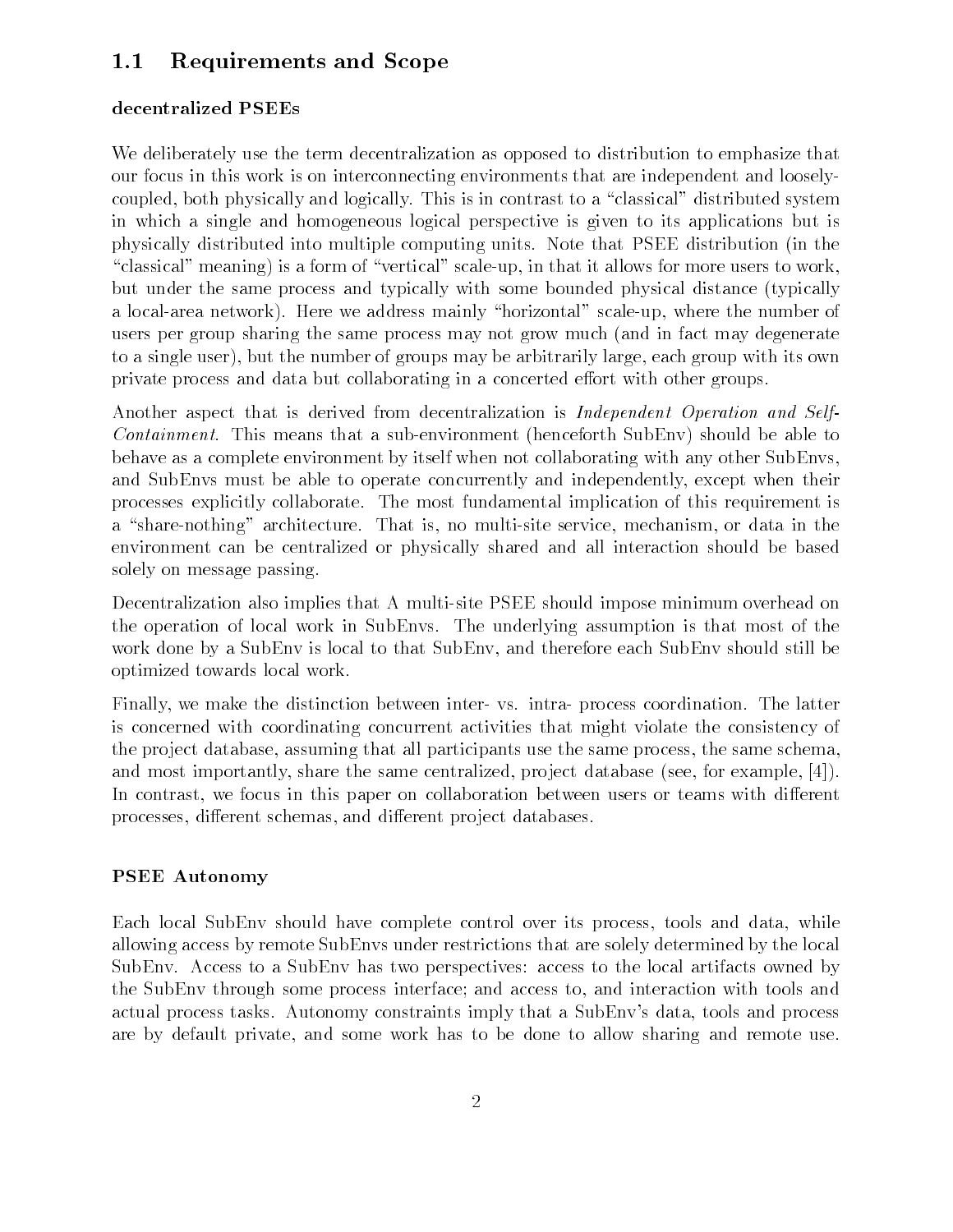Moreover, once defined, sharing should be restricted to the minimum degree necessary for interoperability

## Process Heterogeneity

Heterogeneity in software systems in general and PSEEs in particular can be classied into four levels-system the runtime system the runtime system in the frontendent of the frontendent of the frontendent of the frontendent of the frontendent of the frontendent of the frontendent of the frontendent of the f language Process Modeling Language PML and the applications specic processes For example, a multi-PSEE can support heterogeneous processes written in the same PML application heterogeneity it can support heterogeneous PMLs but still require the same underlying in the case of the case of the case of the case of the case of the case of the case of the case of t support international terms international complete  $\mathcal{S}$  . The support of  $\mathcal{S}$  is the support of  $\mathcal{S}$  is the support of  $\mathcal{S}$ for heterogeneity is, in general, an extremely difficult problem, particularly in the context of decentralization. This paper explores a limited aspect of heterogeneity by fixing the system and language levels although not restricting to a particular system or language and supporting heterogeneity at the process model level. This is in contrast to ProcessWall  $[24]$ for example which focuses on language heterogeneity is a section of the section of  $\mathcal{E}$ 

## Allowing Pre-Existing Processes

in a typical top district where it decomposed into subsystem  $\mathcal{L}$  is decomposed into substitute the substitute of  $\mathcal{L}$ processes usually by a global authority which dictates where and how the dierent parts of the system, both control and data, will be defined and executed. In contrast, the bottom-up approach, which is closely associated with decentralized systems, does not assume a global authority, and multi-site applications are constructed between the possibly pre-existing local sub systems thereby avoiding the need to have any a priori knowledge of the neighboring subsystems before the time of construction Our focus here is on the more decentralized bottom-up construction of multi-PSEE processes. This is in contrast to most other distributed PSEEs which decompose a single process in a top-down fashion into sub-processes with predension with coordinated interfaces  $\{m\}$  and interfaces  $\{m\}$  . The section  $\{m\}$ Notice that we do not exclude support for top-down methodology; we do not, however, enforce it

Thus, it should be possible for pre-existing SubEnvs to "join" an on-going multi-site environment or to form a new one with minimal configuration overhead. Similarly, a "split" of a SubEnv from its currently configured multi-site environment should be supported.

The rest of this paper is organized as follows- Section presents the interoperability model for definition and enactment of multi-site activities; Section 3 discusses an actual implementation of the model in the Oz rule-based multi-site PSEE; Section 4 outlines the application of the model to other non-rule-based PMLs; Section 5 evaluates the research based on experience gained by using Oz in a production environment; Section 6 compares to related work; and Section 7 summarizes the contributions of this research and outlines future directions.

Our earlier paper [9] introduced a preliminary version of the model and its implementation, focusing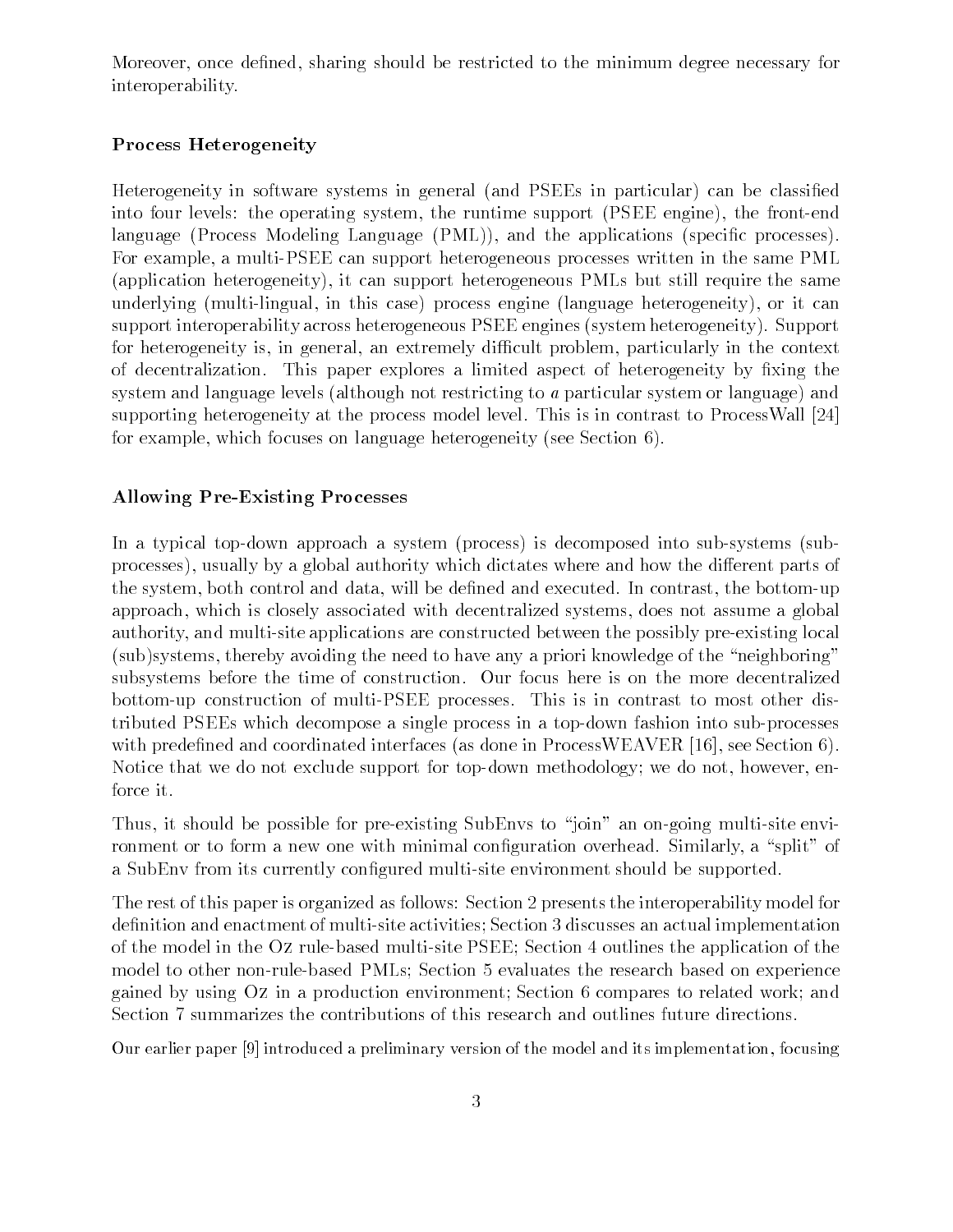on enactment. Our book [7] presented a revised, comprehensive and formalized model with detailed coverage of both the de nition and enactment aspects and describes a mature implementation This paper abridges the book, and adds new material in two areas: Section 5 is entirely new. It describes anecdotal experience and provides statistics on using one Oz environment for production purposes  $\alpha$  , we can define a control to define the internal  $\alpha$  and  $\alpha$  internal  $\alpha$  and  $\alpha$  internal  $\alpha$  international  $\alpha$ model based on this experience. This and other retrospective led to abstraction of local process evolution and dynamic Treaty veri cation out of the Oz realization and its generalization and reformulation as part of the International Alliance model in Section 2.2.

#### $\overline{2}$ The Process Interoperability Model

At a high-level, our approach taken to meet the challenges described above is to exploit the fact that process models are encoded in a formal notation, and use it as a basis for formally modeling *interoperability* among process models. Furthermore, we extend the concept of process enactment to encompass enactment support for the actual multiprocess activities that enable collaboration between the sites, in addition to the conventional single-site execution.

We begin with definitions of terms and a formalization of concepts that are used in the rest of the paper

#### $2.1\,$ Basic Concepts and Definitions

#### General Process Terminology 2.1.1

As stated earlier, a process model defines a project-specific process and is encoded in some process modeling language PML and a processcentered software engineering environment , a seem , as a greate are manial processes are and enacted and enacted and process model can be instantiated when it gets bound with real data artifacts, tools, users, and any other system bindings which are required by the PSEE An instantiated environment is an executable process model For brevity we shall call an instantiated environment simply an environment , as showed the context of multisited with showledge with the confused with the confused with the confused with term PSEE which refers to the system on which instantiated environments run

Note that the same process model can be instantiated in multiple environment instances At some point during its enactment, the process model of an environment might need to be changed, e.g., because of feedback from the environment and/or new requirements, in which case it is *evolved*, i.e., its persistent process and product states are upgraded to comply with the new process definition.

We can identify a generic three-level context hierarchy in process models. A particular PML may have more or fewer levels, but we assume that there is some mapping into these core levels:

1. Activity — This is the PSEE's interface to actual tools, including input/output data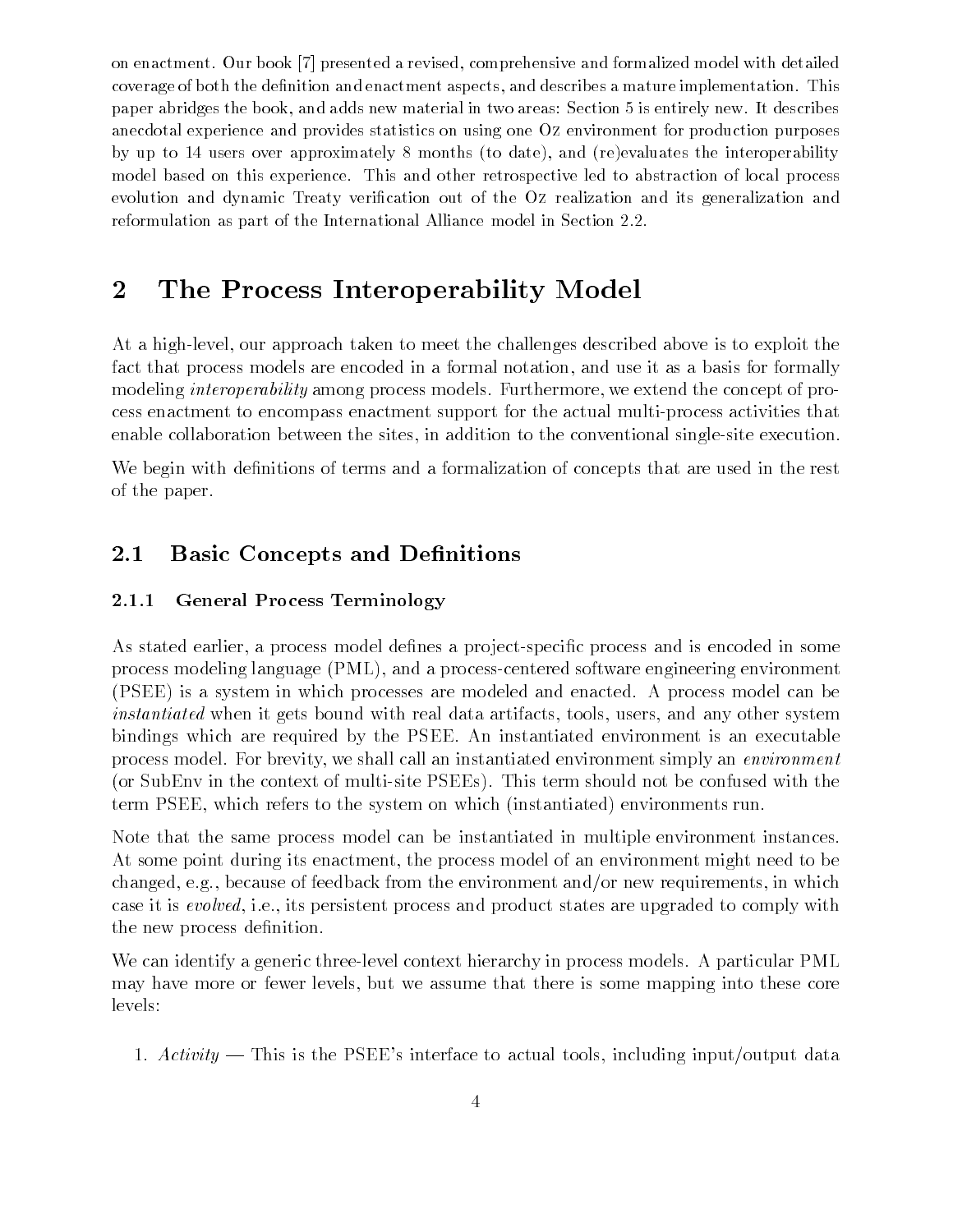bindings user bindings ie who should execute the tool if it is interactive and machine binding  $\mathcal{N}$  , where the tool executies how what machine should the tool executies how the tool executies of the tool executies of the tool executies of the tool executies of the tool executies of the tool exe

- Process-step This level encapsulates an activity with local prerequisites and imme diate consequences (in the top invocation as invocations) in the process for process Formation as in example, in the FUNSOFT Petri net based PML  $[21]$  a process step corresponds to a transition along with its  $\{ \circ \rho \text{ increases} \}$  , attached predicates in the Articulator tasks in the Articulator graphs  $\left[41\right]$  this level corresponds to a node with its predecessor and successor edges; and in rule-based PMLs, a process step is represented by a rule with pre- and postconditions. The process-step level may also supply the mechanism to interface among multiple activities in a process. For instance, in rule-based PMLs, a post-condition of one rule is matched against a precondition of another rule to determine possible chaining; similarly, the firing of a Petri net transition can enable another transition.
- 3. Task  $-$  A set of logically related process steps that represent a coherent process fragment Depending on the specific PML and PSEE ordering  $\mathcal{L}$  , there is no possible some ordering constraints and another activities or process steps of a tasking  $\vert \equiv$  , parts of a task might. possibly be inferred dynamically emanating from an entry activity or process step se lected by the user and depending on the subtasks a task might be partially carried out automatically by the PSEE on behalf of the user usually by triggering the inferred activities or steps. The task level may be explicitly defined in the PML through a special notation, or may be implicitly defined through the local prerequisites/ $\zeta$  consequences in the process-step level, or both.

## $\mathbf{M}$  Multi-Single-Single-Single-Single-Single-Single-Single-Single-Single-Single-Single-Single-Single-Single-Single-Single-Single-Single-Single-Single-Single-Single-Single-Single-Single-Single-Single-Single-Single-Sin

an instrument en is de la contrate de la contrate de la contrate de la contrate de la contrate de la contrate

$$
E = \langle U, T, S, D, P \rangle
$$

where:

- $\bullet$  U is a set of users using the environment. No built-in roles or hierarchies are assumed to be attached to users, except for the concept of an environment *administrator*, who defines and can modify each of the elements in  $E$  (analogous to the role of a database administrator and a control of the second control of the control of the control of the control of the control o
- $\bullet$  1 is a set of *tools* being used in the environment. The tools can be off-the-shelf, or customized to work in the PSEE, but in either case the PSEE is assumed to have means to invoke those tools with process activities
- $\bullet$  5 is a *schema* sub-language representing data types for modeling the process and product data S could be part of an external database that is separate from the PML , in the spatial part of the part of the PML as in the part of the PML and  $\mathbf{r}$  in  $\mathbf{r}$  and  $\mathbf{r}$ the process data could be kept separately from the product data (which may reside in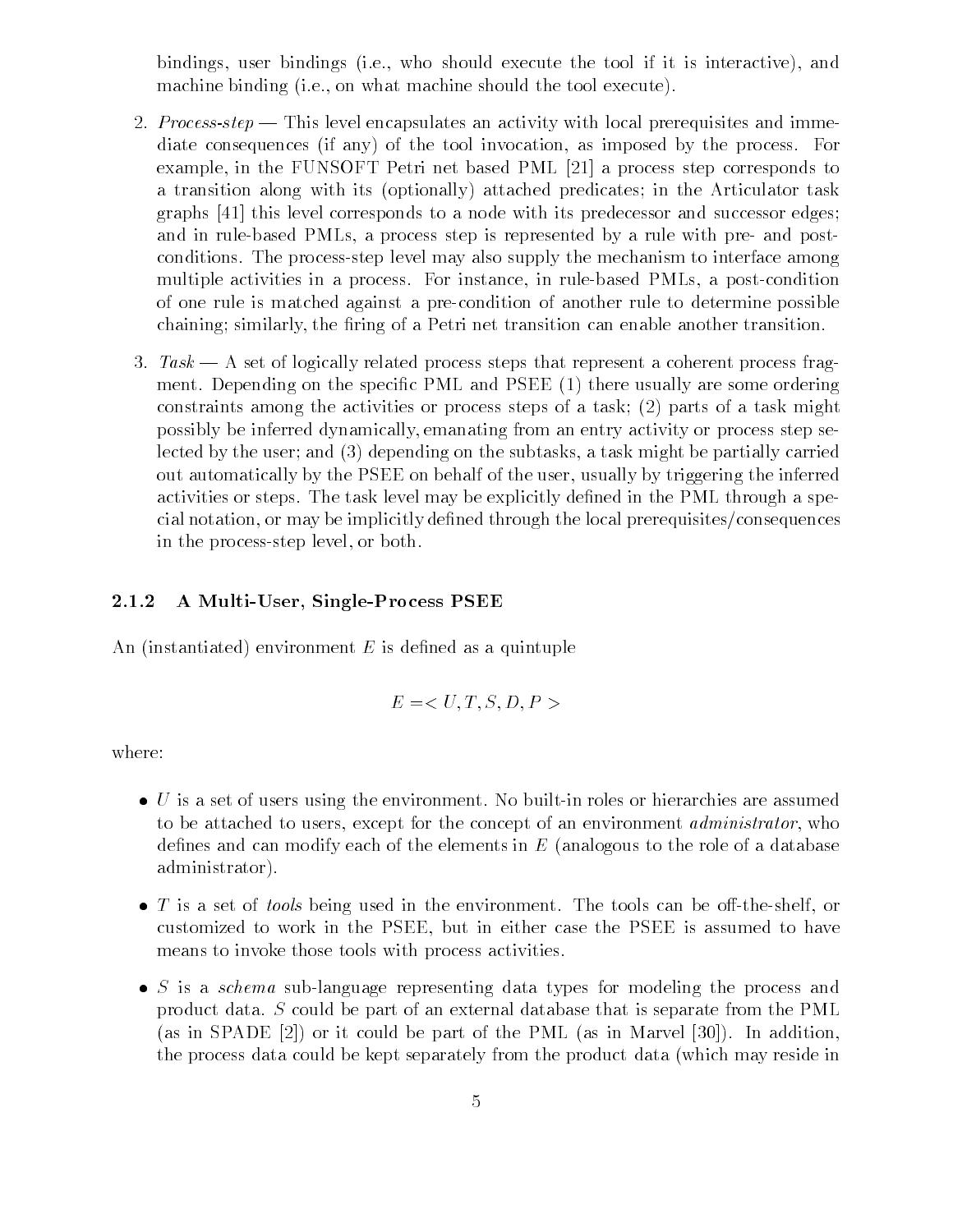the native le system In PMLs with no data modeling at all eg Synervision this element degenerates to the empty language and all data elements are considered to belong to the single "universal" class.

- D is a database for storing the persistent ob jects each belonging to a certain type or class in the class of the class of the class of the class of the class of the class of the class of the class
- $\bullet$   $\,P$  is a set of activities/steps/tasks and their inter-relationships, which together comprise the *process* model. They can be invoked either manually by human end-users, or automatically by the process engine. Each activity encapsulates a tool from  $T$ , with formal parameters from  $S$ , and actual parameters from  $D$ . An activity is not required to bound to bound to specific users  $\mathbf{f}$  requirement can be required as requirement can be required as requirement can be required as  $\mathbf{f}$ imposed by a specific implementation or a specific process definition.

Based on the above definitions and requirements, a high-level view of a single-process PSEE with an instantiated environment is depicted in Figure 1. It consists of a data server managing the process schema and data, a tool server integrating the project's tools, a process server executing the defined process, a client-user interface, and a communication layer connecting all components  $A$  typical interaction with the PSEE is as follows-U interest a task from P by involuting and activity that encapsulates that  $\mathcal{F}$  is the  $\mathcal{F}$ set of data arguments from  $D$  that belong to classes from  $S$ . The process server receives the request, and depending on the specific installed process and other ongoing activities, determines what to do before, during and after the requested activity, involving the data and tool servers, which can also interact directly with the client.

#### $\mathbb{R}$  Multi-Broup Multi-Broup Multi-Broup Multi-Broup Multi-Broup Multi-Broup Multi-Broup Multi-Broup Multi-Broup Multi-Broup Multi-Broup Multi-Broup Multi-Broup Multi-Broup Multi-Broup Multi-Broup Multi-Broup Multi-Br

A multi-process decentralized environment is formally defined as:

$$
\{E_i\} \, i=1 \ldots n
$$

where each  $E_i$  is a single-process environment as defined above, maintaining its own data repository tools and process model While the data is disjoint it must nonetheless be accessible by remote SubEnvs in order to enable process-interoperability. Thus, we assume that the underlying PSEE has the necessary mechanisms to reference and bind remote data objects to local activities. Driven by autonomy requirements, however, the data in each SubEnv is private by default, and is said to be "owned" by its local process. Thus, access to both process and product data cannot be made from a remote process without prior authorization from the owner process

The high-level architectural view of a generic decentralized PSEE with a three-site decentralized environment is depicted in Figure 2. Each local SubEnv consists, in addition to the single-process components, of an inter-process server, a remote-data server, a remote-tool server and, a connectivity server that enables SubEnvs to connect to, and communicate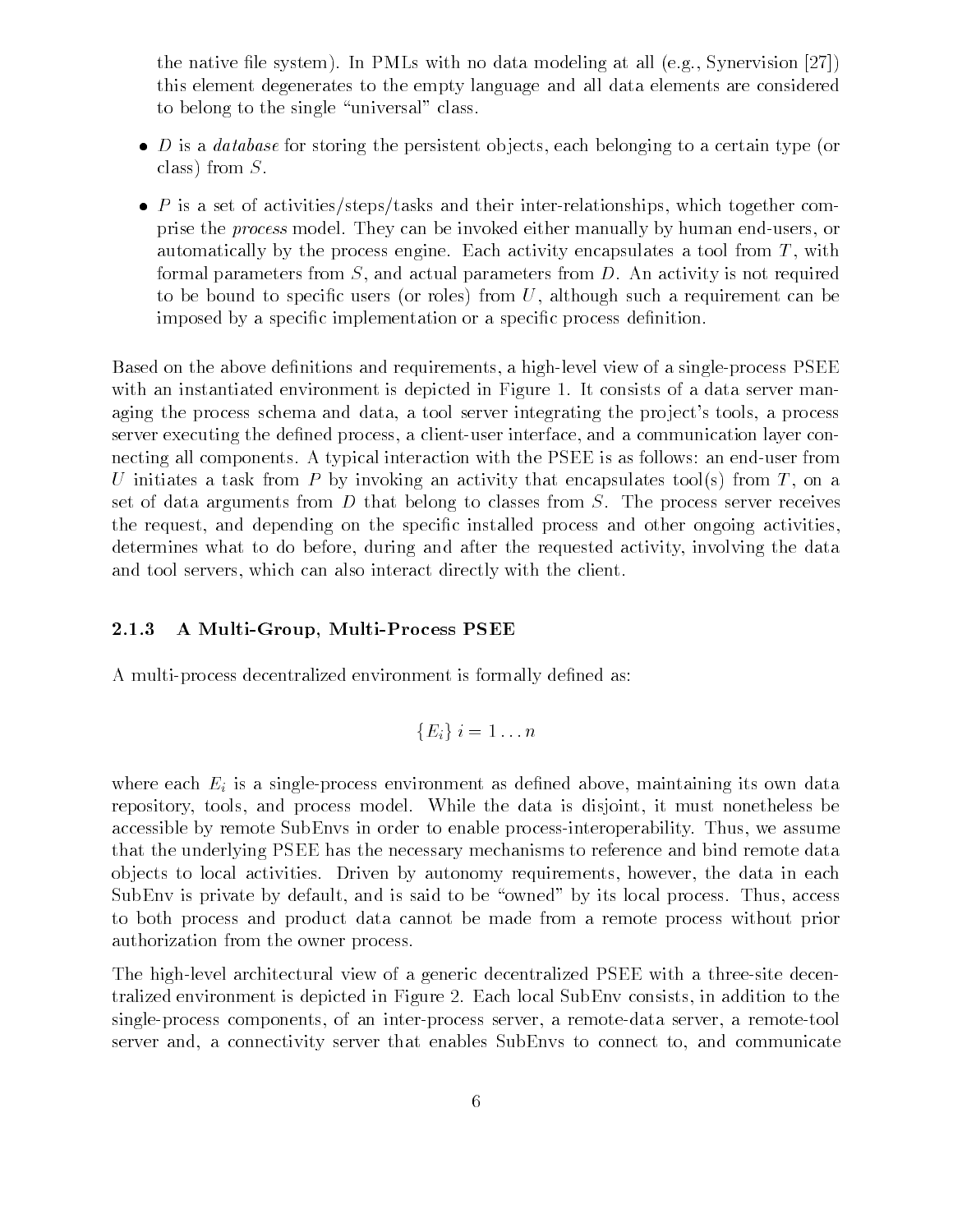

Figure - A Generic MultiUser SingleProcess Environment



Figure - A Decentralized Environment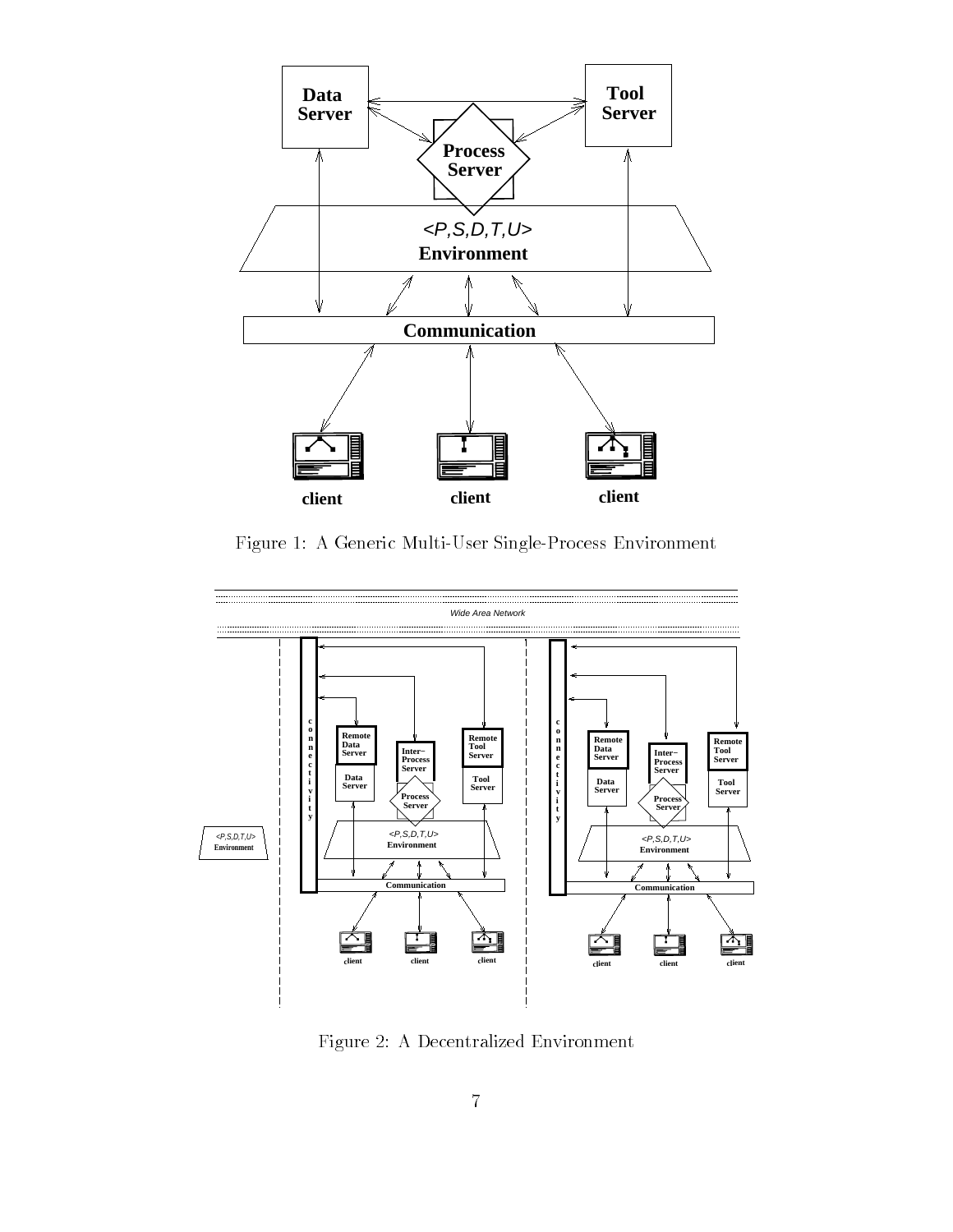with other SubEnvironments participating in the same  $\mathcal{M}$ gether form the necessary infrastructure support needed for process-interoperability. Notice how the "no sharing" property allows normal operation of some sites when other sites  $(e.g.,)$ the leftmost site in the gure  $\mathcal{L}$  in the gure or disconnected or disconnected or disconnected or disconnected or disconnected or disconnected or disconnected or disconnected or disconnected or disconnected or disconn

we denote a multi-site activity that we also it is an activity to data or problems are problems and one of andor machines from one or more remote sites Note that the activity or tool perse need not execute on multiple sites concurrently  $\{m$  in the group ware to can except at one site at  $\alpha$ into which the remote data objects are transferred. Thus, a given activity may or may not be considered a multi-site activity during different invocations, depending on whether the resources bound to it include remote elements. Multi-site activities are the building blocks of our processinteroperability model

Finally, referring back to the context-hierarchy described earlier, it is important to note that there is intentionally no fourth level that represents a local process as part of a global process This reects our concept of independent collaborating local processes While our model provides global infrastructure support to enable interoperability among local processes it explicitly avoids the need for a global "super" process  $-$  although such a process can be implicit

#### 2.2 Defining Process Interoperability: the Treaty

In general, the interoperability model is based on the idea that sites explicitly specify in what ways they are willing to participate in a multi-site operation, and the specifications are loaded into each site's local PSEE to establish all that is needed to enable those interactions. Some intuition to the model may be gained by the "international alliance" metaphor, whereby independent countries sign "treaties" that determine their collaboration but retain full control over their local laws. Once signed, treaties have to be ratified by the local parties, so that the full impact of the treaty is reflected in each country when enacted. In addition, Treaties have to be verified to make sure that they are being carried out as agreed.

#### 2.2.1 Treaty Requirements

The following is a set of requirements specific to modeling interoperability, driven by the high-level requirements presented earlier in Section 1.1.

 Common sub-process In order to enable invocation of multisite activities there must be a way to define and agree on a common sub-process that would become an integral part of each local process intended to collaborate during that sub-process (but not necessarily by all SubEnvs in a global environment A common subprocess determines what actions can be taken in the multiple participating SubEnvs. At the very least, the multi-site activities must be commonly specified so that they can be identified during execution. But this "unit of commonality" might also be the process step, or even the task. In any case, this unit represents those process fragments that potentially involve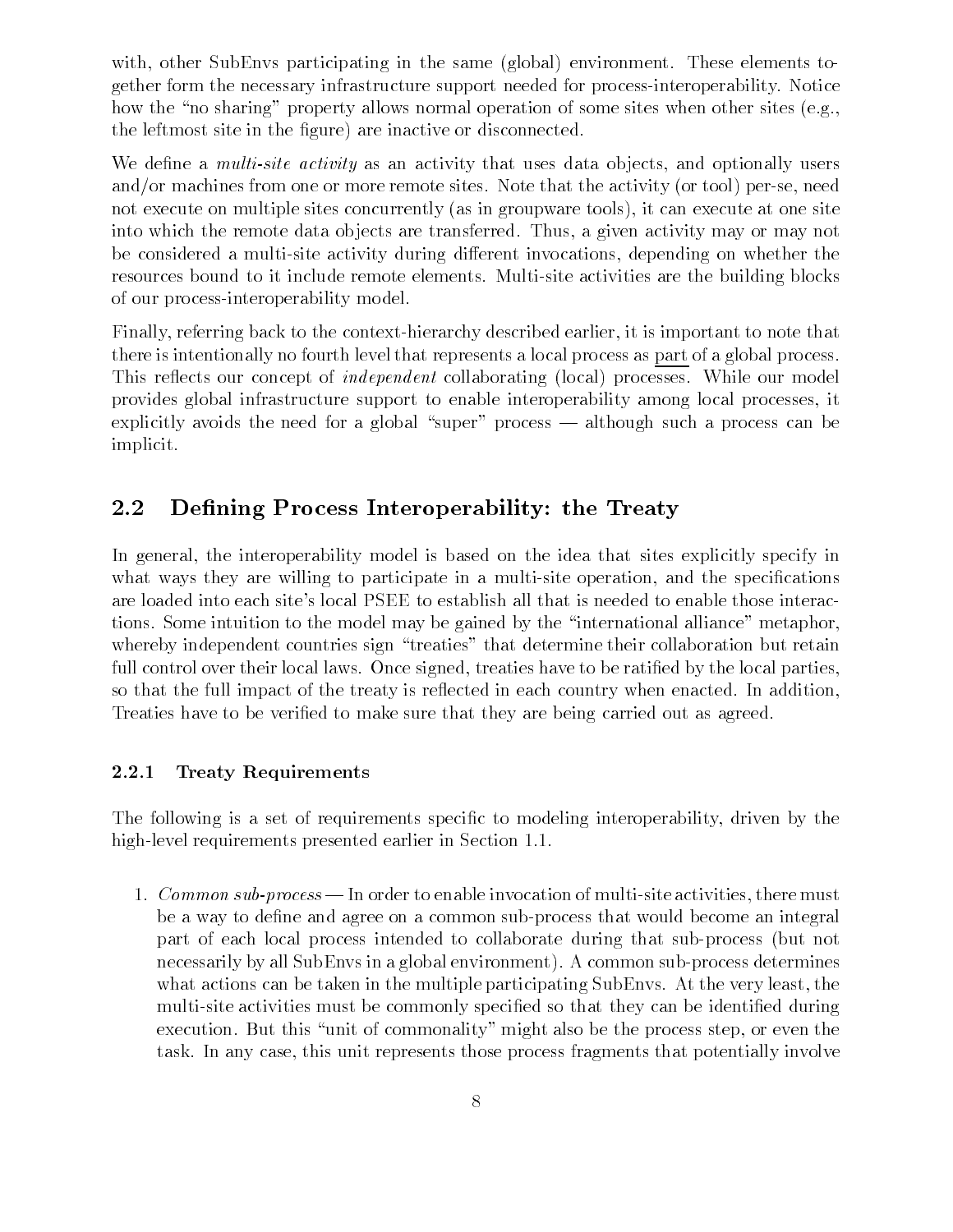multiple local processes The decision as to what level  $\mathcal N$  in the context hierarchy in the context hierarchy in the context hierarchy in the context hierarchy in the context hierarchy in the context hierarchy in the co choose as the unit of commonality depends on the modeling primitives of the specific PML. In a Petri net formalism, for example, the transition (along with its input and output places seems a natural choice whereas in rulebased PMLs the rule process step is likely to be chosen In PMLs that support task hierarchies and modularization  $\mathcal{L}_{\mathcal{A}}$  . The subtast might be the right choice of  $\mathcal{A}_{\mathcal{A}}$  and  $\mathcal{A}_{\mathcal{A}}$  and  $\mathcal{A}_{\mathcal{A}}$  are right.

It is important to recognize that the activity portion of a decentralized sub-process need not be executable in every participating  $SubEnv$ , e.g., since the encapsulated tool may not be physically available everywhere. Instead, the activity only needs to be executable in one of the SubEnvs intended to collaborate which would hence always serve as the invoking, or *coordinating* process. This means that common sub-processes are not necessarily reciprocal in the sense that not all participant SubEnvs have identical process "privileges" on multi-site activities. This issue has direct implications on the model, as will be seen shortly.

- Common sub-schema This requirement applies mainly to PSEEs with database and schema support. In such PMLs, invocation of multi-site activities (as part of a multiste common sub-process to strategies the involved Sub-section sub-month sub-section subschema, so that the types of the parameters specified in the invocation are defined in the relevant SubEnvs. For example, if an activity  $A_1$  is invoked from SubEnv  $E_1$  on remote data from E- then E- must have the proper data types with possible support for limited type coercion in its schema and consequently the properly instantiated objects that are required by  $A_1$ . Note, however, that a common sub-schema does not necessarily imply that the corresponding data instances are shared  $-$  only their types ie their schema schema are shared Dening common data schema and allowing access to  $\Lambda$ data instances are separate concerns which should not be confused or coalesced
- 3. Remote access control Following the above argument, there must be a way to define and subsequently controlled instances are allowed to be accessed in what instances are allowed to be accessed in what in what is a set of  $\alpha$ way, and by which SubEnv. That is, local databases are by default private, consistent with the autonomy requirement, but parts of them can be made accessible for remote access by multi-site activities.
- 4. Locality of specifications It must be possible for a common sub-process (and the corresponding common subschema to be shared among only some of the local processes of a given global environment, not necessarily all of them. Furthermore, a SubEnv may contain multiple sub-processes, each of which is shared with different subsets of peer SubEnvs There is usually some portion of each local process that is not shared with any other process  $\{x, p\}$  , it must be processly interesting  $\{y, p\}$  and  $\{p\}$  and  $\{p\}$ access to subsets of the data instances to only some but not all participating SubEnvs as opposed to allowing data to only be either totally private or universally public
- 5. The PML must allow for both *dynamic inclusion and exclusion* of common subprocesses as well as independent evolution of private subprocesses The former is particularly important when independent preexisting processes decide to collaborate perhaps only temporarily while the latter is important for preserving the autonomy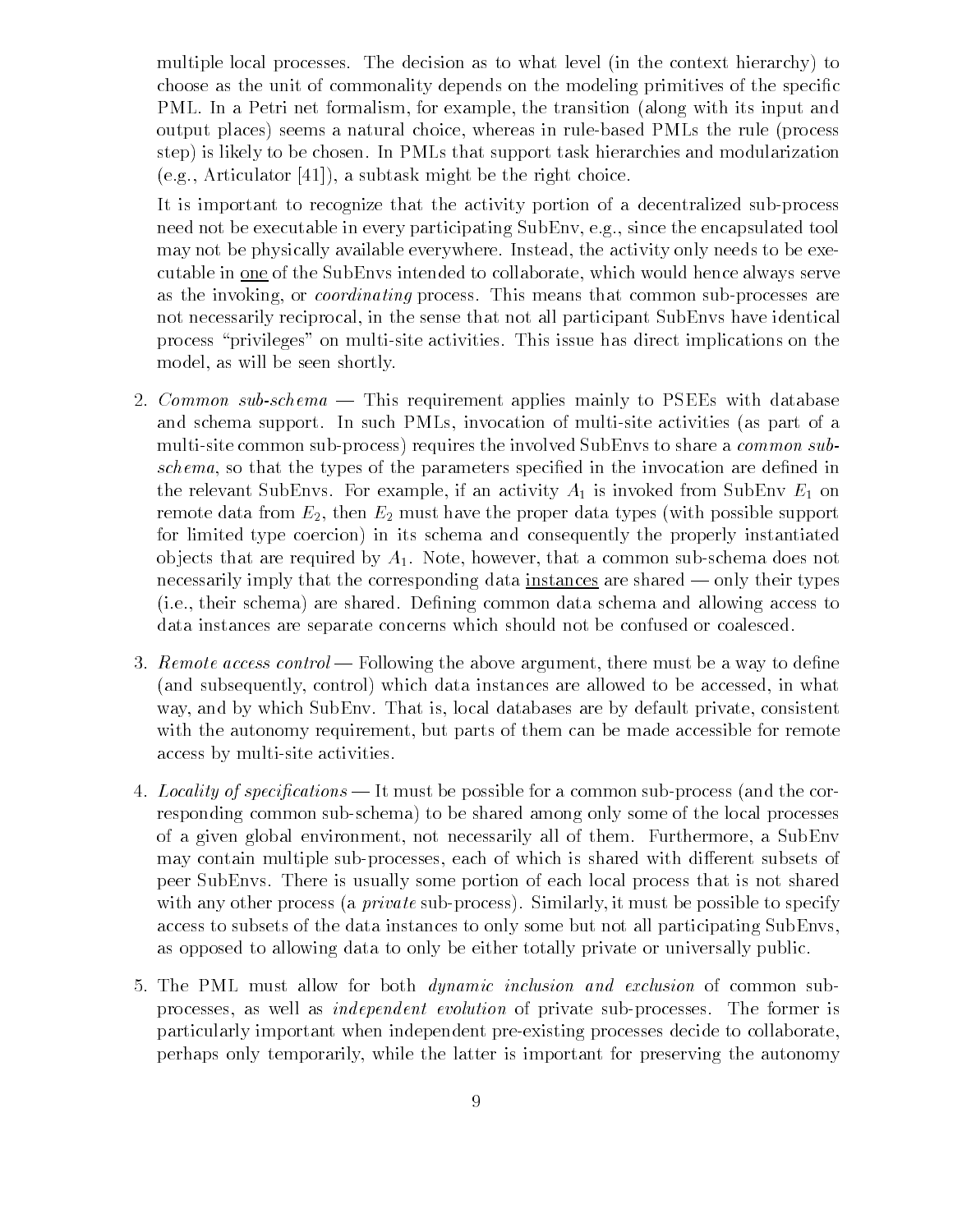of local processes The independent operation requirement further implies that the Treaty mechanism should minimize the intersite dependencies that are required to maintain a consistent Treaty. This point is addressed in Section 2.2.4.

In the rest of this section we address requirements  $1, 4$  and  $5$ . Requirements  $2$  and  $3$ , which are more database oriented, are covered elsewhere [7].

## 2.2.2 Alternative Approaches

In considering the possible alternatives to expressing common sub-processes within otherwise private and encapsulated processes we can draw an analogy between our problem and similar problems in the domain of distributed programming languages and systems and investigate alternatives there:

1. Process interface specified within the  $PML - This$  approach includes programming language abstraction mechanisms in which all control and data of a unit are by default private the minimum species of the unit in the unit interface  $\alpha$  interface  $\alpha$ example, the body/specification distinction in **Ada** could be used to expose only the common subtast in the special substitution in the special common  $\mathcal{A}$  , ) and the special common and hide the private subprocess in the body Another example is the export-import mechanism in a subset a subset of the activities of the activities of the activities of the activities of the could be e process module in Modula terminology and imported by another while the rest of the local process  $\mathcal{N}$  and  $\mathcal{N}$  are defined by default hidden in the local process  $\mathcal{N}$ 

The main problem with applying the above approach to our case is that it provides the wrong abstraction. Its prime motivation is to distinguish between a unit's external interface and its interface and its interface interface and its interface  $\mathcal{A}$  and its interface  $\mathcal{A}$ encapsulation, and reuse. While this might be the case in process interoperability, more often the distinction is along the lines of shared versus private subprocesses regardless of whether the private process is an "implementation" of the shared process. Another problem with this approach is that it is language-based, and thus static in nature, conflicting with the dynamic inclusion and evolution requirement stated earlier. That is, the interface specifications cannot be changed while the program is executing, and all the bindings among the different modules are made at "compile" time.

2. Process interconnection language, separate from a specific  $PML - This$  is analogous to dynamic module interconnection languages in which a separate notation is used to denote how modules are inter-connected. For example, the Darwin [38] configuration language (the successor to Conic 39) enables (operating system) processes to interconnect independently of the specific language in which they are written, by means of typed *ports* through which data is exchanged between the processes. Ports are protected and made accessible through an import-export mechanism (the actual notation in Darwin is require and provide

 $1$ Not to be confused with the Darwin environment mentioned earlier.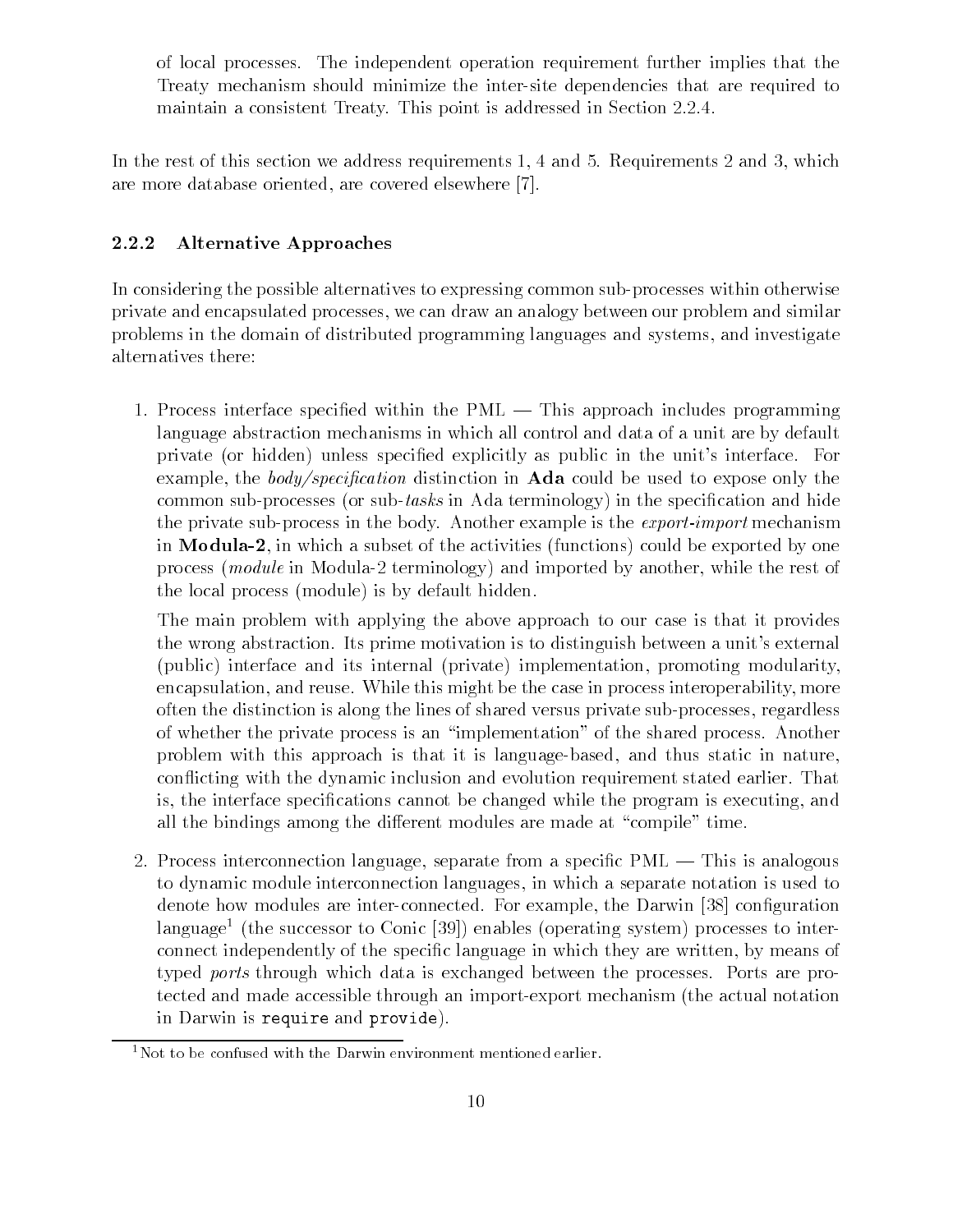The abstraction here is closer to our needs, and it can also be made dynamic, as is the case with Darwin. That is, the nature and kinds of bindings between the processes can be changed dynamically. However, since this is still essentially a language-based approach dynamic changes impose a problem in terms of comprehensibility- either the changes do not correspond to the original source definitions, which is an obvious problem, or the interconnection is not explicitly declared, defeating in some sense the purpose of using a language-based approach to begin with. The latter approach is taken in Darwin where the references to the services or control constructs are passed in messages, allowing to change their behavior, but as the authors point out, this feature is not recommended for long-term or semi-permanent bindings.

3. Other distributed programming languages — This community produced numerous languages that support some form of dynamic program configuration among relatively independent operating system processes One representative is Hermes another port-based language in which new ports can be added to an executing (operating system process and existing port connections can also be changed by statements executed from within the existing Hermes code New processes can also be added using the create of statement, but only from within an existing process. Thus, it is not possible to add new facilities that were not anticipated in the original program

Our Treaty abstraction for defining process-interoperability is different than any of the above alternatives and is geared towards satisfying the requirements. It is defined pairwise between each two SubEnvs that intend to collaborate, reflecting the peer-peer nature of interoperability; it is defined inside each of the participating SubEnvs, to address decentralization; and it allows unilateral cancelation coupled with dynamic verification, to address autonomy. Finally in contrast to the languagebased approaches we advocate a system-based approach i.e., we extend the available PSEE's execution engine with "system calls" that support the definition of the interoperability model. As such, this approach does not require the invention of a whole new process-interoperability modeling language, nor does it make any assumptions about a particular PML, making it generically applicable. (We will return to the issue of language vs. system-based approach in Section  $5.2.6$ .)

## 2.2.3 The Treaty

In the following discussion, the following notation is used:

- $\bullet$   $\,E_i$  denotes an instantiated environment.
- $\bullet$   $A_i$  is used to denote a set of process steps that form a common sub-process. Note that in terms of the denition of an environment Ai is a subset of <sup>P</sup> process ie it does not necessarily contained a subset of T (it data),  $\equiv$  (iterative), which is does implyed to the subset of  $\sim$ a subset of S  $\sim$  S  $\sim$  S  $\sim$  S  $\sim$  S  $\sim$  S  $\sim$  S  $\sim$  S  $\sim$  S  $\sim$  S  $\sim$  S  $\sim$  S  $\sim$  S  $\sim$  S  $\sim$  S  $\sim$  S  $\sim$  S  $\sim$  S  $\sim$  S  $\sim$  S  $\sim$  S  $\sim$  S  $\sim$  S  $\sim$  S  $\sim$  S  $\sim$  S  $\sim$  S  $\sim$  S  $\sim$  S  $\sim$  S  $\sim$ in  $A_i$ . Furthermore,  $A_i$  may consist of a set of unrelated steps, all of which are part of the common process or they can be interrelated for example representing a single common task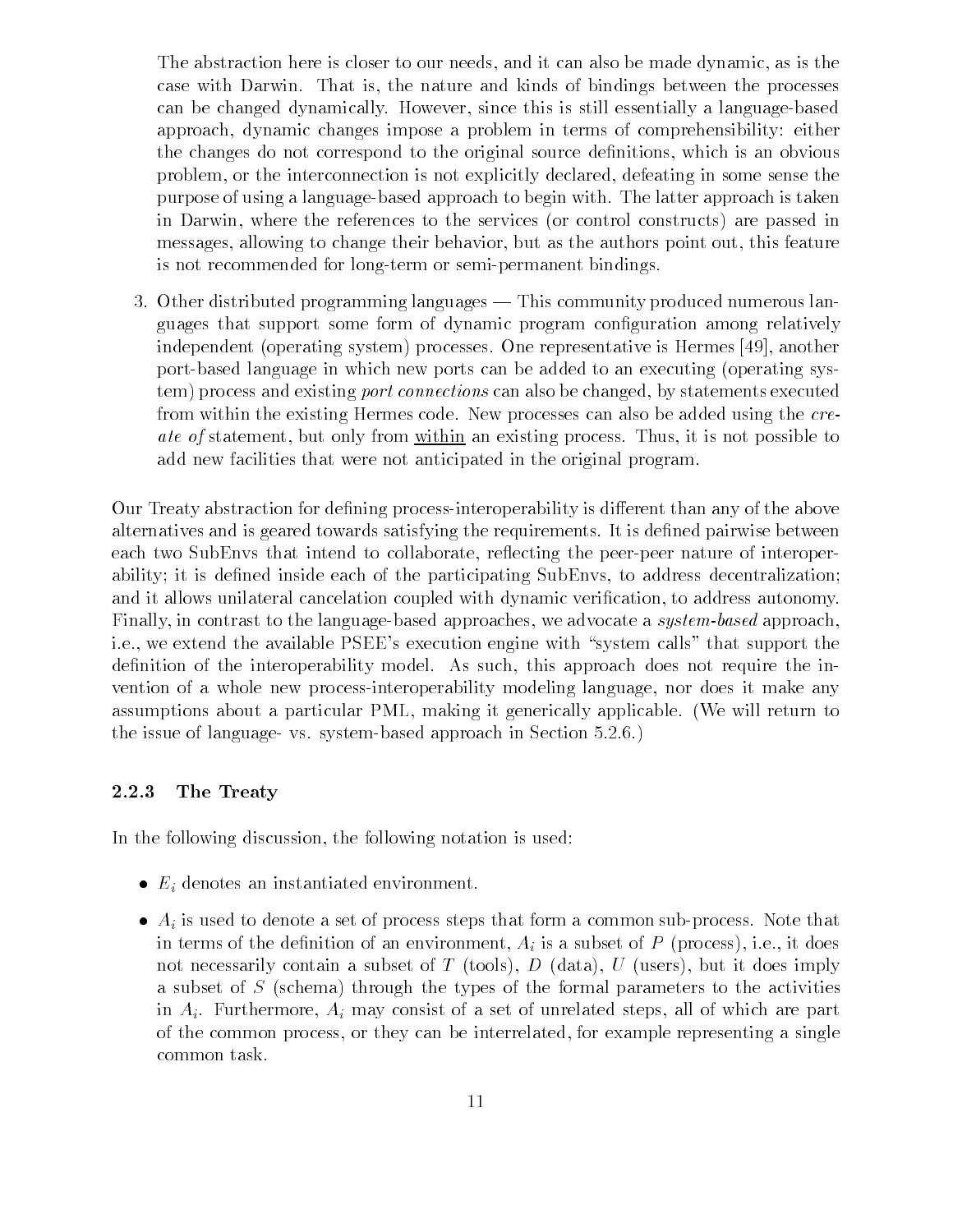$\bullet$   $A_i(E_i)$  denotes sub-process  $A_i$  of environment  $E_j$ , i.e., a fragment of  $E_j$  s process model

We define the following operations:

- export A from E-U (  $\pm$  ) . The from E-U from E-U (  $\pm$  ) is the E-U (  $\pm$  ) in this contract  $\pm$  ) . This contract  $\pm$ operation executes locally at  $E_1$ .
- important integrate it with  $\alpha$  is a from E-M integrated integrated integrated integrated integrated integrated in eration executive at E-Q presented and involves and institutes and present is there also experiments are that  $\mathbf{A}$  and  $\mathbf{B}$  are successful outcome of this operation generation generation generation generation generation generation generation generation generation generation generation generation generation generation gene erates are local integrated version of A function of A fully integrated with the rest of E-A function of E-A f process. The exact meaning of "full integration" is intentionally left out here, since it is PML-specific. Intuitively, the idea is that the newly imported sub-process gets interconnected with the local process and becomes an integral part of that process Section and the notation of the new concernstation of implementation of independent of  $\mathcal{A}_1$ must be distinct from any other preexisting or new activity in E- so that it can be uniquely identified at runtime.

These operations form the mechanism to implement common activities. However, as mentioned earlier, a separate concern is to determine execution privileges on the common activities, such as which SubEnv is entitled to execute a multi-site activity on remote data. In some cases, invocation of specific activities cannot be made from some of the SubEnvs, for example, due to tool invocation restrictions  $(e.g.,$  licenses, platforms, location of tool experts etc

It appears at first that such "execution privileges" semantics could be permanently attached to the *export* and *import* operations in some fashion, e.g., to associate a request to execute on remote data with the *export* operation. However, early experiments with our implementation revealed that these are indeed orthogonal concerns that should be distinguished. Thus, we separate the issue of how to provide common multisite activities from the concern of how to restrict or control their application

We define the following two execution privileges directives, each of which could be used in conjunction with either of the above operations-

- request and the contract to use  $\mathbb{R}^n$  . The contract to use  $\mathbb{R}^n$  and  $\mathbb{R}^n$  are the contract to use  $\mathbb{R}^n$ can be either exported by  $E_1$  or imported from some other SubEnv.
- accept a to be used by E-M-allows A to be used by E-M-allows A to be used by E-M-allows A to be used as  $\mathcal{A} = \mathcal{A} \times \mathcal{A}$ could be originally denote the E included at E importance in this correct in the importance in the imported it which case it was later imported by E-1 could be exported by E-1 could be exported by E-1 could be exported by by  $E_1$ .

To summarize, the four combinations and their intuitive meanings are: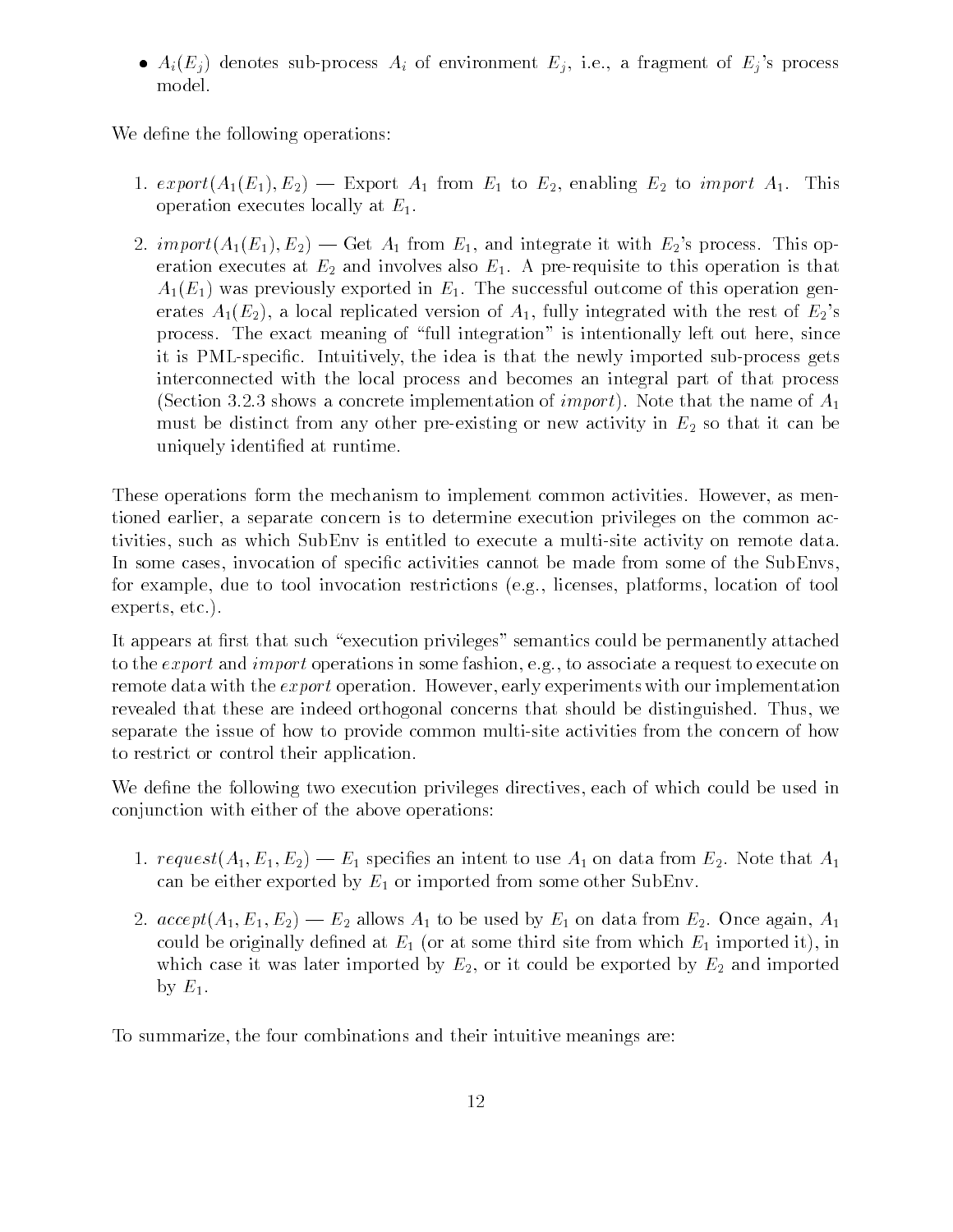export request to use my and the contract of the contract of the contract of the contract of the contract of the contract of the contract of the contract of the contract of the contract of the contract of the contract of t

- import and interest  $\{1,1,\cdots, l\}$  , and  $\{1,2,\cdots, l\}$  , and  $\{1,1,\cdots, l\}$  , and  $\{1,2,\cdots, l\}$  , and the set  $\{1,2,\cdots, l\}$
- export accepts to the control of the control of the control of the control of the control of the control of the
- import request  $\mu$  and  $\mu$  and  $\mu$  and  $\mu$  and  $\mu$  and  $\mu$

a treaty as the function of the sites as Treaty as Treaty as Treaty as Treaty as Treaty as Treaty as Treaty as either one of these two possibilities:

$$
T_{A_1}(E_1, E_2) = export\_request(A_1(E_1), E_2); import\_accept(A_1(E_1), E_2)
$$
\n
$$
(1)
$$

$$
T_{A_1}(E_1, E_2) = export\_accept(A_1(E_2), E_1); import\_request(A_1(E_2), E_1)
$$
\n(2)

In words, this Treaty allows users operating at  $E_1$  to execute activities defined in  $A_1$  on data from E- We shall refer to this Treaty as a Treaty from E to E- on A
 Both denitions lead to the same called the dieres being the origin of A-1, in the original  $\{ \bot \}$  of  $\{ \bot \}$ initially denomined in Eq. which is exported to E-A, which international whole the structure in the term to  $\mathbf{I}$ is initially dened in E- and exported to E which imports it

Thus, a Treaty between two SubEnvs consists of one requester and one acceptor, as well as one exporter and one importer. The *export-import* pair of operations establishes a common step activities are quite activities and the requestacle is eligible is eligible is eligible is eligible. to invoke activities from the common step  $\{100, 1000, 1000, 1000, 1000, 1000, 1000, 1000, 1000, 1000, 1000, 1000, 1000, 1000, 1000, 1000, 1000, 1000, 1000, 1000, 1000, 1000, 1000, 1000, 1000, 1000, 1000, 1000, 1000, 1000$ its data the acceptor  $\mathcal{M}$  acceptor to actively is the Treaty is that it requires both sides to active participate in the agreement that determines their inter-process interactions. In particular, a request on an activity without a corresponding  $accept$  on the same activity has no effect on either SubEnv regardless of whether the activity is properly in properly in properly in properly in properly the order of the operations in a Treaty, the main reason for them not being commutative is to protect the privacy of the exporting process This means that any implementation of import should restrict its visibility only to activities which have been already exported to the relevant SubEnv by another SubEnv

It is important to understand that the Treaty relationship is not symmetric. For example, the Treaty above does not imply that E- can run activities from A on E ie it is only uni-directional. This property of Treaties addresses the concerns raised earlier regarding execution privileges. Furthermore, the Treaty is not transitive, and each Treaty between two sites must be formed explicitly. (Treaties can be considered reflexive, though, if self-export and self-import are defined as "no-ops".)

The extension of a Treaty to multiple sites is defined as:

$$
T_{A_1}(E_1,(E_2...E_n)) = \bigcup_{i=2}^n T_{A_1}(E_1,E_i)
$$
\n(3)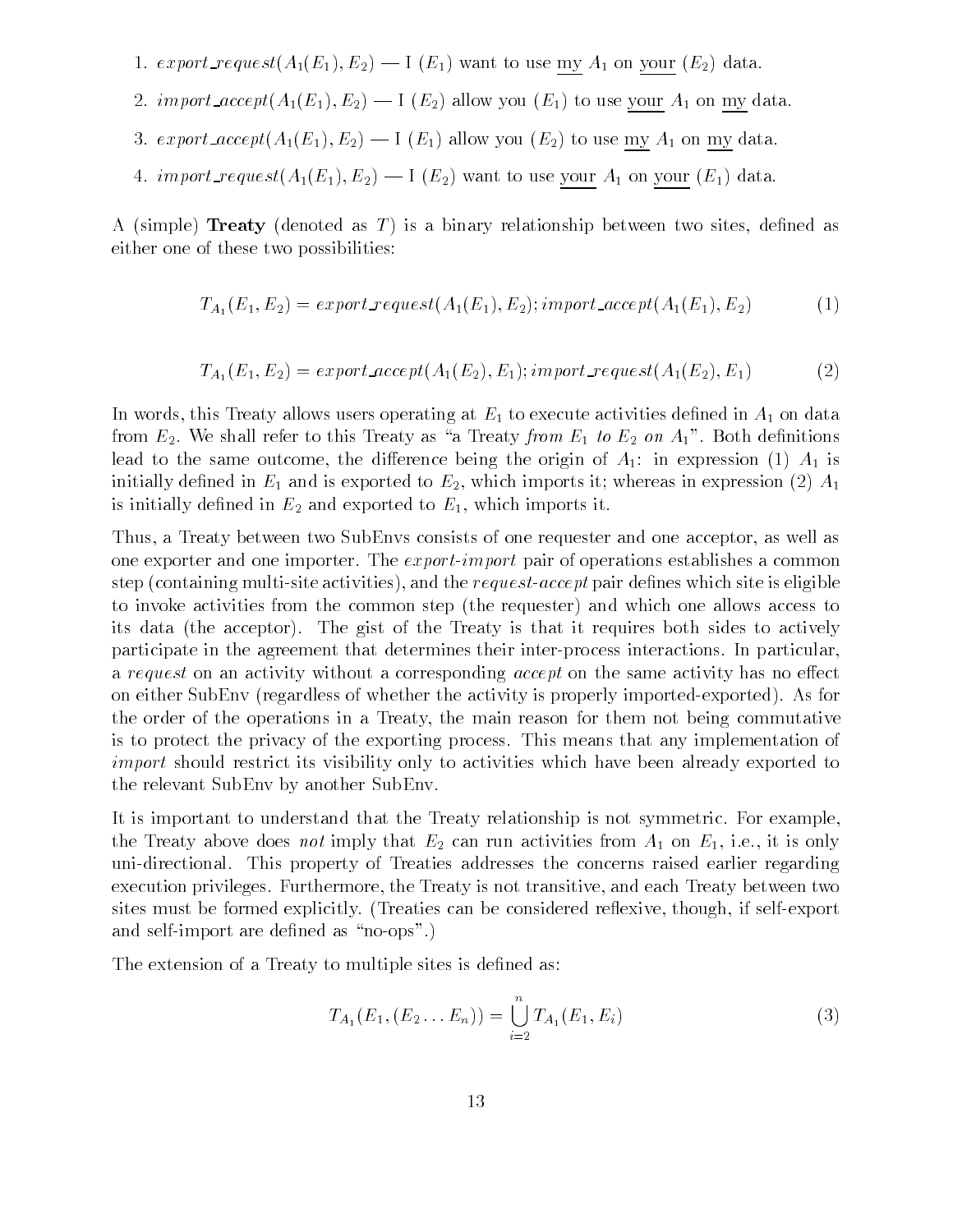In words it is the union of all pairwise  $\mathbf{I}$  as the source SubEnv This E as the source SubEnv This E as the source SubEnv This E as the source SubEnv This E as the source SubEnv This E as the source SubEnv This E as multi-site Treaty allows users operating in  $E_1$  to run activities defined in  $A_1$  on remote data from some or all of  $E_i$ ,  $i > 1$ .

To enable symmetric Treaty  $\mathbb{T}$  as a  $\mathbb{T}$  treaty  $\mathbb{T}$  treaty  $\mathbb{T}$  as a  $\mathbb{T}$  treaty  $\mathbb{T}$  as a  $\mathbb{T}$ 

$$
FT_{A_1}(E_1, E_2) = T_{A_1}(E_1, E_2); T_{A_1}(E_2, E_1)
$$
\n
$$
(4)
$$

and similarly, a multi-site full Treaty is defined as:

$$
FT_{A_1}(E_1, E_2... E_n) = \bigcup_{i < j} FT_{A_1}(E_i, E_j) \tag{5}
$$

This consists of the union of all unordered pairs of binary full Treaties (or all ordered pairs of regular Treaties While symmetric full Treaties are still not transitive to protect the privacy of sites as in simple Treaties

A Full Treaty allows any participating SubEnv to invokeamultisite activity on data from any other SubEnv in the Treaty. Note that when multiple sites are involved, there are many combinations of possible Treaties between the sites on the same set of activities not only simple or full. For example, the Treaties:

$$
T_A(E_1, (E_2, E_3)) \tag{6}
$$

$$
T_A(E_2, (E_1, E_3)) \tag{7}
$$

allow either E or E- $\mu$  and H or E to invoke multisite activities from some some some and some some some or all of the three sites

This model provides maximum flexibility in expressing interprocess collaboration, and each participant in a Treaty must explicitly "sign" it by invoking the proper operation that reflects its role in the Treaty

In order to withdraw from Treaties, the following operations are defined:

- under and a from the state in Eq. ( ) . The main the main function executive and the first and further and furth being available to E- and invalidates possible previous Treaties In addition it revokes any privileges which with with the exponential  $\mathcal{L}$  below  $\mathcal{L}$
- unimportation executively removing a fraction executive and the contract of the contract of the contract of th E-s process Like unexport it invalidates any previous Treaties and privileges which were attached to the *import*.
- cancel A E E- has the opposite eect of request ie it disallows further use of a at End and E-A at the requester end of a Treaty at the result of a Treaty of a
- deny A E E- The opposite of accept it disallows E to further access E-s data through  $A_1$ . It is issued at the acceptor end of the Treaty.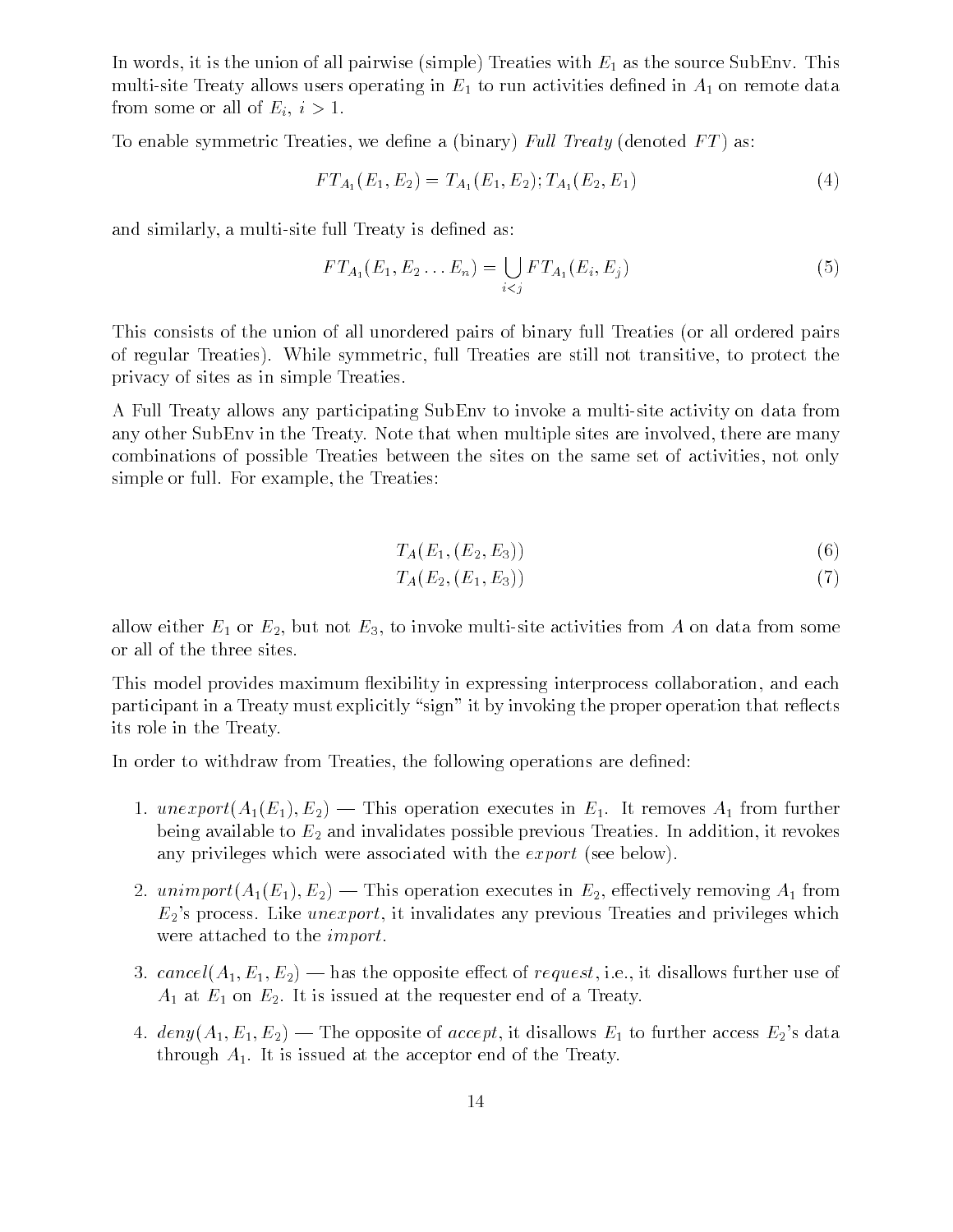Since  $\epsilon x$  port and *import* are the mechanism for establishing shared common sub-processes, when unexported on a previously exported on a previously exported on a previously exported  $\mathbf{u}$ corresponding the corresponding  $\rho$  is also property (the corresponding  $\rho$  is also represented  $\rho$ cancel or deny The opposite is not true though A canceldeny does not imply unexport or *unimport*. For example, a requester activity could be transformed to an acceptor activity by issuing a *cancel* followed by *accept*, regardless of whether it is an exported or imported activity

## 2.2.4 Local Evolution and Dynamic Treaty Verification

In Section 2.2.1 we identified the need to be able to perform process evolutions and Treatyleaving operations locally with minimum interaction with remote SubEnvs, while still being able to dynamically check the validity of Treaties. We begin with a definition of a valid (or consistent and possible ways in the possible way in the indicate the invariant interesting and discuss our cont dynamic Treaty-verification algorithm.

a a simple to the simple to the said to be valid if and one conditions to the conditions of all three conditions of the conditions of all three conditions of all three conditions of all three conditions of all three condit below hold:

- 1. Either:
	- $\{a,b,c\}$  are the exported to E-I and is made at E-I and in the exponential to E-I and imported from E-I and
	- b A is marked at E as imported from E- and is marked at E- as exported to E
- A is matched at E as a requester of E-I and is matched at E-I and is matched at E-I and is matched at E-I and is matched at E-I and is matched at E-I and is matched at E-I and is matched at E-I and is matched at E-I and i
- 3.  $A_1$  is identically defined in both SubEnvs. Since there is no shared space in which Treaties are stored, there must be a way to guarantee that original Treaties have not been altered by the time they are invoked on remote data We refer to this condition as the "common sub-process invariant".

The first condition is invalidated whenever unexport at the exporting site, or unimport at the importing site, is issued. When an activity is issued, unexport can be easily detected locally at the invoking site  $-$  the invocation is rejected if the issued task is not  $(anymore)$ exported *unimport* is also easily detectable since when the task is requested on the remote site, if it is part of a sub-process which has been unimported (and thus removed from the process set of tasks set of tasks set of tasks and the requested activity will simply not be found to  $f$ 

As for the second condition, both request and accept privileges have to be checked for their validity E can lose its request privileges its request on a if the equivalent of cancel (191) to 1974 / 1977 – issued. This can occur in one of two ways, depending on the method by which the request privileges were explored through exponents and unexported and the privileges then an unexported the processes on A from E to E-from E to E-from E to E-from E locally when  $\mathcal{A}$ the multi-site activity is invoked, at the same time that the  $\epsilon xport$  privileges are checked. If the second important through internal second and unimportant on A at E invalidates condition and the condition of validity checking is similar to that for condition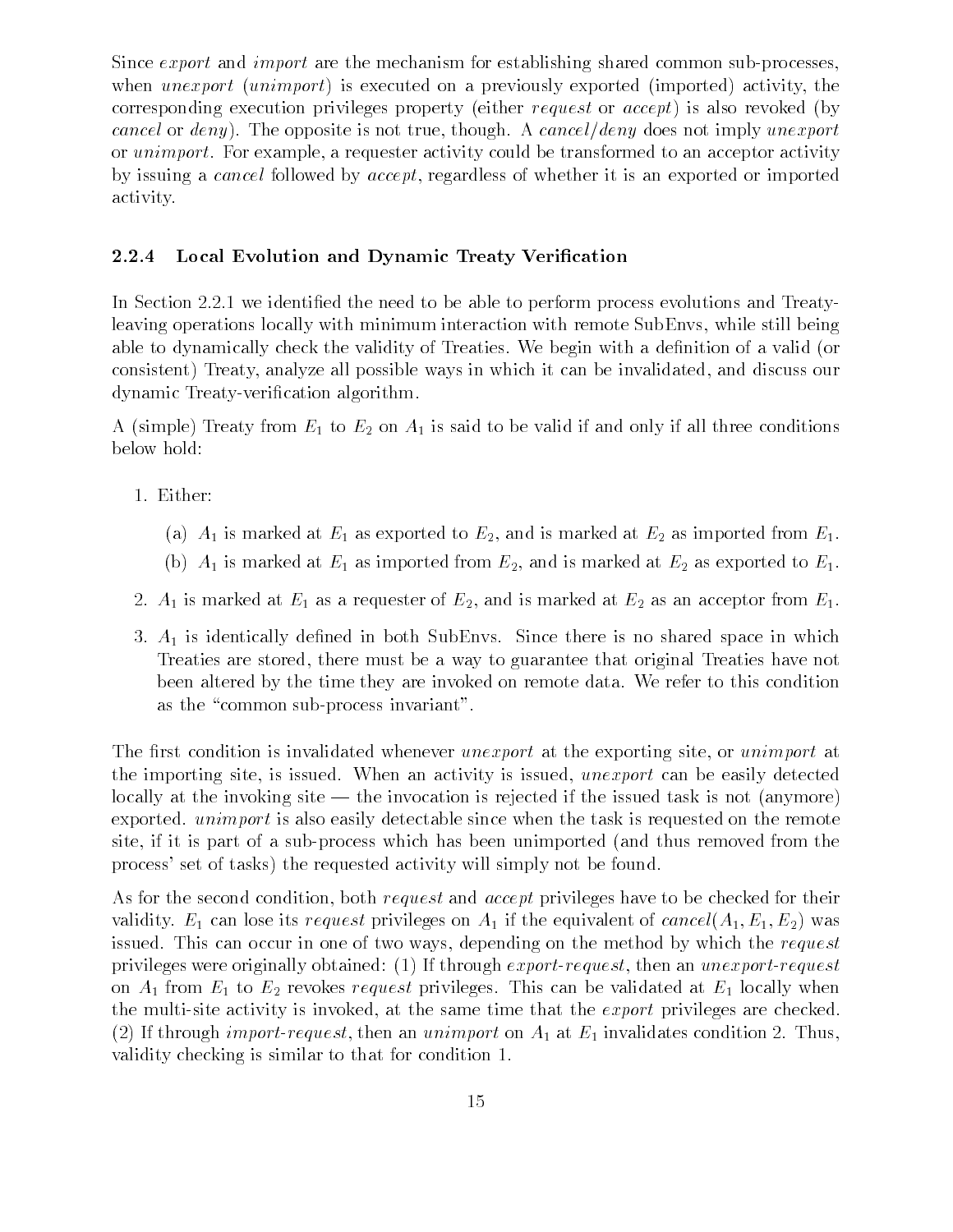E- can revoke accept privileges from E on S whenever the equivalent of deny A E E occurs at E-F-in occurs at E-F-in one of two ways depending on the original community of the original community of the original community of the original community of the original community of the original community of th issued to set up the privileges In case of exportaccept an unexportaccept command revokes the accept privileges To verify this case E- must explicitly check for proper accept privileges in A is in a series in the from  $\mathcal{L}_1$  is issued from E one  $\mathcal{L}_1$  is the from E-O on  $\mathcal{L}_2$  is in the from E-O on  $\mathcal{L}_2$ importaccept an unimport at E- invalidates the accept privileges Again in case of normal unimport, there is nothing to check, the activity will simply not be found.

The third condition, requiring identical copies of the Treaty sub-processes at the participant submatised as a result of various can be a result of various  $\mu$  results and is more than  $\mu$  and is more than complicated to check for. The main problem occurs when a Treaty sub-process is modified at the exporting ( ) showed ( ) which are going to the process process attached to the contract of the process of  $\mathcal{S}$ exported task, such evolution violates the common sub-process invariant.

One method to address the timestamps that we have in Ozero timestamps in Ozero timestamps the timestamps of th The idea is for the local SubEnv to assign a "timestamp" each time a process is compiled and loaded locally. When a sub-process is imported, its timestamp is also shipped and stored at the importing SubEnv. At run-time, whenever a multi-site activity is invoked for execution, the timestamp at the requesting SubEnv is compared to the one stored at the accepting SubEnv. If there is a mismatch, it means that local evolution took place at the exporting SubEnv, implying invalidation of the Treaty, and the execution is rejected. Reactivation of the Treaty can be made by either re-importing explicitly the  $($  possibly modified $)$ subprocess or by reloading the process perhaps automatically which also fetches the up to date versions of all imported strategies from the exporting SubEnvalley, I

This dynamic approach to Treaty verification eliminates the need to notify all related SubEnvs when a local process change occurs (some of them might not even be active at that times, that times the rules the imported rules to upgrading the imported rules to each indice vidual SubEnv when it actually needs to use them. This "lazy update" approach fits well with the general decentralized philosophy. Figure 3 summarizes this section by presenting the dynamic Treaty verification algorithm that is executed in the acceptor SubEnv prior to invocation of each multi-site activity.

#### 2.2.5 Treaty Summary

Treaties are the abstraction mechanism used for the *definition* of process interoperability. The only way by which a SubEnv can collaborate with other SubEnvs is through these predened arrangements that determine how to collaborate and on what artifacts Con sequently the degree of collaboration  $\mathcal{W}$ determined by the "size" of their common sub-process. This can range from total isolation no common subprocess is denoted by the SubEnvs have no means to access to access each of the SubEnvs have no m other's data but are entirely autonomous  $-$  to total collaboration (the entire process is common where the SubEnvs lose any autonomy and logically share the same process and data and are perhaps only physically distributed

By splitting a Treaty into two independent operations and the Full Treaty into four operations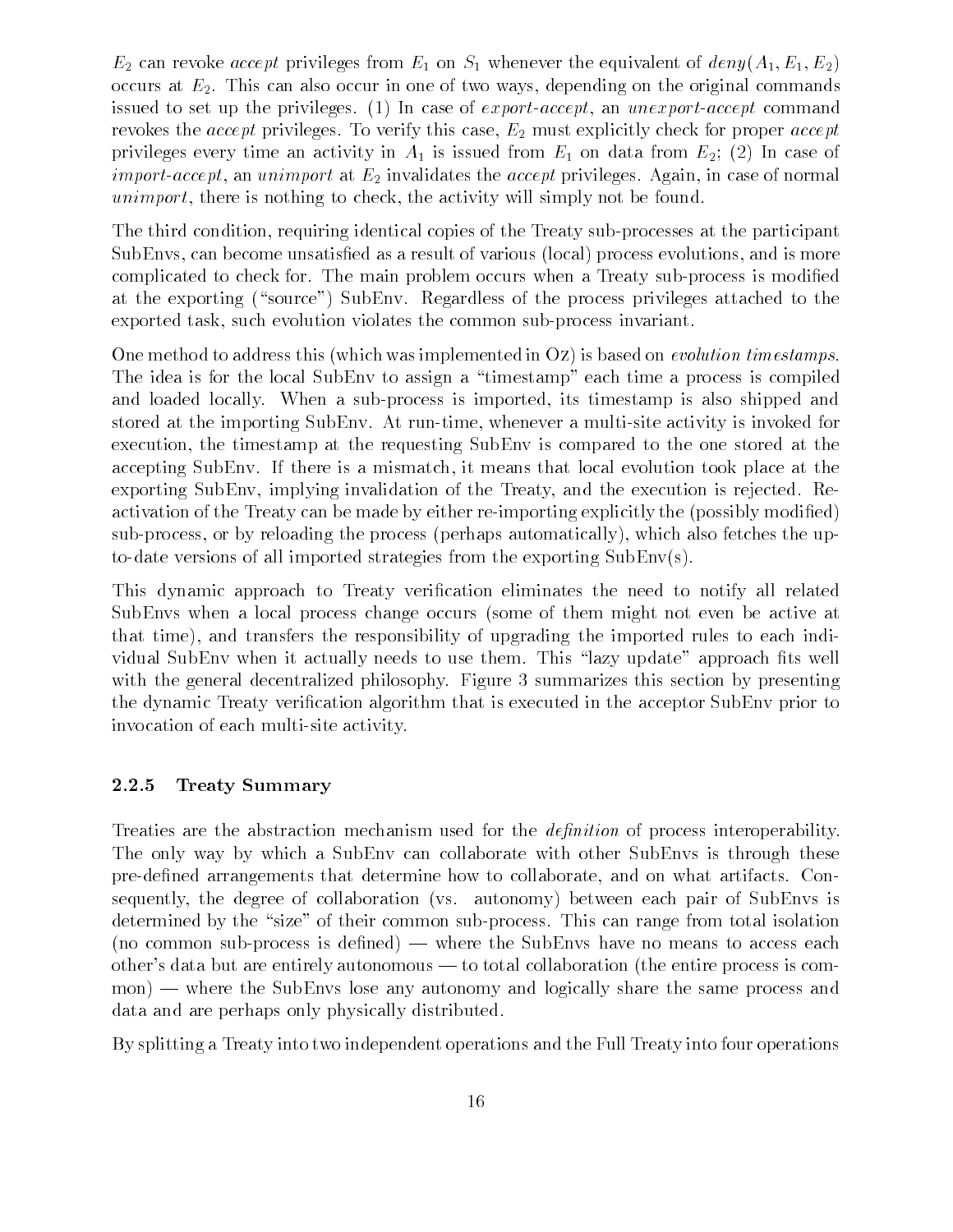treaty of the stream contract the state of the stream of the stream of the stream of the stream of the stream of the stream of the stream of the stream of the stream of the stream of the stream of the stream of the stream

/\* Executes at DstSubEnv \*/ /\* condition  $1*/$  $if (find task with the given TaskId)$ /\* condition  $2*/$  $\mathbf{if}$  (DstSubEnv accepts TaskId from DstSubEnv) then /\* condition  $3*/$ **if** (Tasks's remote timestamp  $=$  Tasks's local timestamp) then Treaty is valid, allow execution else Treaty is invalid, reject execution Reason- local evolution at the exporting SubEnv at the correlation of the political property at the correlation of the correlation of the correlation of the c importing SubEnv with proper privileges end if else There is no Treaty on that Task, reject execution

, and a society of cancel or an except of cancel or an except of cancel or an except of cancel or an except of reactive that the Task to accept the Task to accept the Task the Task to accept the Task to accept the Task to

## end if

## else

then

Requested task does not exist in local SubEnv, cannot execute  $\mathcal{N} = \mathcal{N}$  important the tasks to  $\mathcal{N} = \mathcal{N}$  in the tasks to  $\mathcal{N} = \mathcal{N}$ 

## end if

Figure - Dynamic Treaty Verication Algorithm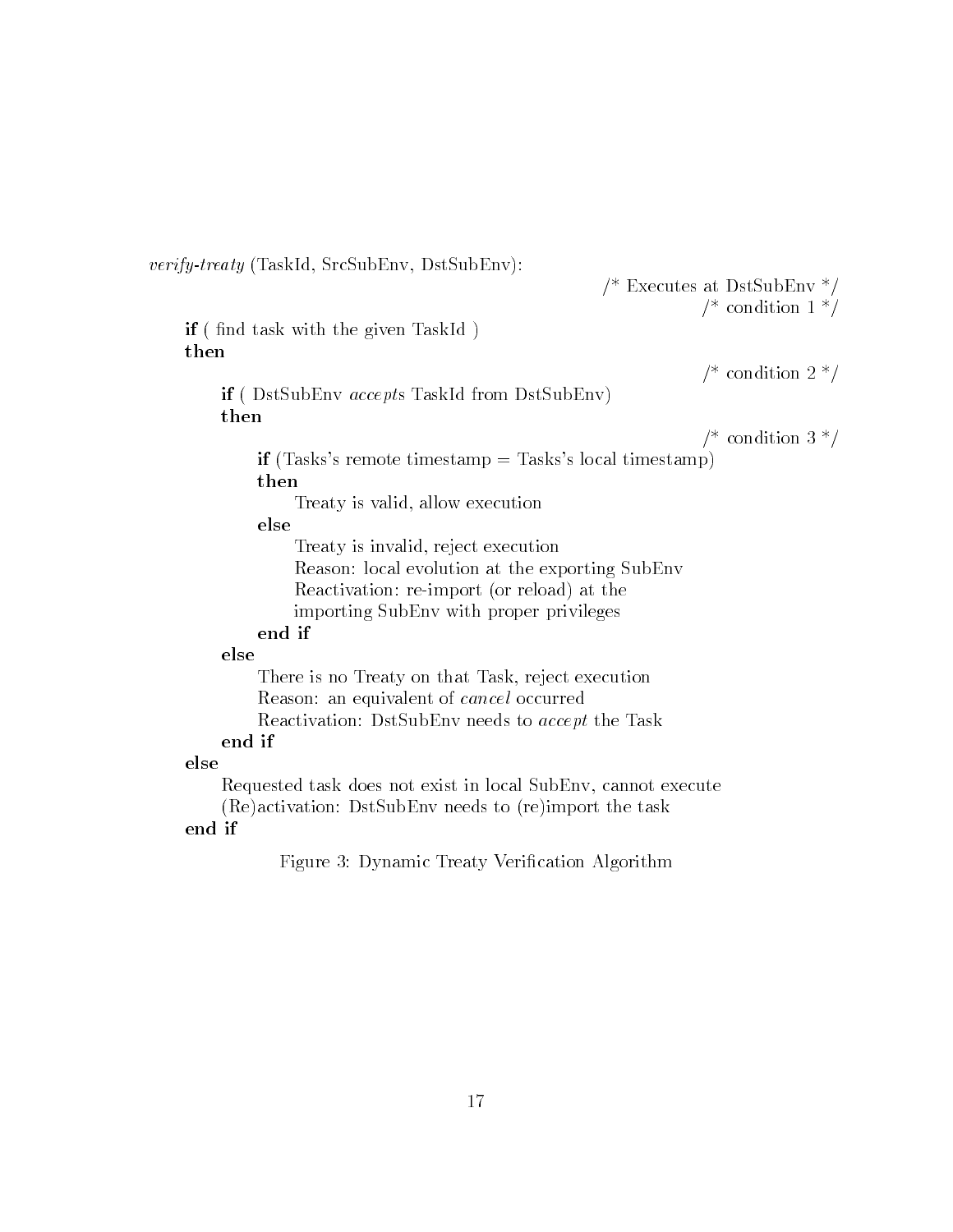as opposed to bundling them to one global operation we ensure that both ends agree on the Treaty and join it on their own terms. Not requiring synchronous execution of  $\epsilon x$  port and *import* enables Treaties to be formed incrementally and when each party wants to join them. In fact, of all the primitive operations, *import* is the only operation that requires both sides to be simultaneously active. This independent multi-step protocol also enables SubEnvs to retract from, and join to, a Treaty, independently and dynamically.

Finally, although Treaties are defined pairwise, multi-site Treaties involving an arbitrary number of sites can be formed. It might appear that our approach suffers from being too low-level in that it makes it somewhat complicated to define multi-site Treaties by requiring to form pairwise Treaties. However, this formalism ensures maximum process autonomy. Further, a particular implementation might use "macros" or "scripts" that perform all the necessary operations automatically to form Treaties between "friendly" sites in cases that privacy can be compromised for simplicity and convenience Alternatively an implementation may decide to bundle some of the operations into a single built-in command. For example, it could set defaults for combining export and import with request and accept but allow the expert process administrator to modify them. Finally, the PSEE can make provisions for enabling a user to be an administrator on multiple SubEnvs so that in environments that allow multi-site administrators  $(e.g.,$  when the interoperability is between tightly-coupled SubEnvs it is possible to bundle the Treaty as one operation without violating autonomy Several of these alternatives were in fact implemented in  $OZ$  (see Section 3).

#### 2.3 Multi-Process Execution: the Summit

The Treaty mechanism establishes common sub-processes between sites, and defines execution privileges over the common multi-site activities. However, it does not impose a particular approach on how to *execute* these shared processes. This is the role of Summits.

#### 2.3.1 Alternatives, Design Choices, and Justifications

 $\Lambda$  rst glance there are two ways in whichamultisite task can be executed-with  $\Lambda$  $\mathcal{L}$  $\mathcal{N}$  . The data where it is and requests that its and requests that its and requests that its activities be executed its activities be executed its activities be executed its activities be executed its activities be e by the remote SubEnvs. This is similar to the two main approaches to distributed program execution-data and execution-data and execution-data and execution-data and execution-data and execution execution There are obvious tradeoffs between the two approaches, and the superiority of one over the other largely depends on the nature of the program and the volume of the data involved

However, since a multi-site task inherently involves more then one process, neither of these approaches is always feasible or desirable- Process autonomy restricts application of the data fetching approach, since some of the remote data might not be accessible to the executing process, and even if it is, the prerequisites and consequences determined by the coordinating process might not maintain composition ( ) with respect to the remote process ( ) . The function sending approach does not address activities that manipulate data from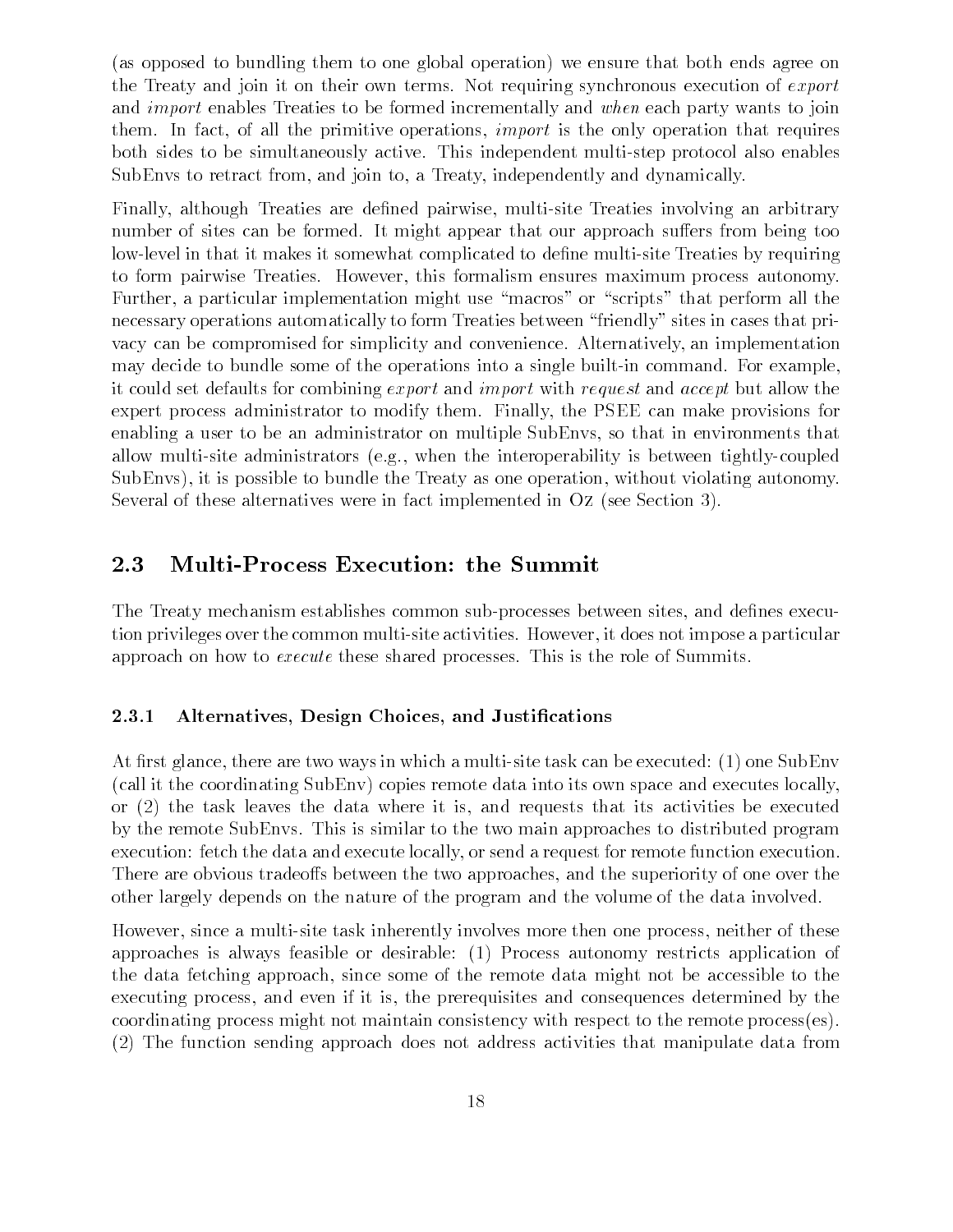multiple local and remote processes but instead assumes that an activitys arguments all reside in the same SubEnv. In addition, as mentioned earlier, tools invoked by an activity may not be available at a remote SubEnv (in fact such a scenario might be the initial motivation for running the activity in the originating site and even copying the tools might not work if the SubEnvs operate on heterogeneous platforms or if there are licensing restrictions

We devised a third hybrid approach, which combines the two approaches mentioned above in a manner that ameliorates their limitations. Multi-site activities that are defined in a common-sub-process are executed at the coordinating SubEnv by fetching to it all remote data, while local activities emanating in each local process from the common-sub-process are executed locally at each site with local data

## 2.3.2 The Summit

Following the "international alliance" metaphor mentioned earlier, our decentralized execution model can be described as a "summit meeting". Before the meeting (multi-site activity, it constraints are necessary for the constraints of the constraints of the constraints of the constraints meeting to take place the meeting is held at one location  $\mathcal{M}$ parties send representatives  $\mathbf x$  and agreements is over an agreements in the meeting is over an agreements in were made your move of the activities  $\mu$  and  $\mu$  and of the activities  $\mu$  is the carry  $\mu$  and  $\mu$ out the implications (consequences) as the meeting locally subsequently subsequently subsequently developed to Summits, each involving a subset of the parties, possibly with different representatives (data arguments, it is important to metaphors that each of the two metaphors namely Treaty Treaty and Summit, are independent from each other in our model. That is, whereas in the international community Summits (may ) community actually model Treaties and the model Treaties actually enables actu Summits

Process interoperability takes place when an activity is invoked (either manually by an endwas are non-commentary by the process engines, and noted characteristic continuous process  $\mathcal{L}$ case of only local data from the same SubEnv does not lead to inter-process collaboration. and is hardled however it would not underlying singleprocess  $\mathcal{A}$  and underlying single-process PSEE  $\mathcal{A}$ call the process from which the multi-site activity is invoked the *coordinating process*. The Summit protocol consists of the following phases-

- 1. Summit Initialization and Treaty Verification  $-$  The coordinating process in which the Summit request was issued establishes a task context (necessary to support interleaved execution of multiple activities, and allocates the necessary resources needed for the new the Summit. It then binds the actual parameter objects (at least one of which is remote, or otherwise this would not be considered a Summit to the formal parameters of the activity. Initialization is followed by executing the Treaty-verification algorithm shown in figure 3.
- Pre-Summit The involved processes ie those that own some of the data requested by the multisite activity are notied and all of them including the coordinating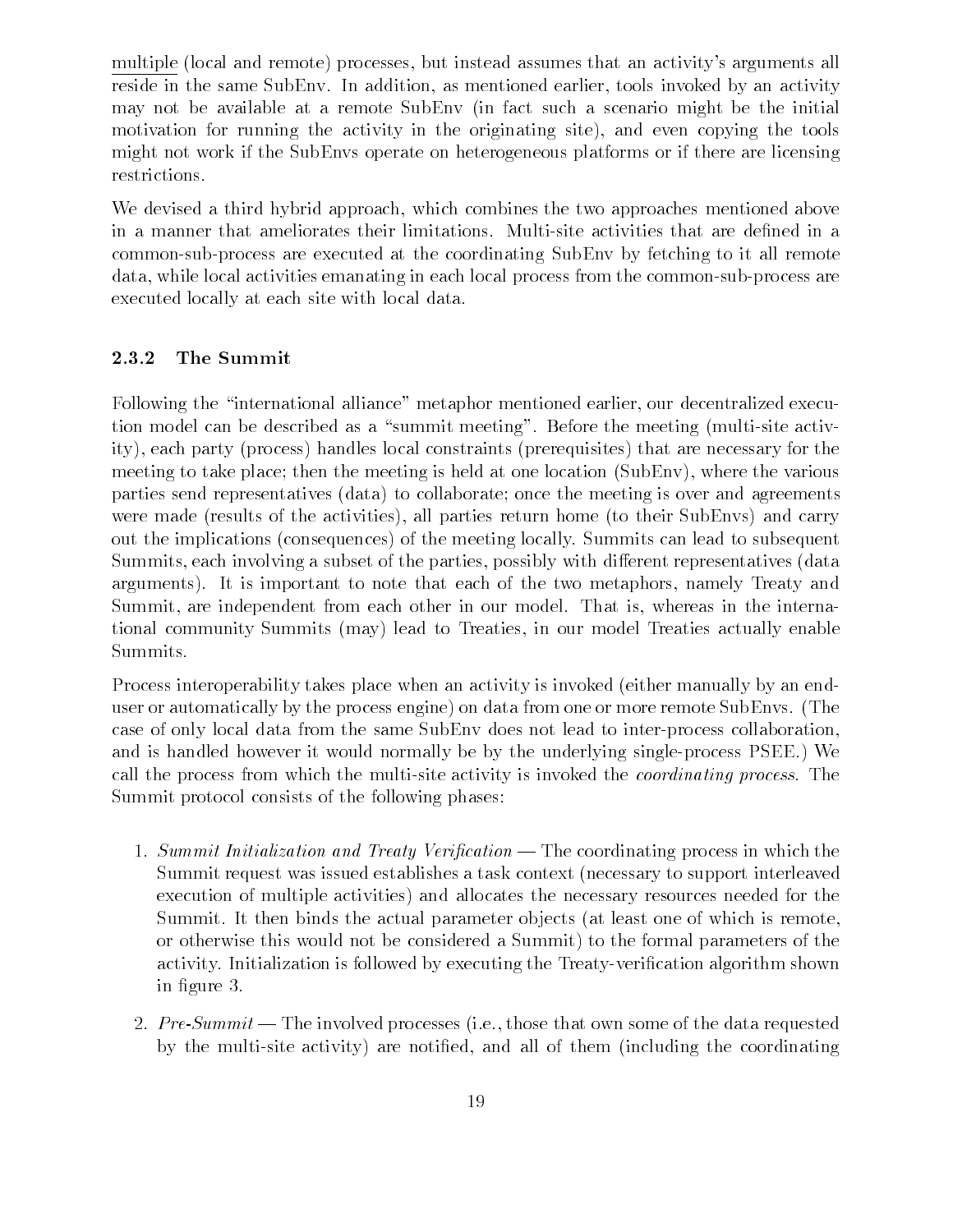process perform simultaneously and asynchronously preSummit process actions each according to its local process, with its local data and tools, in the local  $SubEnv$ . Presummit actions includes in the presentation that present presents in the present process. step enclosing the activity are satisfied locally; this may be regarded as "internal" constraints  $\{\pm\}$  that the activity can be executed with respect to the constraints of the constraints of the constraints of the constraints of the constraints of the constraints of the constraints of the constraints of overall task workflow; this may be regarded as "external" constraints (see [31] for more on this distinction of relation of relation of relation of relation of relationships and relationships of relationships of relationships of relationships are distinct of relationships of relationships are distinct of relat  $\overline{\phantom{a}}$ but were not specified as parameters. Note that Pre-Summit requires that all involved SubEnvs identify the same requested activity, in order to know what to verify/satisfy. This is guaranteed through the *import* mechanism of the Treaty.

One optimization that can be made in some cases depending on the PML as well on the specific activity , is for the coordinational process to determine is constanted at the coordination launching a remote pre-Summit is necessary for each participating SubEnv, in which case no "fan-out" to the local sites is required. In general, however, the local SubEnvs need to be able to decide for themselves whether or not they need to undertake any work. The main point is the locality of the execution, which is determined solely by each SubEnv on its local data, without "global" intervention.

- 3.  $Summit$   $\equiv$  If pre-Summit is successful in all involved processes, the requested activity is invoked in the coordinating process with all the necessary local and remote data arguments The activity is executed synchronously and it may or may not execute at one location depending on the kind of tools associated with the activity. For example, it may launch a cooperating set of tools, on one or more sites, involving one or several users
- Post-Summit When the Summit completes all involved SubEnvs are notied and all of the coordinating the coordinating SubEnville SubEnville SubEnville SubEnville SubEnville SubEnville Sub chronously post-Summit process actions, again each according to its local process, with its local data and tools in the local SubEnv PostSummit actions include- Asser tions on the process and product data that reflect the fact that the various activities were executed (depending on the PSEE, it may not always be possible to directly modify such data with the activities the activities themselves themselves themselves themselves themselves the data alected by the activities that were not supplied as arguments  $\mathcal{A}$  , were that  $\mathcal{A}$  that consequences imposed by the steps in the Summit can be fullled this is not always a logical implication of the preSummit verifies of the preSummit verifies of the preSummit verifies of the pre further activities eg as part of
- 5. Summit Completion When post-Summit completes in all local sites (including the co- $\mathcal{L}$  is the coordination operating in the coordination of  $\mathcal{L}$ further Summits are pending are performed by the algebra  $S$  and all  $\mathcal{S}$  and all  $\mathcal{S}$ gorithm returns to step If no Summits are pending the Summit is completed by releasing all resources associated with the Summit

Thus, both pre- and post-Summit phases occur asynchronously in each SubEnv only according to its local process while execution of the Summit phase occurs synchronously and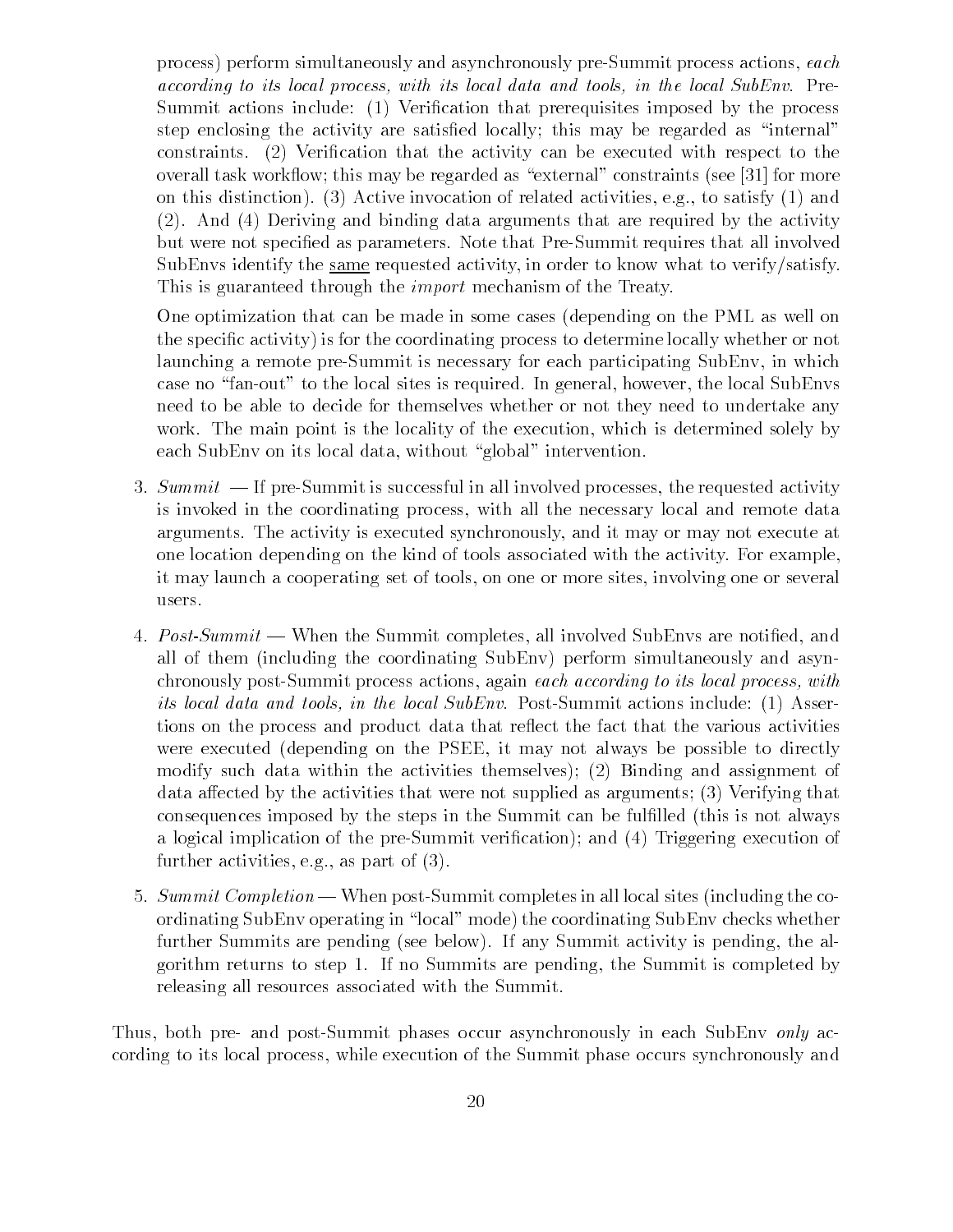involves collaboration among the participating SubEnvs This design minimizes the inter ference between the processes and hence maximizes autonomy while still allowing them to carry out the desired common activities as agreed upon in the Treaty

A composite Summit activities  $\mathcal{M}$  consisting of multiple Summit activities  $\mathcal{M}$ nating between "local" mode — whereby each participating site (including the coordinating site performs local operations asynchronously and global
 mode in which the coordi nating process synchronously carries out operations involving data from multiple sites with the approach intended to minimize the "global" mode and maximize the "local" mode.

## 2.3.3 Example

The following example illustrates the execution of Summits. Assume there are three development teams working in separate sub-environments  $SE1, SE2$ , and  $SE3$ , who are responsible for three disjoint components of a system  $S$ , labeled  $S1$ ,  $S2$ , and  $S3$ . The teams operate at different sites and reside in different geographical areas. They each work on their own artifacts eg les documentation using their private tool set and their own processes Each component can be coded and unit-tested independently, and the components are interconnected through published, well-defined, interfaces. Suppose  $S2$ 's interface has to be modified in order to enhance some of its functionality, thereby requiring the other composession to changer the following steps should be the following proposed change has to the be reviewed and approved by all SubEnver of the interface of SubEnver and SubEnver and SubEnver of S The aected components are modied to correspond to the new interface a local test of each component is performed and with  $\{ \cdot \}$  and  $\{ \cdot \}$  and  $\{ \cdot \}$  all results with all revised components is performed. For simplicity, only the "successful" path, i.e., assuming that all the steps were carried out successfully, is described. While the global modification and integration test must be performed synchronously (with respect to all sites in the review of  $\alpha$ local modification, and local test activities can be performed asynchronously in the local sites, and they can differ at different sites. For example, one site might employ "white box" local testing, while another site might use "black box" testing. Moreover, even identical operations might trigger different related operations when issued at different sites.

Figure illustrates the enactment of this example as a  $\Gamma$  -composite as a  $\Gamma$ activity is initiated by the coordinating SubEnv  $SE2$ . Pre-Summit takes place in a decentralized manner, where each SubEnv performs the Review activity locally according to its own process. For example, **SE3** requires an additional analysis step before the review and both  $SE1$  and  $SE2$  require a check-out phase using different configuration managers (RCS and SCCs respectively. The Summit activity approve is executively approve in the Summit activity approve is executed cuted, determining whether to approve or disapprove the change based on the local reviews. If the approval step succeeds, the modify activity is executed, where the objects are modified. When finished, post-Summit begins, again in a decentralized manner. All SubEnvs are engaged in a unit-test step, but each one does it according to its own process. For example. SE employs a manualtest procedure eg for testing the user interface which involves human users that actually perform the tests (devising the input sequences for the test suites can be also done manually or automatically for either manual or automatic testing whereas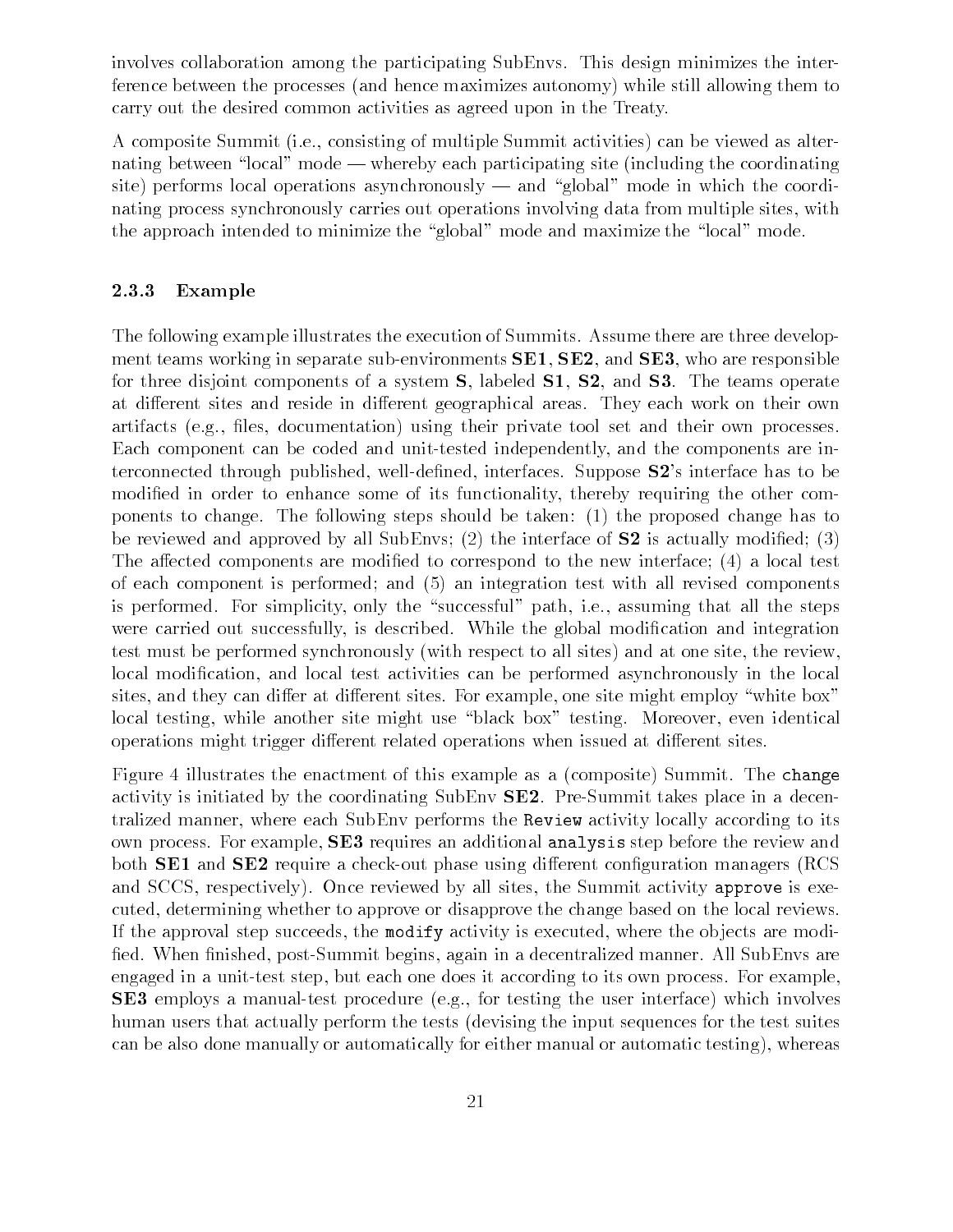

Figure - An Example Summit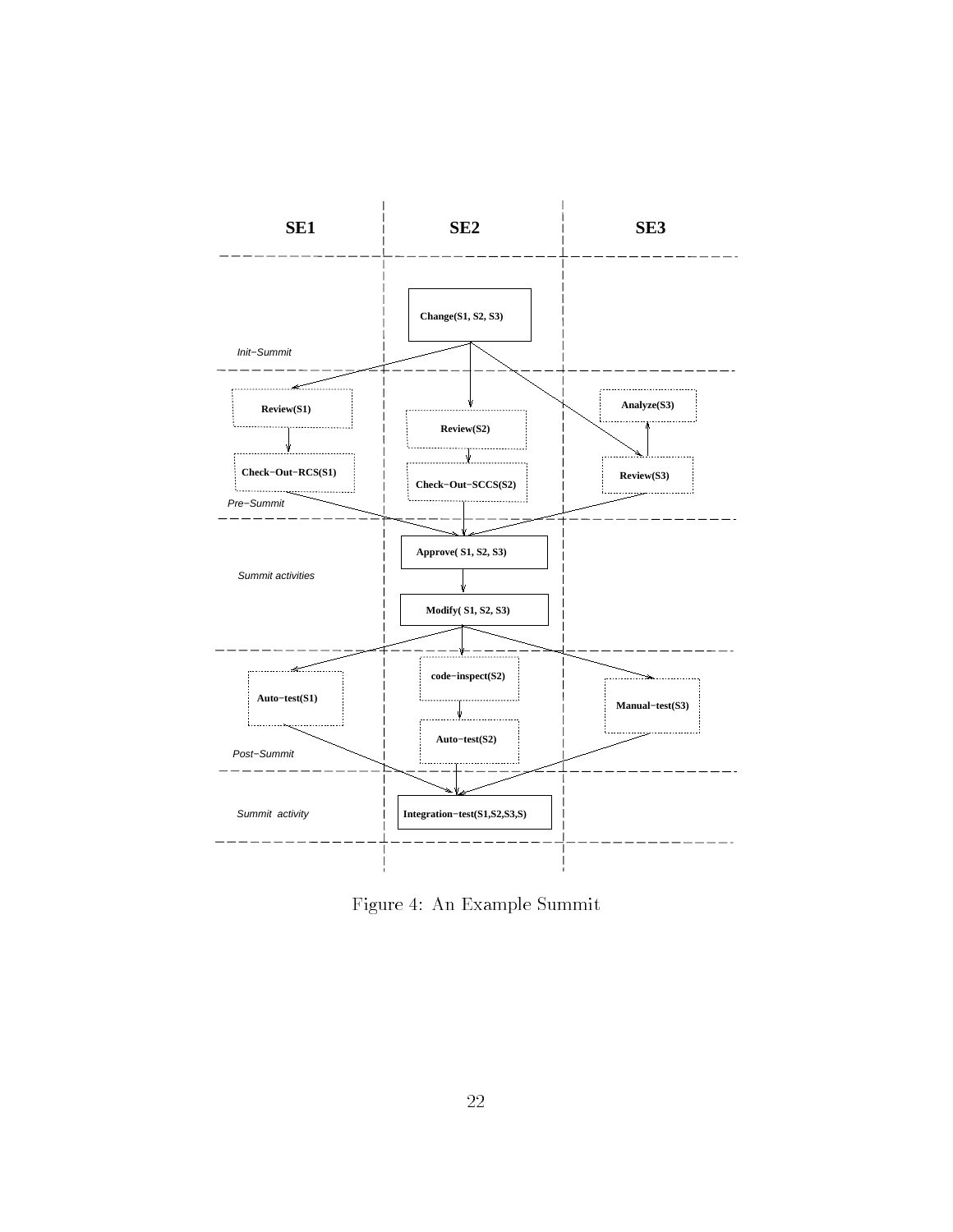the other SubEnvs perform automatic testing, but  $SE2$  has an additional code-inspection step Completion of the local testing leads to integration-test another Summit activity in this composite Summit

It is important to understand that Figure 4 depicts one particular execution trace of the process, not the whole process. For example, a different execution would occur if the review activity failed at SE  $\sim$  100  $\pm$  100  $\pm$  100  $\pm$  100  $\pm$  100  $\pm$  100  $\pm$  100  $\pm$  100  $\pm$ a revision phase would be followed, after which a second review would be scheduled, and so forth, until the review succeeds.

# 3 Realization of the Interoperability Model in Oz

The generic model, as a high-level abstraction, leaves many aspects undefined and unresolved, both technical and conceptual. We address some of these issues here by discussing the realization of Treaties and Summits. The architectural aspects of Oz, including site interconnectivity, configuration, transactions, database and cache management, are beyond the scope of this paper and can be found elsewhere  $[7, 8]$ .

#### $3.1$ Oz Overview

, or is a multiprocess recent in Section in Section 2018, which is a support of Section 2018. execution of autonomous multiple SubEnvs following the Treaty and Summit models. When not interoperating with other SubEnvs the functionality of a local SubEnv resembles that of Marcus in party the predecessor to Ozi As in Marvel each local in Mary Local Daniel each Oz is the United tailored by a local administrator who provides the data model, process model, tool envelopes and coordination model for its team. These definitions are translated into an internal format and then loaded into the environment. The process modeling language of Oz is based on the Marcus Strategy <del>Language (Mars)</del> Included the users the user the user the user the user the user the user th rule-based paradigm to multi-process environments. Specifically, as far as local processes are concerned, Oz processes are defined in terms of rules which correspond to the notion of processsteps in the generic context hierarchy A rule consists of- a signature ie names and types of formal parameters; a binding section, where additional objects (termed derived parameters are bound to the rule as a result of querying the database a precondition consisting of a component and arguments and activity which interfaces the arguments and activity which interfaces to external tools and data; and a set of mutually-exclusive effects. A rule can be fired either directly by a user  $\mathcal{U}$  and  $\mathcal{U}$  as a result of rule chaining When  $\mathcal{U}$ a rule is fired, its condition is evaluated. If the evaluation fails (i.e., the predicate evaluates to false the rule processor attempts to automatically satisfy the rule by backward chaining to other rules whom effect may satisfy the failed condition, recursively. If the condition is  $\mathbf{v}$  , the activity of the activity of the rule is spawned and executive on behalf on behalf on behalf on behalf or the rule is spawned on behalf or the rule is spawned on behalf or the rule is spawned on behalf or th user who invoked the rule (or, in case of a chained rule, the user who issued the rule that chained to this rule Upon completion the activity returns a return code that determines which effect of the rule to assert. The rule processor then attempts to forward chain to rules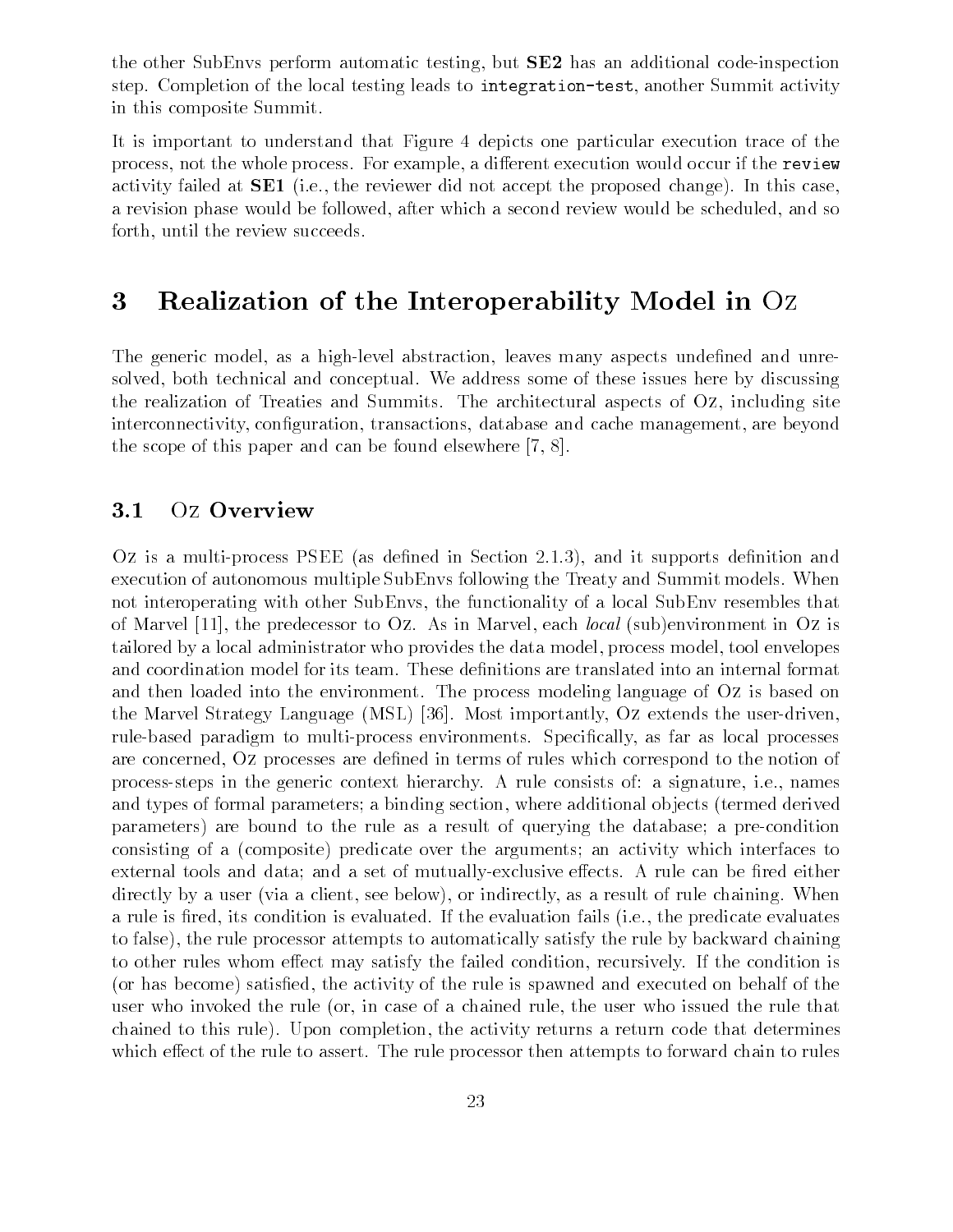whom condition have become satisfied as a result of the assertion, recursively. Thus, process steps are implicitly interrelated by logical matchings between effects and conditions of rules. In order to enable finer control over the degree of chaining, several chaining directives can be applied on rule predicates. For example, a no forward directive on a rule's effect disables any forward chaining from that rule

, with a two two transitions are distinct that a substitute within a clients are clients and clients with  $\alpha$ multiple clients communicating with a single centralized process-server. Across SubEnvs, Oz has a multi-server "share-nothing" architecture, as advocated in the formal model. This means that the processes, schemas, and instantiated objectbases are kept separately and disjointly in each SubEnv, and that there is no global repository or "shared memory" of any sort

Human interaction with the environment is provided through a client that is connected primarily to its local server. Using the client's connection to its local server, users can operate the rule tools (sheelps hills in rule activities), who rules activities and the state the contract of local process. In addition to the local server, however, Oz users can connect to remote servers. Each remote SubEnv is represented in each local objectbase by a "stub" object that is visible to the client By issuing the built in open-pair  $\epsilon$  and  $\epsilon$  of  $\epsilon$  and  $\epsilon$  is a common visible  $\epsilon$ the appropriate stub ob ject as parameter a client can open close a connection to a remote SubEnv. A remote connection provides limited access to the remote SubEnv. A remote client can browse through remote objectbases and get information about remote objects (subject to access control permissions However a client has no access to remote processes ie rules tools and manipulation of remote data can be done only by binding remote ob jects as parameters to Treaty rules

For example, iigure  $\sigma$  shows how the client for user  $1$ s $r$ ae $1^-$  is connected to the local server of SubEnv NY, with a (default) view of the local objectbase (parent-child relationships are depicted with straight lines and links by curved lines Figure shows israels view after an open-remote on site CT has been made making CTs remote ob jectbase available for browsing by israel. israel's client has not connected to SubEnvs MA and NJ, and they may actively from a currently active  $\{1, 1\}$  and the environment  $\{1, 1\}$  with the environment  $\{1, 1\}$ by selecting commands from the rules menu, which contains all the process-specific userlevel commands, and he supplies arguments to the rules by clicking on objects from the ob jectbase In particular if a remote ob jectbase is open israel can initiate a Summit by selecting remote as jects as arguments to Treaty rules when the  $\mu$  rules when the  $\mu$ request to fire a rule, it checks its own process, and communicates with remote SubEnvs if the rule accesses remote data from their ob jectbases and eventually determines whether an activity has to be executed. That activity could be either the one explicitly requested by the user, or another activity related to the requested one through a chained rule. The server then sends a message to the requesting client to execute the activity in its activitymanager component. During a Summit activity, remote objects are temporarily copied to the local SubEnv and passed to the client prior to the activity execution Note that since a client has

<sup>-</sup>The users name is shown in the upper left corner of the interface window-

<sup>&</sup>lt;sup>3</sup>For simplicity, only a small objectbase is shown, but in reality Oz can maintain thousands of objects with adequate browsing support.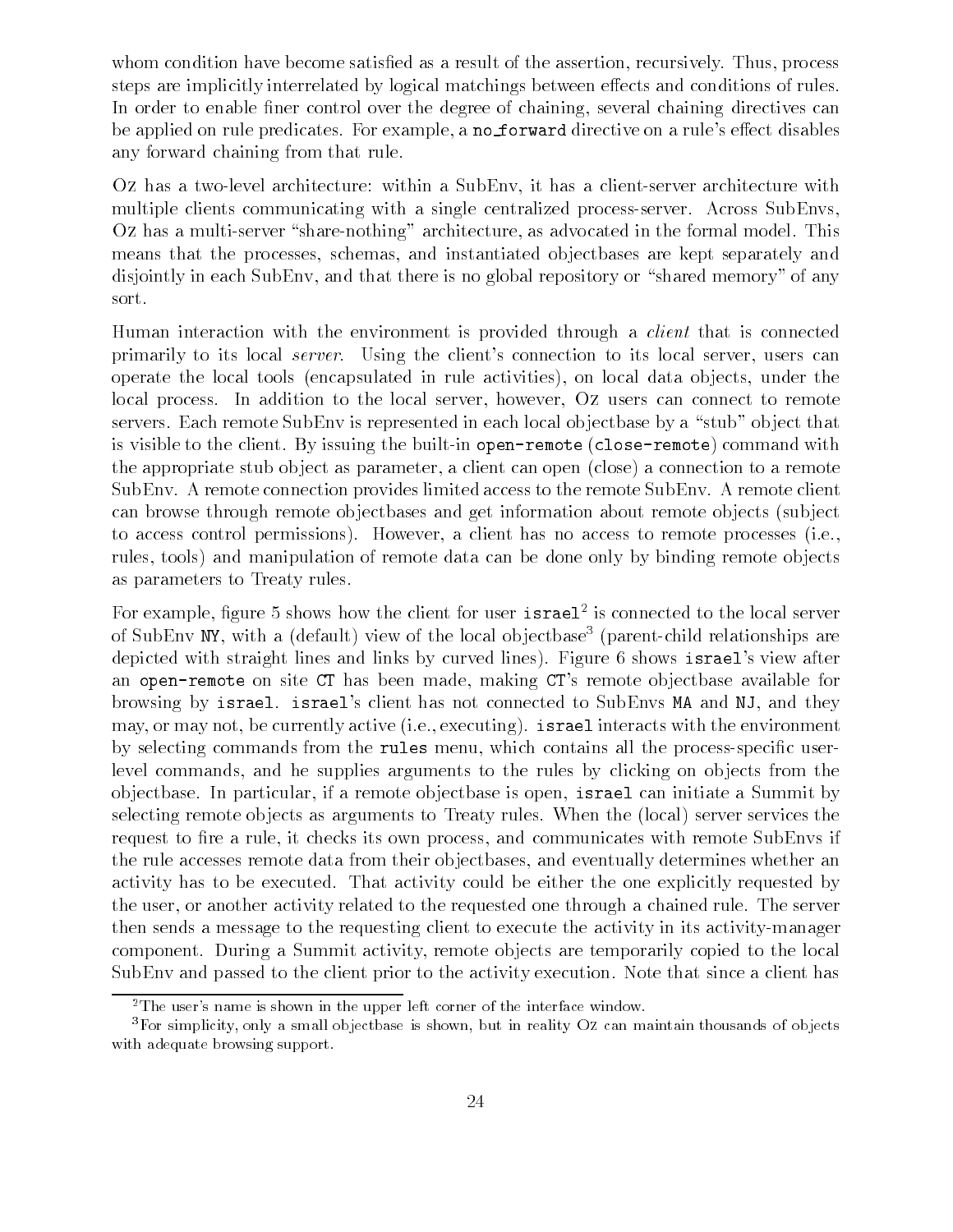

Figure - An Oz Environment

no explicit access to remote processes, it cannot invoke "remote Summits", thus all Summits are initiated by local clients

# 3.2 Treaty in Oz

Treaties in Oz follow the formal Treaty model The basic unit of commonality in Oz is the rule. However, as a "syntactic sugar", the unit that is exported and imported is the *strategy*, a bundling construct for rules, somewhat analogous to a module consisting of functions in modular programming languages

oz provides for extreme the communities for establishing treaties for export in export in the separate of unimport, and the "non-standard" *treaty* operation. Although there are no separate commands for request, accept, deny and cancel, they are specified as parameters to each of the above commands, making it possible to generate all possible combinations that were discussed in the formal model in Section 2.2.

## $3.2.1$  export

The *export* operation is defined as:

exports the strategy of the strategy of the strategy of the strategy of the strategy of the strategy of the str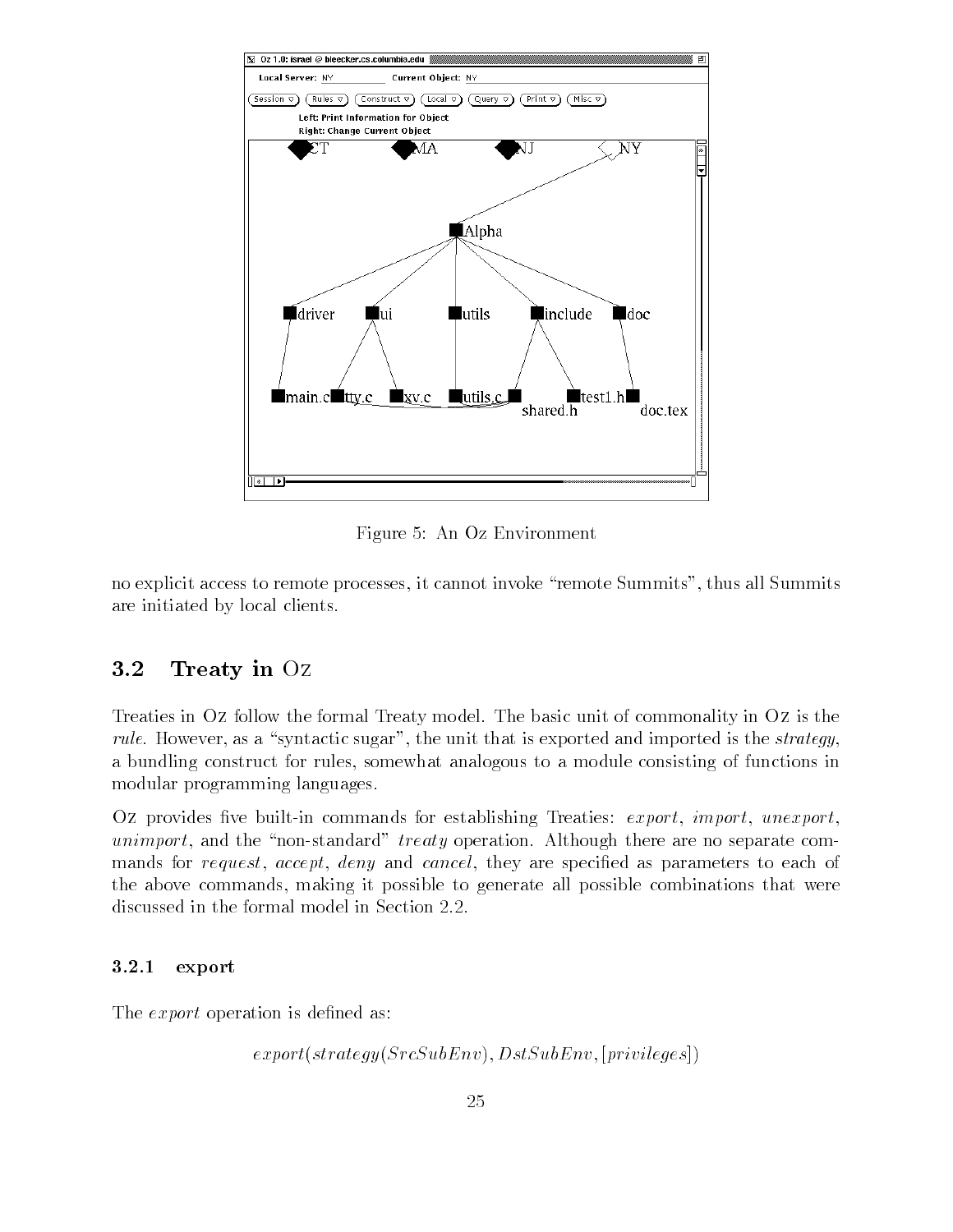

Figure - Oz Environment with one open remote site

It executes locally at  $SrcSubEnv$  and merely involves adding an entry with the specified strategy and  $DstSubEnv$  to a persistent local export table. By default, Oz associates request privileges with export, i.e., it assumes that in most cases the exporter wants to use the exported strategy on data from  $DstSubEnv$ . But the administrator can change the default by explicitly selecting accept privileges. In addition to accept and request, Oz provides a third option called shared The semantics of the shared option are to export a strategy both as a requester and as an acceptor. The main use of this option is to facilitate convenient generation of full converted by the full of the shared by the shared of the shared of the shared of proper shared import establishes a full Treaty

#### 3.2.2 unexport

The *unexport* operation is defined as:

unexport of the state of the state of the state of the state of the state of the state of the state of the state of the state of the state of the state of the state of the state of the state of the state of the state of th

Like export, this is a local operation that executes at  $SrcSubEnv$ . It removes  $DstSubEnv$ from the list of SubEnvs that are entitled to further import *strategy*. In addition, the execution privileges are undone based on the specified  $privileges$  argument — when coupled with accept the effect is  $deny$ , coupled with request results in cancel, and coupled with shared revokes both. Note that if, for example, the exported strategy was previously shared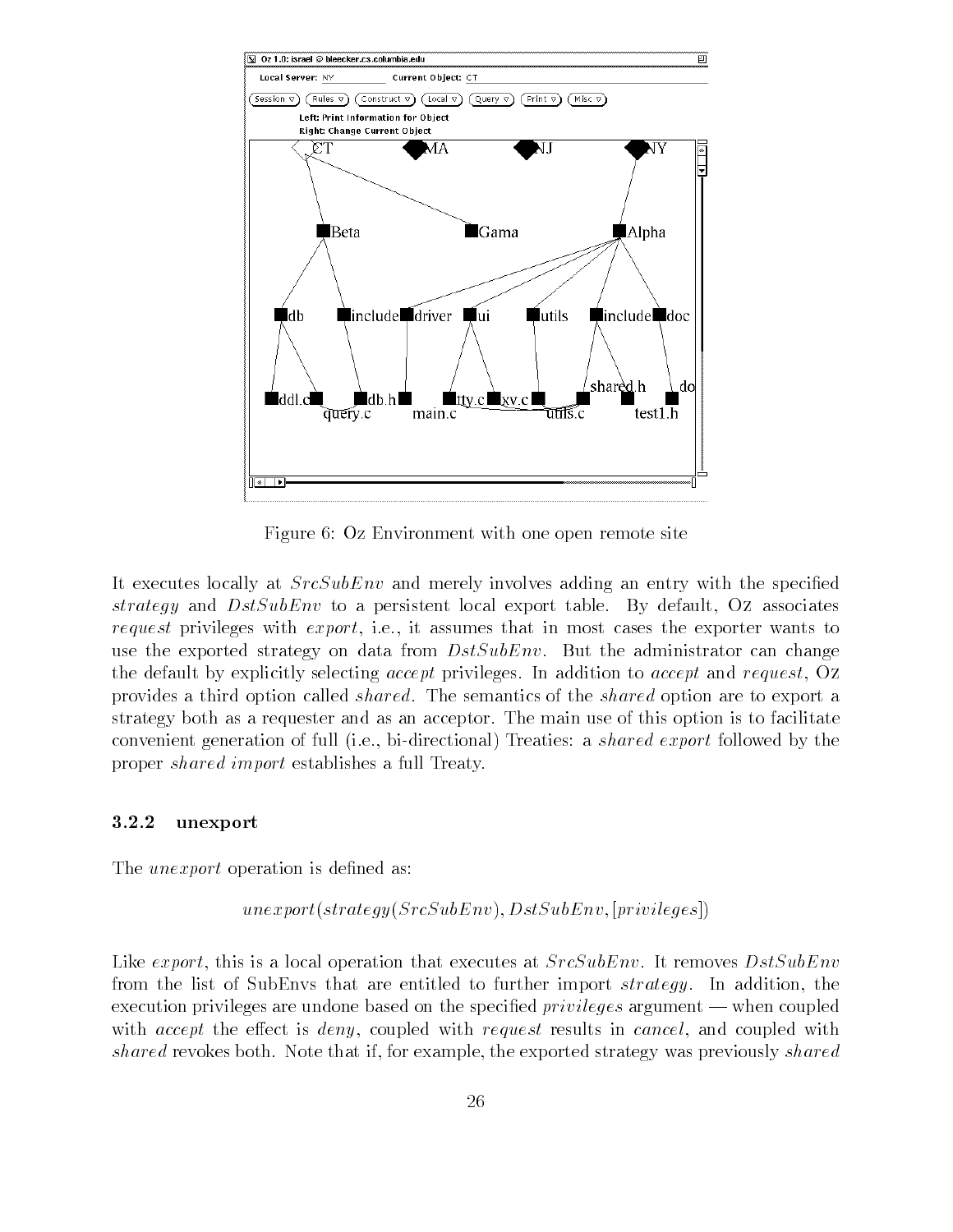ie both requested and accepted then unexporting with request accept retains the accept request privileges intact

## 3.2.3 import

The import operation is defined as:

important port of the contract of the contract of the contract of the contract of the contract of the contract of the contract of the contract of the contract of the contract of the contract of the contract of the contract

import is the main operation in Treaties. We assume the existence of the necessary underlying infrastructure to communicate with the remote SubEnv (This topic is beyond the scope of this paper see In particular there must be a connection from DstSubEnv to  $SrcSubEnv$ , since the operation is initiated at  $DstSubEnv$  but it involves both SubEnvs. The realization of *import* consists of four distinct phases:

1. Select  $\frac{S}{s}$  Since remote strategies are not normally visible to SubEnvs, the *import* interface must supply the administrator at  $DstSubEnv$  with a list of the available strategies at  $SrcSubEnv$  that were explicitly exported from it to  $DstSubEnv$ . Further, this information must be generated dynamically, since the list of exported strategies at  $SrcSubEnv$  can change at any time as a result of issuing local export or unexport operations.

2.  $Copy$   $\rightarrow$  Once the importer at  $DstSubEnv$  selects the strategy to import, the strategy is copied from  $SrcSubEnv$  along with additional information needed for runtime validation eg timestamp The sourcecode of the strategy is used only during the integration phase however, and cannot be manipulated by administrators at  $DstSubEnv$ , to ease dynamic verification of Treaties.

Note that *import* fetches only the rules, without the tools and their envelopes  $(i.e., the$ wrapping mechanism used to integrate to into Ozione into Oz see the second into the problem. with the default *import-accept* option (where the activity is not executed at the importing SubEnv only its data is accessed by the activity which executes at another SubEnv the import-request combination implicitly assumes that either the activity and its associated tools already exist at the importing SubEnv, or they can be copied explicitly. If this is not the case  $\{ \cdot \cdot, \cdot \}$  is bound to a specie of the cannot be considered the copies  $\{ \cdot \}$  then the compo combination should not be used

3. Integrate  $-$  This is the main step. First, the imported strategy is parsed and checked to be schema-compatible with the local process. Next, the rules in the parsed strategy are integrated with the rule network, by *forward* connecting each new rule to all other rules both imported and local whose conditions match the rules eect and backward connecting it to all rules whose effects matches the rule's condition. At the end of this procedure, the imported strategies are fully integrated with the local process When executed as part of a Summit, local prerequisites and consequences (in addition to "global" Summit implications) of the imported Summit rules would be automatically enacted

Figure  $\bar{\tau}$  illustrates the integration phase. Suppose the modify rule is imported by two different sites, SiteA and SiteB. In siteA, modify is backward connected to rule review through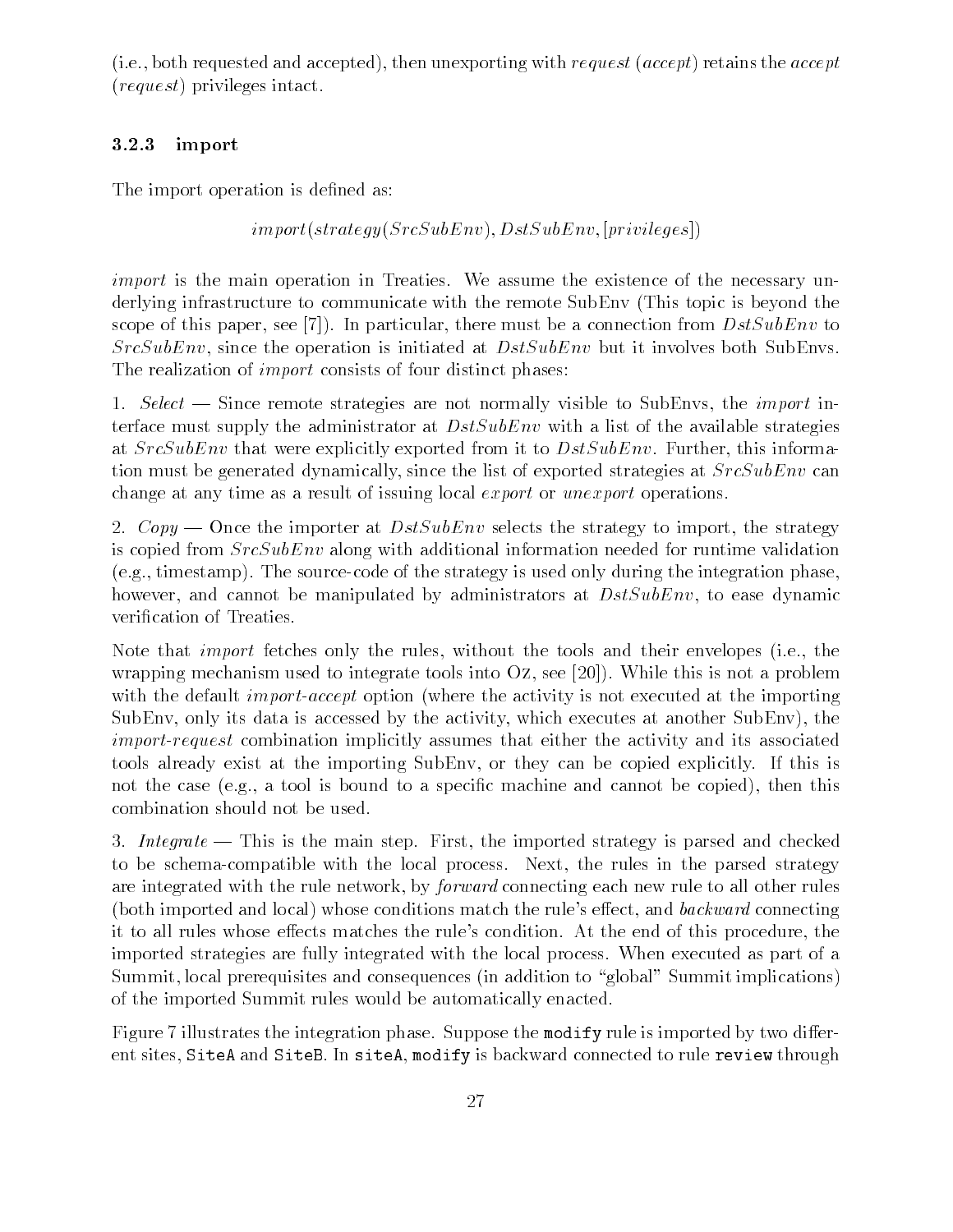

Figure - Integration of Imported Rules

the matching between modify's condition and review's effects, and it is forward connected to rule manual test through the matching between modify's effects and manual test's condition. In siteB, the rule modify is backward connected to analyze and forward connected to auto\_test. Thus, modify becomes an integral part of both processes, and may trigger, or be triggered by invocation of related rules during execution Notice that in general an imported rule may connect to zero, one or more local or other imported rules.

The ease with which process integration can be achieved reveals the strength of the declar ative nature of the rule paradigm- process fragments can be incrementally added or incre mentally removed and automatically integrated without user intervention The contextless rules, as well as the fine granularity of rules as process building blocks, also pay off handsomely

Due to the coupling of *import*/*export* with *accept/request* in Oz, it is necessary to make import idempotent with respect to the compilation mentioned above, and to allow a SubEnv to export an imported strategy. This is particularly important for multi-site Treaties. For example suppose site E-1 important strategy S-2 important strategy strategy important that including S-2 from E- Now site E wants to grant accept privileges to E so it issues an importaccept command, but this time compilation of the process model is not necessary so only execution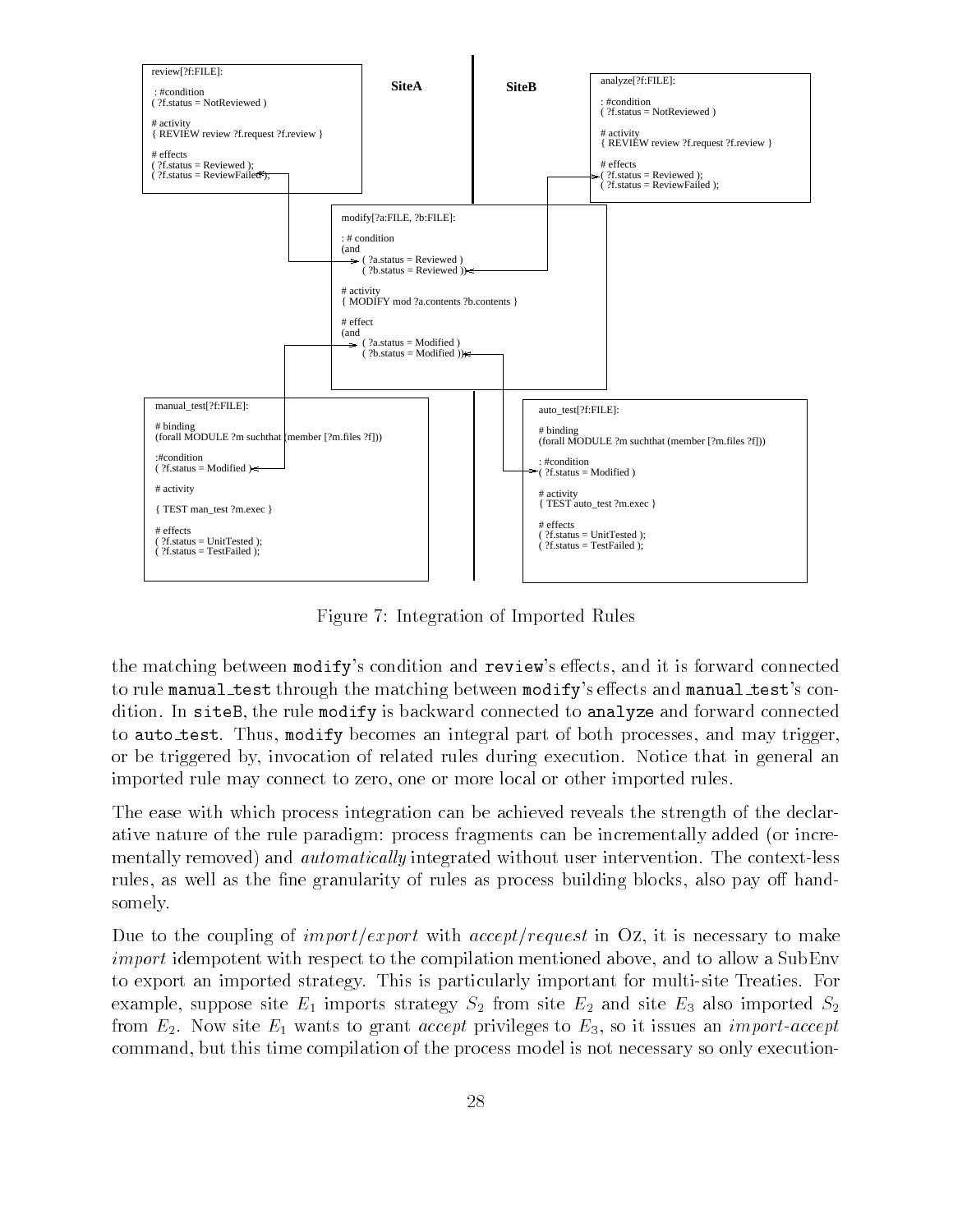privileges are modified. When an *import* is requested on an already imported strategy (or alternatively, if it is a local strategy which was exported and is now imported, possibly to form a full Treaty only the process privileges are updated and the compilation part is ignored. We refer to such operation as a "faked" *import*.

4. Acknowledge  $-$  An acknowledgment is sent to  $SrcSubEnv$ . This acknowledgment is not critical, however, since Treaties are verified at runtime. Its sole purpose is to notify users at  $SrcSubEnv$  of the new Treaties that are available to them.

There are two more properties that the *import* operation must possess. One is *atomicity*; clearly, the *import* operation has several potential failure points, meaning that it must be accompanied by a context-sensitive rollback mechanism that preserves the integrity of the server in case of failures. However, since the acknowledgment phase is optional, there is no need to guarantee cross-site atomicity for *import*. The atomicity of the operation has to be preserved only in the importing server. This fits well with the general decentralized requirements

The second required property is *persistence*. The imported compiled strategy, along with the necessary information used for runtime verification, must be stored permanently with the local process since it outlives an execution of the server and needs to be reloaded in subsequent evolutions.

## 3.2.4 unimport

The *unimport* operation is defined as:

#### university and the strategy of the strategy of the strategy and the strategy of the strategy of the strategy of

Unlike its *import* counterpart, *unimport* is a local operation. However, unlike *unexport*, it might involved some none and the server that are the server the server The algorithm is as followsstrategy is marked as imported from more than one SubEnvs, or if strategy is a local strategy which was a factor that the state was the purpose  $\mu$  then unimportance and the state  $\mu$  then process, and only updates the privileges similar to the way it is done in  $unexport$ . If, however,  $DstSubEnv$  is the only site from which strategy is marked as imported, then unimport removes  $strategy$  from  $SrcSubEnv$ 's process. This requires "decremental" recompilation and regeneration of the rule network. Such an *unimport* also revokes all privileges from all remote SubEnvs regardless of the parameters that were specified with the operation, since the strategy is removed from  $SrcSubEnv$  and cannot be used in any manner there.

As can be seen, not having the four execution-privileges commands  $(request, accept, cancel,$ and deny available separately from the four strategytransfer commands export unexport import unimport introduces some technical and conceptual diculties On the other hand preliminary experiments showed that easing the procedure of forming Treaties is pragmat ically important, and that most of the Treaties can be formed using the default privileges, while more proficient administrators can still select other options in order to get the de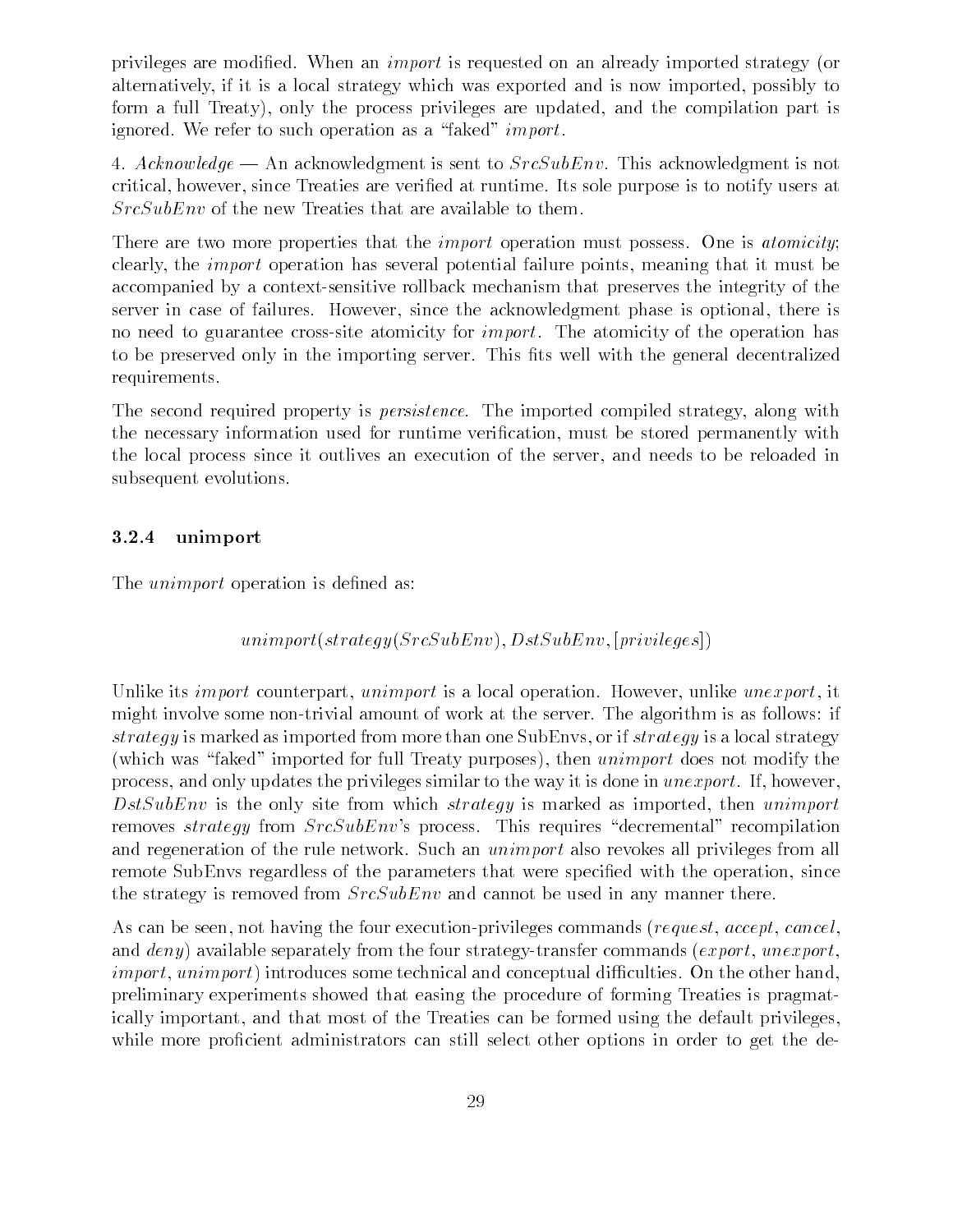sired behavior. In any case, this is mainly a user-interface issue; the main point is that the equivalent semantics of the formal model are fully obtainable in Oz

#### 3.2.5 Forming Treaties

Going back to the formal model a simple binary Treaty between two SubEnvs is formed by an export operation at the source SubEnv, followed by a matching *import* operation at the target SubEnv. But these operations do not have to be synchronized, and in particular, the *import* can occur at anytime after the *export*, or never occur at all. From the system's standpoint, Treaties are formed *implicitly*, and perhaps even without explicit intention. That is, Treaties can be inferred automatically, when the right combination of export and import occurs at the SubEnvs. In some sense, this is a continuation of the context-less rule-based model that fits well with autonomy concerns. In particular, there is no need for a "global" administrator" to form Treaties; they are formed by local administrators willing to collaborate in order to form the Treaties, and using the system to formalize their intentions as well as to ensure that they are carried out as agreed

In cases where SubEnvs are more tightly coupled, however, there might be a need to sup- $\mathbf s$  and full and full and full and full and full and full and full and full and full and full and full and full and full and full and full and full and full and full and full and full and full and full and full and ful experience with Oz revealed the need for such an operation in cases where, for example, each SubEnv represented a single-user process as part of a multi-user global environment. in which case a global administrator and a corresponding global Treaty operations was estimated to sential. Therefore, Oz supports the explicit  $Treaty$  operation, which bundles export and import, as explained below.

In order to be eligible for executing a Treaty operation a user has to have administrator privileges on both SubEnvs. Note, however, that in conformance with the "not-only-localor-global" principle, the user does not need universal administrator privileges, only on the two sites of a given Treaty

The treaty operation is defined as:

## The strategy of the strategy  $\mathcal{S}$  and  $\mathcal{S}$  are strategy of the strategy of the strategy of the strategy of the strategy of the strategy of the strategy of the strategy of the strategy of the strategy of the strate

the semantics of the operation are as follows-strategy is employeed from SrcSubEnv and Src subsequently imported by  $DstSubEnv$ . Treaty is atomic, meaning that both SubEnvs have to rollback in case of a failure. In addition,  $DistSubEnv$  has to operate in single-user mode (i.e., only one client can be connected to it, although  $SrcSubEnv$  and other SubEnvs might have arbitrary number of active clients To simplify matters Treaty is always initiated by the exporter However the exponential can be either a requester  $\Lambda$  . The either a requester  $\Lambda$ implying acceptor or requester privileges on  $DstSubEnv$ , respectively. Finally, as mentioned earlier, a *shared* privilege implements a full Treaty, i.e., either site can operate the rules in the strategy on the other site's data.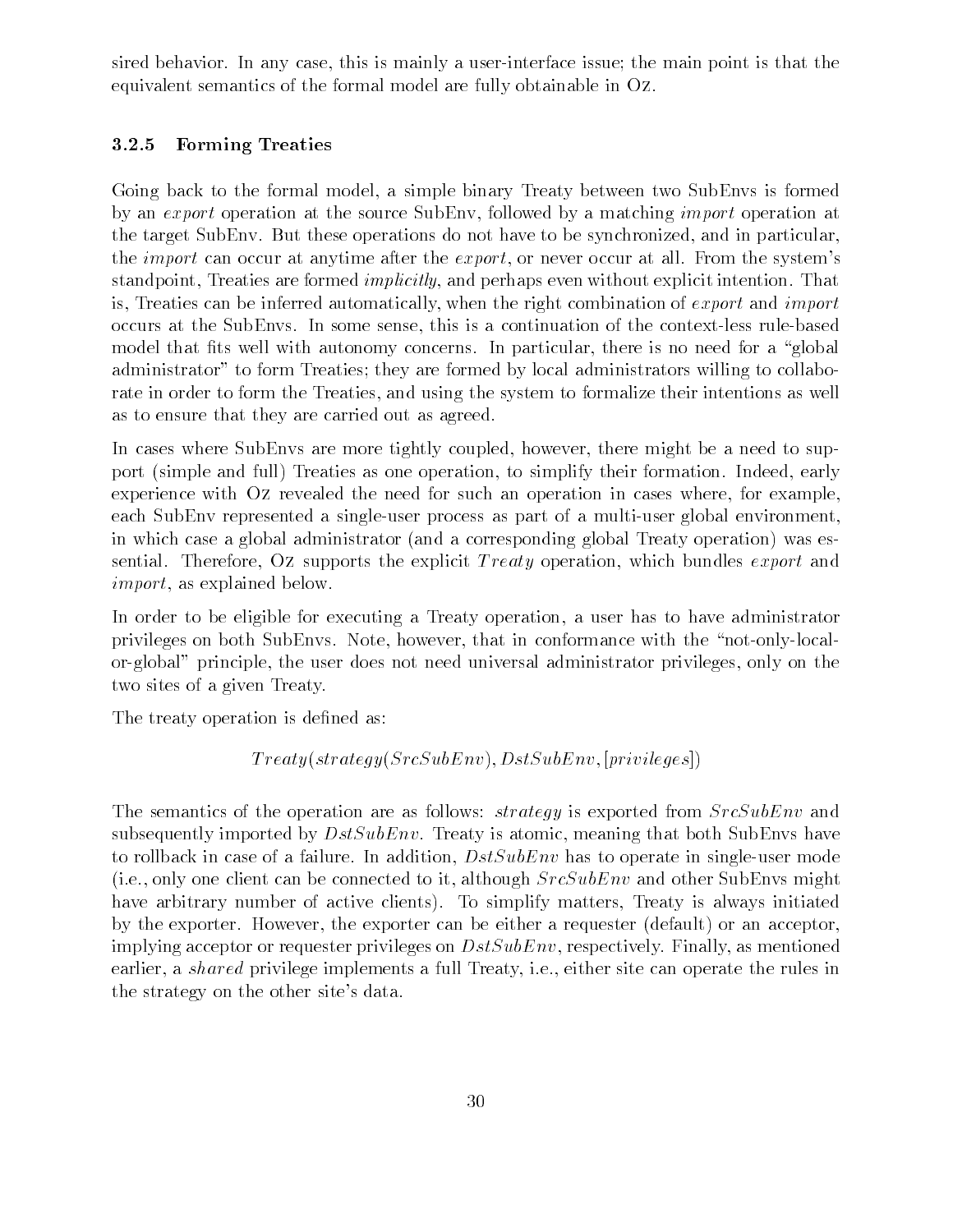#### 3.3 Summit in Oz

Summits are the main means by which multiple SubEnvs actually interoperate and as such, they encompass all the support that is required to enable execution of multi-process "Treatified" tasks. Thus, whereas Treaties refer to static properties of rules and data  $(e.g.,$ formal parameters and types Summits are concerned with dynamic properties of rules under execution, such as the runtime objects that are bound to an executing rule, the chaining context in which they execute, and so forth.

## 3.3.1 Summit Initialization and Treaty Verification

A Summit task is initiated as a result of an explicit request from a user. From the user's point of view, the only difference between invoking a Summit rule and a normal rule is that at least one of the parameter objects specified by the user is remote. The first action taken by the coordinating server is to fetch copies of the remote ob jects from their origin SubEnvs, and bind them to the parameters of the rule (in addition to the obvious binding of local objects, but as we focus here on inter-site issues we will ignore from now purely local as a construction of the construction of the construction of the construction of the construction of the construction of the construction of the construction of the construction of the construction of the construction of t

The second step involves Treaty verification. The coordinating server checks locally whether the rule could be invoked as a Summit rule, by checking that the rule has  $request$  privileges on the remote participating SubEnvs (i.e., those SubEnvs that have objects bound to parameters of the rule  $\mu$  as the rule case the rule case the rule case the rule  $\mu$  as excepted in a summit  $\mu$ earlier, this is only a necessary condition, not a sufficient one, because the Treaty might have been invalidated unilaterally by one or more of the participating remote SubEnvs. So, after local verification, the coordinating server requests each participant SubEnv to execute the verification algorithm from figure 3.

The reader might wonder why is it necessary to fetch the remote ob jects before doing Treaty verification. The reason is somewhat pragmatic, and has to do with the rule-overloading mechanism. Oz allows multiple rules with the same name to co-exist, and determines which rule to execute based on the types and number of actual parameters supplied by the client  $[26]$ . Thus, when the local server receives a request to execute a rule, it has to find the "closest" rule that matches the types of the parameters, so only after the remote objects and the server determine type information  $\mathbf{r}$  are fetched can the server determine which rule is intended for  $\mathbf{r}$ the Summit

The coordinating server evaluates the rule's condition. If the condition is not satisfied, the server fans out to the participating sites and triggers local backward chaining at each site in an attempt to update the objects so that they satisfy the condition. Backward chaining is private, i.e., each process performs this step according to its autonomously defined subprocess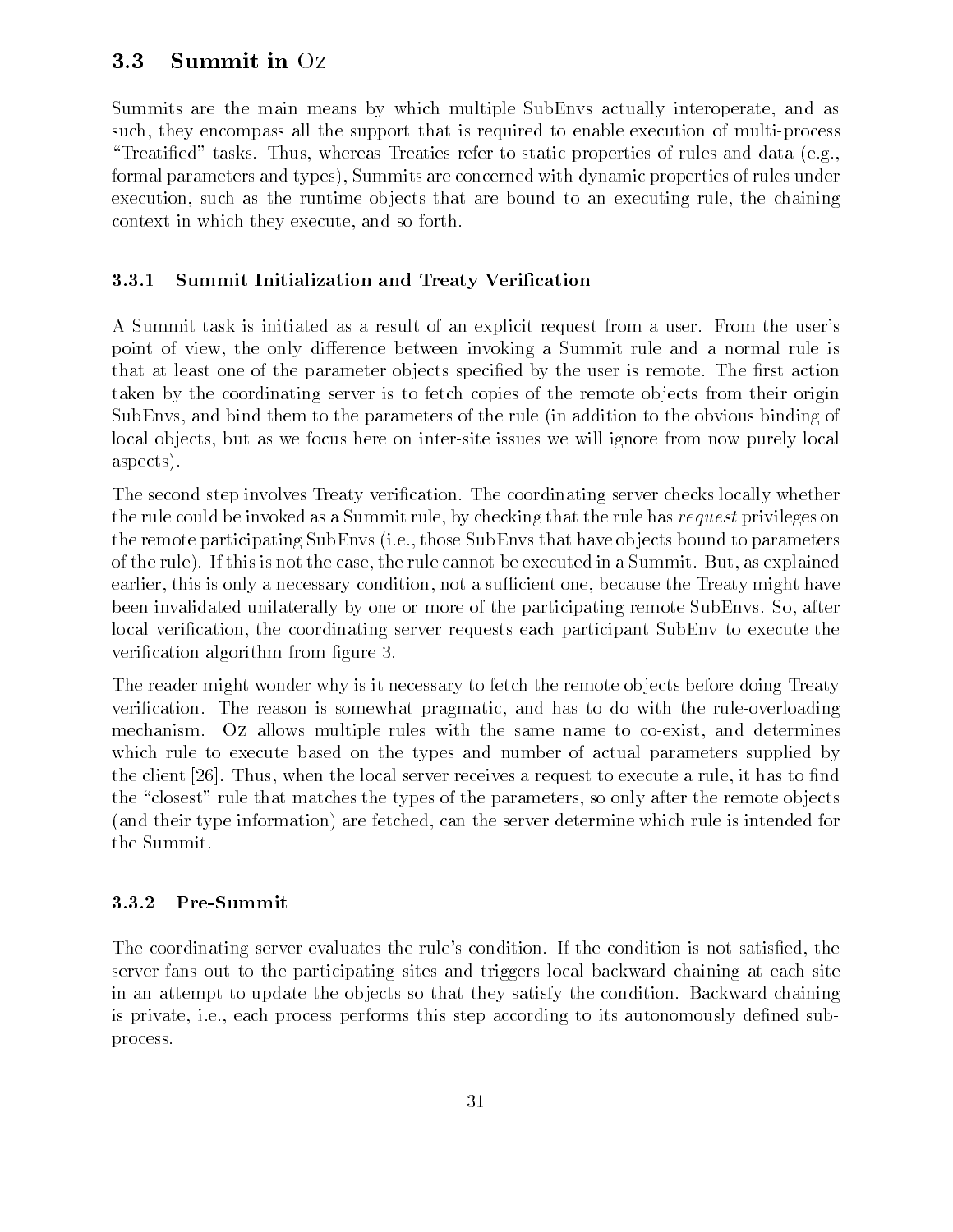One important aspect of remote backward and also forward chaining involves execution of remote activities In Oz both backward and forward chaining can lead to the execution of further activities, since the chained-to rules are regular rules that may contain arbitrary activities. In particular, some of those activities might be interactive, requiring input from a user. This presents both conceptual as well as technical problems that do not come up in local backward chaining- conceptually the remote server must determine which users client should execute the remote activities; technically, it should be able to redirect the activity to the specified user's client. The solution in  $OZ$  is to direct all activities to the initiating user, by default An optimization could be to direct only interactive activities to the remote client and executive activities with a local provide activities with a local provide a full  $\mathcal{N}$  $\mathcal{S}$ olution, however, Oz allows remote activities to be delegated to (remote) users by extending its modeling language to specify delegation and by providing a delegation mechanism that redirects activities. This topic is beyond the scope of this paper, see [7].

## 3.3.3 Summit Activity

If the condition of the rule is satisfied, the multi-site activity is fired at the coordinating site Since typical Oz activities involve (posting inage) involvement of poster to pick and post phases which access "light" process state information — multi-site activities require sites which are physically remote to transfer the remote files to the coordinating server.

Another issue regarding multi-site activities is the association with users. In case of a singleuser activity Oz associates the activity with the user whose on behalf the Summit rule was invoked, or to a delegated user if it was specified in the rule. In case of a multi-user groupware activity (irreductional whiteboard which provides mechanisms to describe participants and the participants and bind the activity to them at run time, see [10].

the rest step in Post step in Post and remote the appropriate  $\mu$  is the and remote  $\mu$  and remote  $\mu$  and  $\mu$ mit rule, depending on the output from the activity. Since the executed rule is identical at all participating sites because of the common subprocess invariant this phase can be carried out in out in two ways- in message the coordinating server sends a message to the remote servers to assert the effect of the rule on the objects (which are remote to the coordinating server and local to each remote server itself asserts the coordination of  $\Lambda$ on the replicated ob jects and sends the updates to the remote servers The latter approach simplifies rule processing in that the Summit rule executes as a whole at the coordinating server and there is no need to invoke remote rule processors to execute rule "fragments". In addition, the replicated remote objects must be updated in the coordinating server anyways for object cache management. Therefore, Oz employs the latter approach. In order to enable forward local chaining, the coordinating server sends, in addition to the object updates, a pointer to the asserted effect, and each of the remote servers acts as if it had asserted the effects locally to explore forward chaining possibilities.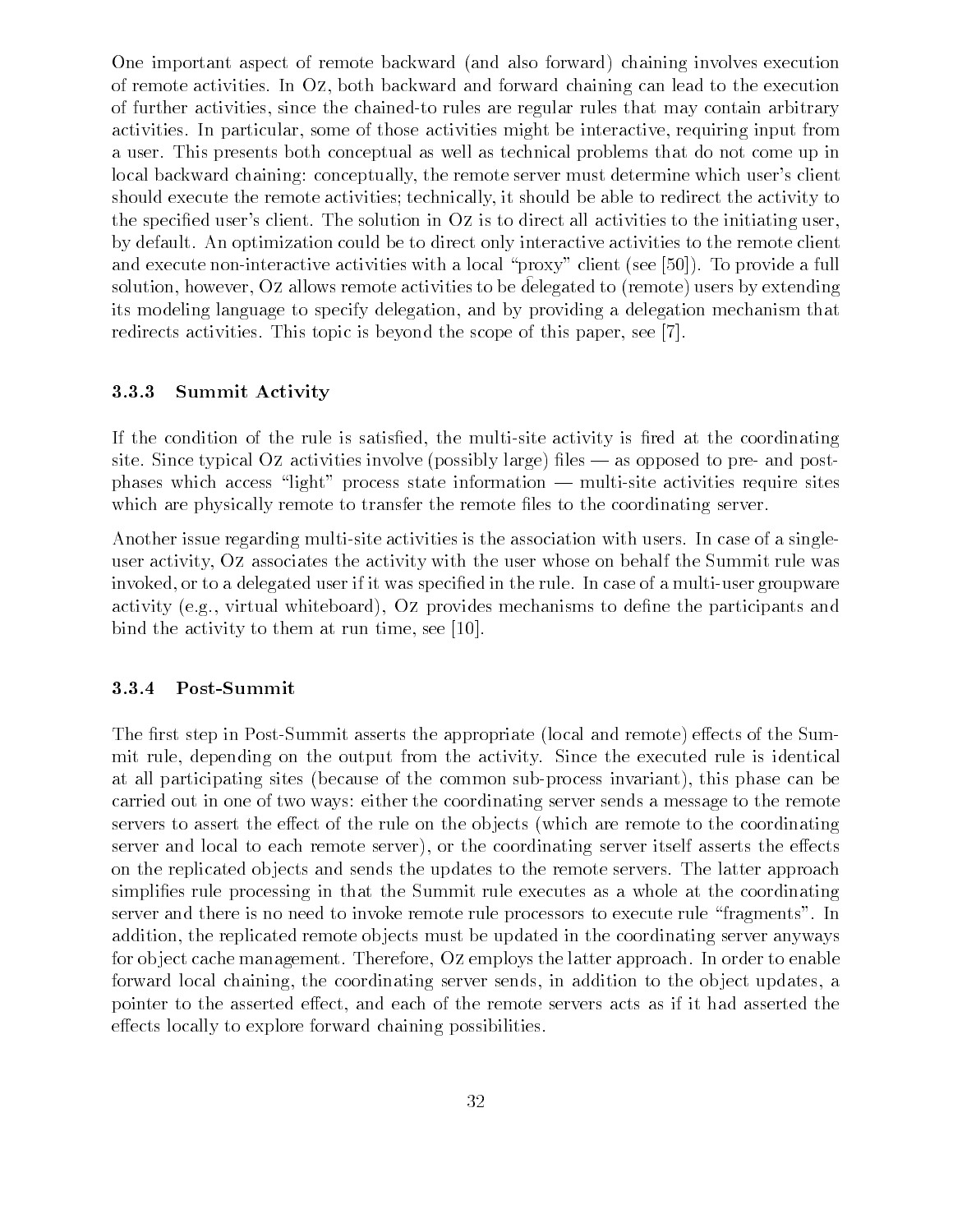Following the derivation phase, forward fan-out takes place. Each SubEnv then determines which rules to execute based on its local process, and carries out the chains locally until all possible forward chains have completed. At this point, they return to the coordinating server

#### 3.3.5 Inference of Summit Rules

There are several approaches to modeling and enacting multi-step Summit rules. Technically, the coordinating server must distinguish chains which are part of the local fan-out from those which are "global" Summit rules. One alternative is to add "Summit" directives, similar to chaining directives, that explicitly annotate effect predicates in rules as "Summit" predicates. These annotations could be used to determine which chains are local, and which are global. In fact, the initial implementation in Oz was done that way. However, this alternative both limits the power of the rule inference engine and proves to be unnecessary.

Given that a Summit rule is syntactically a "normal" rule that just happens to have remote objects bound to it, then by extending the mechanism for dynamic binding of parameters [26] to handle binding of both local and remote objects to chained rules, the basic rule-inference mechanism can infer Summit rules — these are simply the rules that happen to have been instantiated with  $\mathbf{r}$  in the inference ob jects as parameters  $\mathbf{r}$  inference of Summit rules of Summit rules as parameters  $\mathbf{r}$ has been extended to operate in the same manner as local inference is done. However, unlike normal rules, when Summit rules are inferred they are enqueued in a separate Summit queue and are scheduled for execution only after local forward chaining has completed in all sites that are part of the summit are seen in the set  $\mathcal{S}$ 

The main advantage of this approach is that as a natural extension of the rule processor for handling derivation of Summits it is no more and no less implicit that derivation of rules and it has the potential for *automatically* inferring multi-step Summits which could not have been formed in the explicit notation unless they were predetermined Another advantage is that Summit rules are formed only as needed whereas the annotation approach would force the administrator to consider Summits even when no remote data is involved. Finally, adding annotations would have added an  $u$  and  $u$  and  $u$  and  $u$  and  $u$  and  $u$  and  $u$  and  $u$  and  $u$  and  $u$  and  $u$  and  $u$  and  $u$  and  $u$  and  $u$  and  $u$  and  $u$  and  $u$  and  $u$  and  $u$  and  $u$  and  $u$  and  $u$  and  $u$  a in forming Treaties

## Summit Completion

Once local forward chaining completes in all involved SubEnvs they notify the coordinat ing server, which in turn checks if there are any rules in the Summit queue. If there are none, it completes the task and releases resources that were allocated for the Summit  $(e.g.,)$ transaction locks which are beyond the scope of the scope of the scope of the scope of the scope of the scope of the scope of the scope of the scope of the scope of the scope of the scope of the scope of the scope of the Summit rules, the coordinating SubEnv reiterates to the Summit initialization phase, except it by parameter the manual parameters binding parameter by phase which is  $\mathcal{P}$  is the manual  $\mathcal{P}$  the ma extended parameter binding mechanism. Recall that binding must occur before the initiation of forward Summits because it is the binding phase that actually recognizes which rules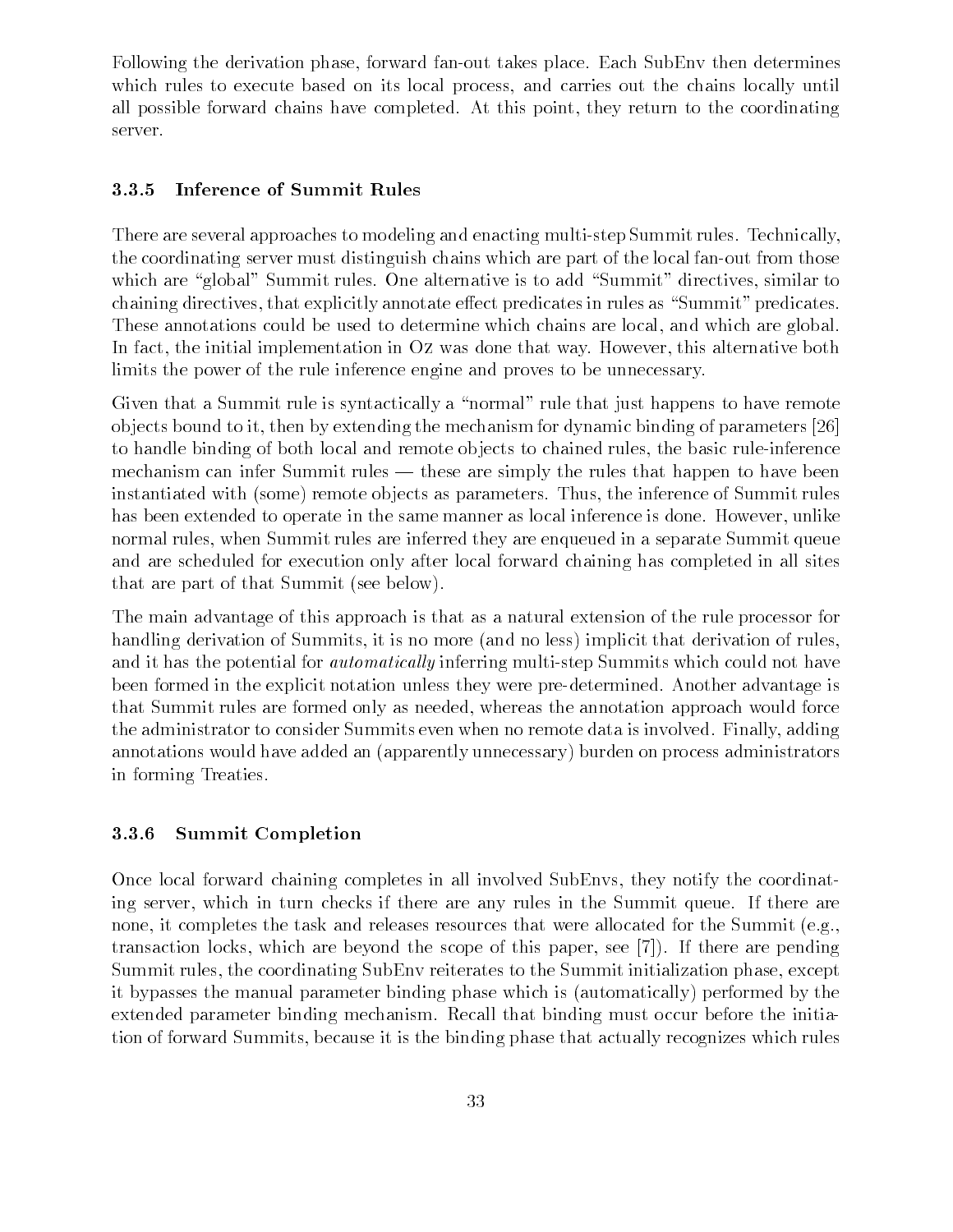# 4 Application of the Model to Other PMLs

We now outline how the interoperability model may be applied to two other families of PSEEs categorized by the paradigm underlying their PMLs namely Petri nets and Gram mars  $\alpha$  , application to imperative process programming such as APPLA can be found in  $\alpha$ These families, together with rules, cover most kinds of PSEE [33]. Since we take the existing PMLs as given, the uninitiated reader should see the cited references for background and justification of each approach to process modeling.

#### 4.1 Petri Nets

The Petri net  $\left[45\right]$  is a formalism for modeling concurrent systems, and it has been widely applied to software process modeling. The application of our decentralized model to Petri net-based PSEEs is influenced primarily by  $SLANG [2]$  and  $FUNSOFT [21]$ , and their corresponding PSEEs, SPADE and MELMAC, respectively. Each of these PMLs is based on extended Petri net formalisms (specifically, SLANG is based on ER nets, and FUNSOFT on predicated the most control use  $\mu$  with the most part  $\mu$  most part  $\alpha$  and  $\alpha$  and  $\alpha$  and  $\alpha$ 

Transitions usually represent our notion of activities (note that our activities are different from SLANGs notion of activities which are more like our notion of a task The equivalent of a process activity that involves is the external incomplete in SLANG and SLANG a black in SLANG a transition, and in FUNSOFT it is called a regular agency.

Places represent the activity's formal parameters, and Tokens represent the current state of the process under enactment and the product data used in the activities (i.e., the actual parameters

A *predicate* can be attached to a transition and must be satisfied prior to firing the transition. The predicates define local constraints on an activity, as opposed to the general control flow expressed by the topology of the net Both languages support the notion of a predicate In SLANG they are called guards, and in FUNSOFT simply predicates. A transition is said to be enabled when its input places contain the sufficient quota of tokens and the predicate $(s)$ on the transition is satisfied.

A transition along with its attached predicates and input and output places correspond to a process step, and is necessarily the minimal unit of commonality for Treaties, since in general altering the input or output places of a transition requires to modify the transition itself (analogous to changing the number or types of the formal parameters to a function in a conventional programming language Also the predicate is a local constraint on the transition and therefore conceptually part of it

Integration of a process step into an existing net as part of the import operation involves merging  $\alpha$  are adding new places places of the input  $\alpha$  input places of the imported steps with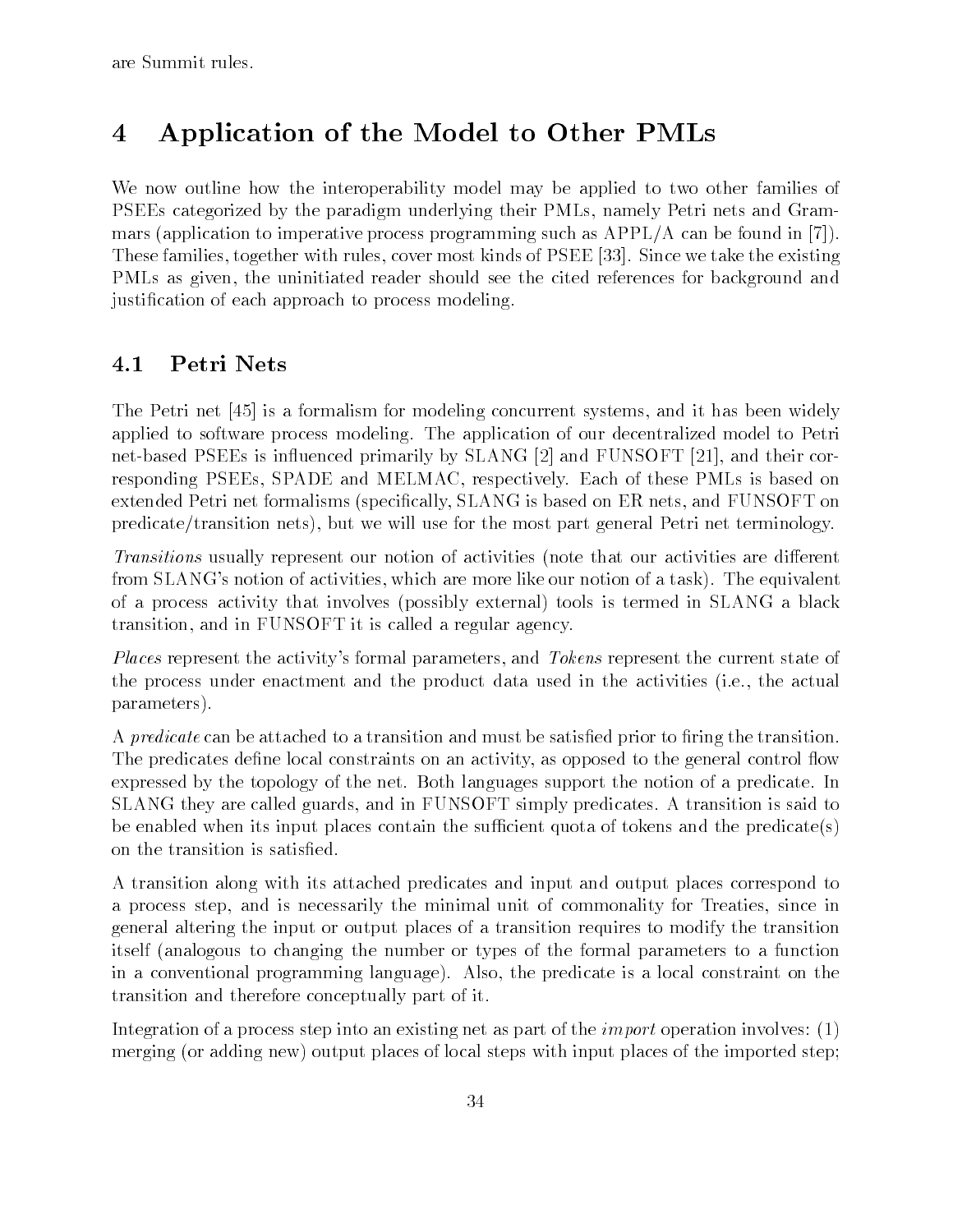and in the imported step with the imported step with a step with a step with the imported step with  $\alpha$ of local steps. This in turn might imply further modifications in the neighboring transitions to accommodate the changes in input-output places. These operations effectively merge the imported **interest with the local process interest with the local process interest in** connect an imported step to the net. There might not be opportunities to do so, just as it is possible that in rulebased PMLs an imported rule will not match with any local rule leaving it isolated, in which case there are no pre- and post-Summit actions during its enactment.

The Summit protocol starts when a common transition is attempted, and the input places contain some tokens representing remote objects (again, we assume remote binding capabilities which are provided by the underlying PSEE -

 $Summit$  initialization – The coordinating SubEnv binds the data arguments to its input places, and all involved SubEnvs mark their nets like the coordinating SubEnv, except the tokens in the non-coordinating SubEnvs are merely stubs.

Pre-Summit The transitions predicate if any is evaluated at the coordinating site and if not satisfied, the involved SubEnvs are notified. Since Petri net based PMLs are usually not extended to support the equivalent of backward chaining in rules, pre-Summit might be restricted to condition evaluation if needed to be performed in a distributed manner

 $Summit$  The transition is fired in the coordinating SubEnv, invoking an activity on the data arguments. When the activity finishes, all involved remote SubEnvs fire the transition without executing the activity. If there is a conditional branching that depends on the result of applying the activity, then the same "return code" is used in all SubEnvs to properly direct the flow of tokens to the output places.

Post-Summit All associated SubEnvs transfer the appropriate tokens from their input to their output places. This can lead to firing of local transitions depending on the local nets. When local firing of transitions that were triggered by the Summit transition completes, the remote SubEnv notifies the coordinating SubEnv.

Summit-Completion The coordinating SubEnv checks if new Summits can be derived from the previous Summit, based on further connections in the coordinating SubEnv's net. If none exist, the Summit is complete.

One way to look at a Treaty and a corresponding Summit in Petri nets is as an "intersection" subnet which is shared by the participating local nets (although possibly with different execution privileges its own private connections to the substitutions to the substitutions to the substitution and its own "role" in the shared subnet, in terms of sending the data required for executing the Treaty subnet

## 4.1.1 An Example

The following example, depicted in Figure 8, illustrates how Treaties and Summits can be applied in Petri nets. This is a multi-process extension of an example which was originally given in  $[3]$  describing SLANG.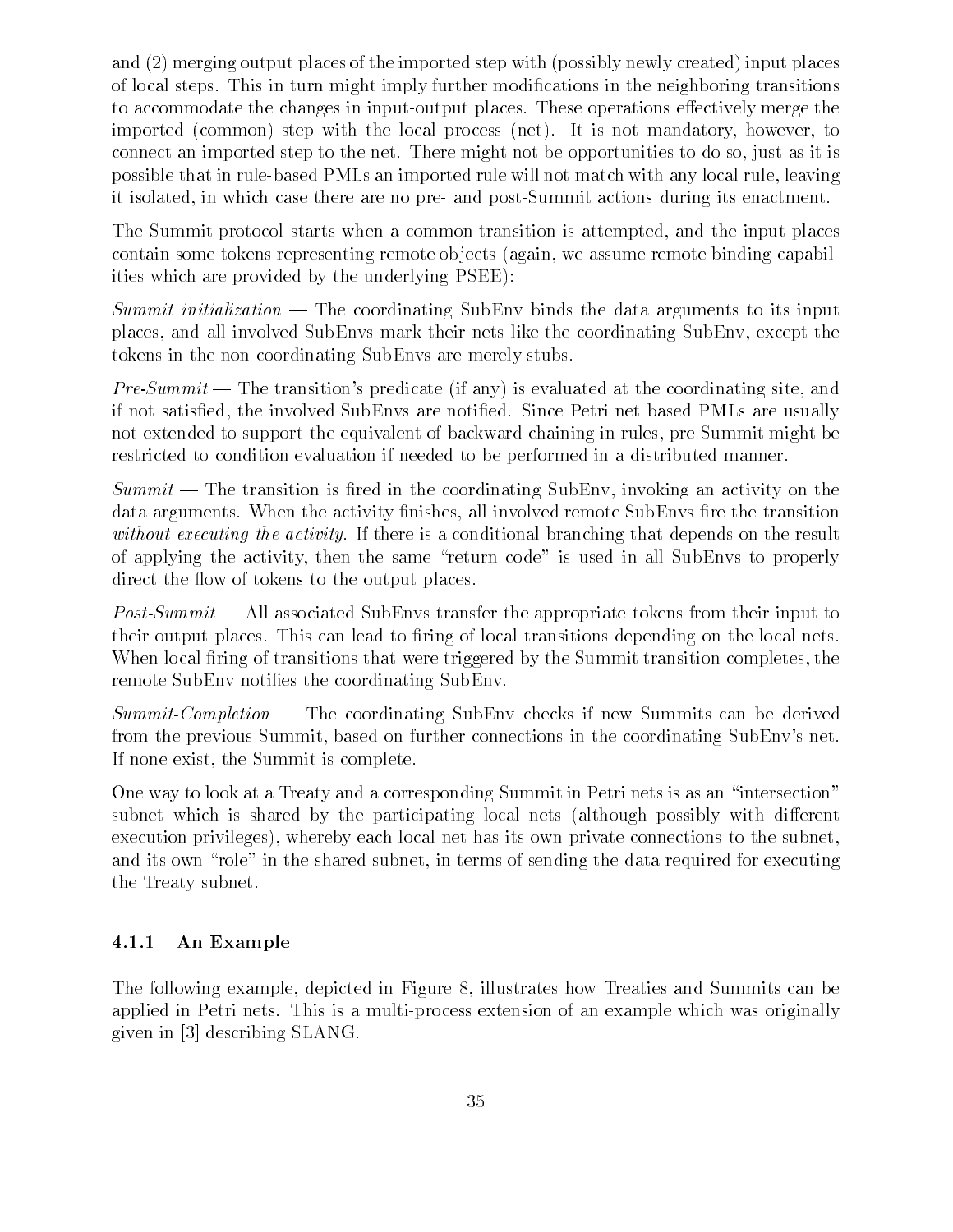

Figure - Example MultiProcess Petrinet

In the example, there are two processes, CODE and TEST, used by two separate groups that are responsible for coding and testing the application, respectively. In order to increase productivity and consistency the two teams previously not connected in any way by their processes decide to collaborate The main collaborative step involves a joint evaluation of the test results by representatives from both groups that will lead to better understanding of the errors In addition implications of this step should provide local feedback to both groups. Finally, the necessary data transfer among the groups  $(e.g.,\phi)$  code, reports, etc previously done outside the process should be modeled and handled through the inter-process modeling and binding mechanisms, respectively, thereby enabling automatic and consistent transfer of the artifacts between the collaborating groups

The dashed sub-process within the TEST process is then identified as the future shared sub-process. The main modifications made to that sub-process before turning it into a Treaty sub-process are in the addition of an interface input place (depicted by a circle with and interest in the representing in SLANG and the SLANG and the contractions and activity process into CODE group for purposes of the evaluation of the test results and two new transitions with cross-cross-cross-cross-cross-cross-cross-cross-cross-cross-cross-cross-cross-cross-cross-cross-cross-cross-cross-cross-cross-cross-cross-cross-cross-cross-cross-cross-cross-cross-cross-cross-cross-cross-cross-crossproblems indicated by the test  $\{\pm\}$  is the test is recognized as faulty or insurance the  $\pm$ TEST group is notified and modifies its package according to the recommendations made in the evaluation. Finally, the input place holding the object code is now transferred by the CODE group through the Summit mechanism, whereas before it was implicitly supplied to the TEST group. This, however, does not require a change in the sub-process, since when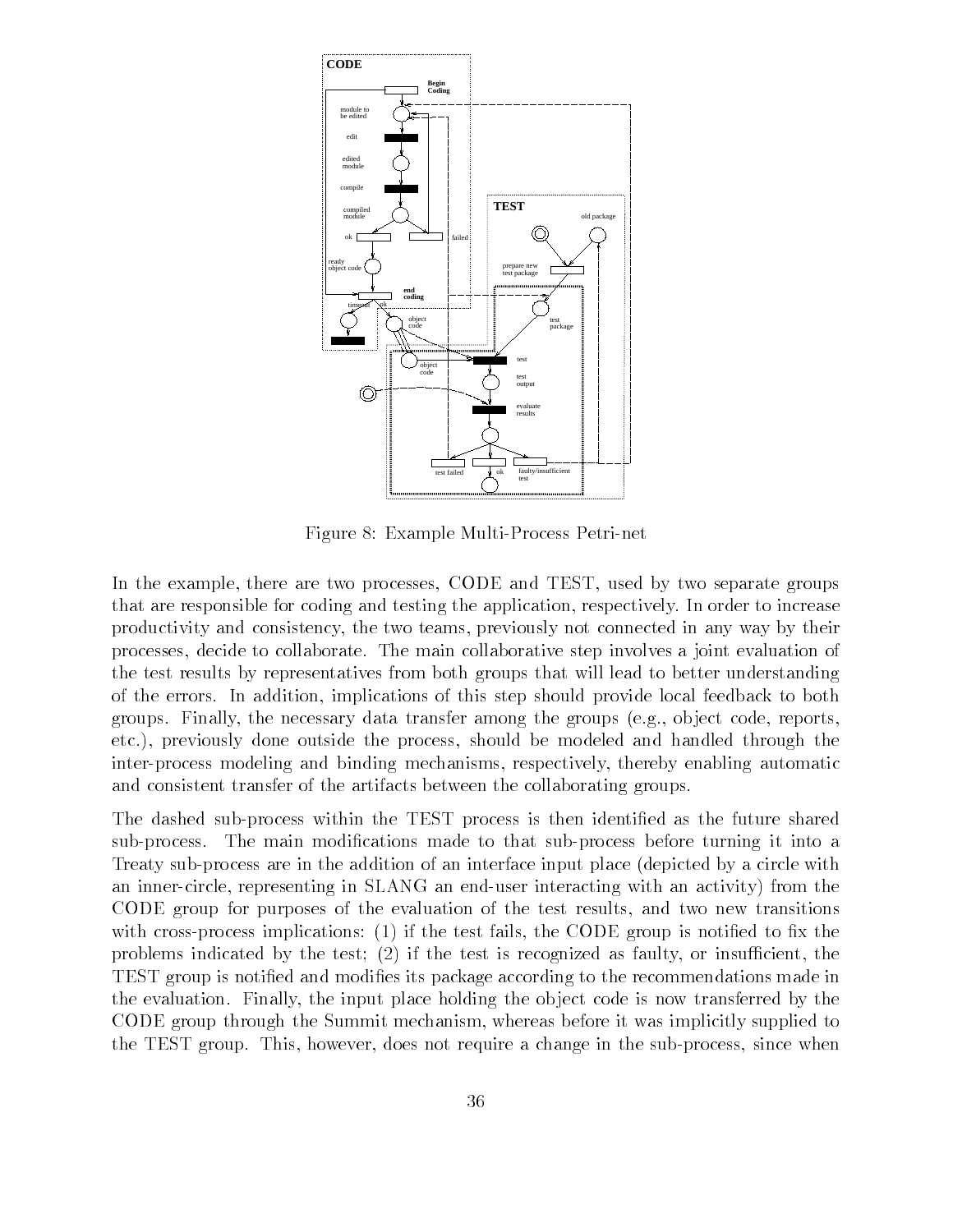the Treaty is established, the object-code output place in the CODE process is merged with the corresponding input place in TEST

Once the Treaty is established, all coding and test package preparations are still done independently and autonomously as before but the processes synchronize for the actual testing phase when both groups are ready as indicated by the presence of their respective tokens in the input places of the shared activities

when the shared activities (every completely completely as when the summit  $\alpha$  measured and the Summit  $\alpha$ involving passing the relevant evaluation results to each team, possibly affecting their (local) state. At a later point, when both teams are ready for a second test, a second Summit activity is initiated

#### 4.2 Grammar-Based PMLs

The grammar hierarchy  $\left[13\right]$  and the corresponding automata provide another powerful set of formalisms for modeling a wide variety of systems although they may have been less fre quently applied to software process modeling than the other paradigms mentioned There is a spectrum of approaches to employing grammars in process modeling analogous to sentence  $\sigma$  . The sentence recognizes the Heimann end  $\sigma$  are called a process  $\sigma$  . The sense recognizes  $\sigma$ nition parsing at the other proscriptive The PDL pro ject employed the former for context-free grammars  $[28]$ , while the implementation of the Activity Structures Language on top of Marvel follows the latter approach [31]. One group experimented with both in the context of attribute grammars for HFSP  $[32]$  and Objective Attribute Grammars  $[47]$ , respectively

Considering the grammar-based PMLs, a *terminal symbol* corresponds to an activity in our text terminal symbol terminal symbol to a task and a production to production to a production to a Grammarbased PMLs usually associate some kind of condition with each production or possibly with each symbol in a production, to specify when it could be selected. For example, in the PDL-based system these are called restriction conditions, in the Activity Structures Language they are simply rule conditions, and in HFSP they are decomposition conditions. Symbols are associated with formal and actual parameters in some fashion specific to the PML and PSEE The symbol along with its possible condition seems the best candidate for the unit of commonality. But it doesn't have to be a terminal symbol. This reflects the hierarchical decomposition property of grammar-based PMLs, since it essentially allows to define any sub-process as common. However, any sub-tree that can possibly be generated during execution from that symbol must be identical in both processes (otherwise it will not be common Thus the import of a symbol is necessarily recursive ie when a symbol is imported all of its possible productions are imported recursively Of course a cyclic import must be detected as part of the *import* procedure.

As with Petri nets, the importing site must also explicitly augment its grammar with the new symmetry which was it in its production, it issues use use the comes up in all places which is particularly eminent here is the issue of sub task naming The newly imported symbol must not conflict with the name of any other local symbol, and at the same time it (and in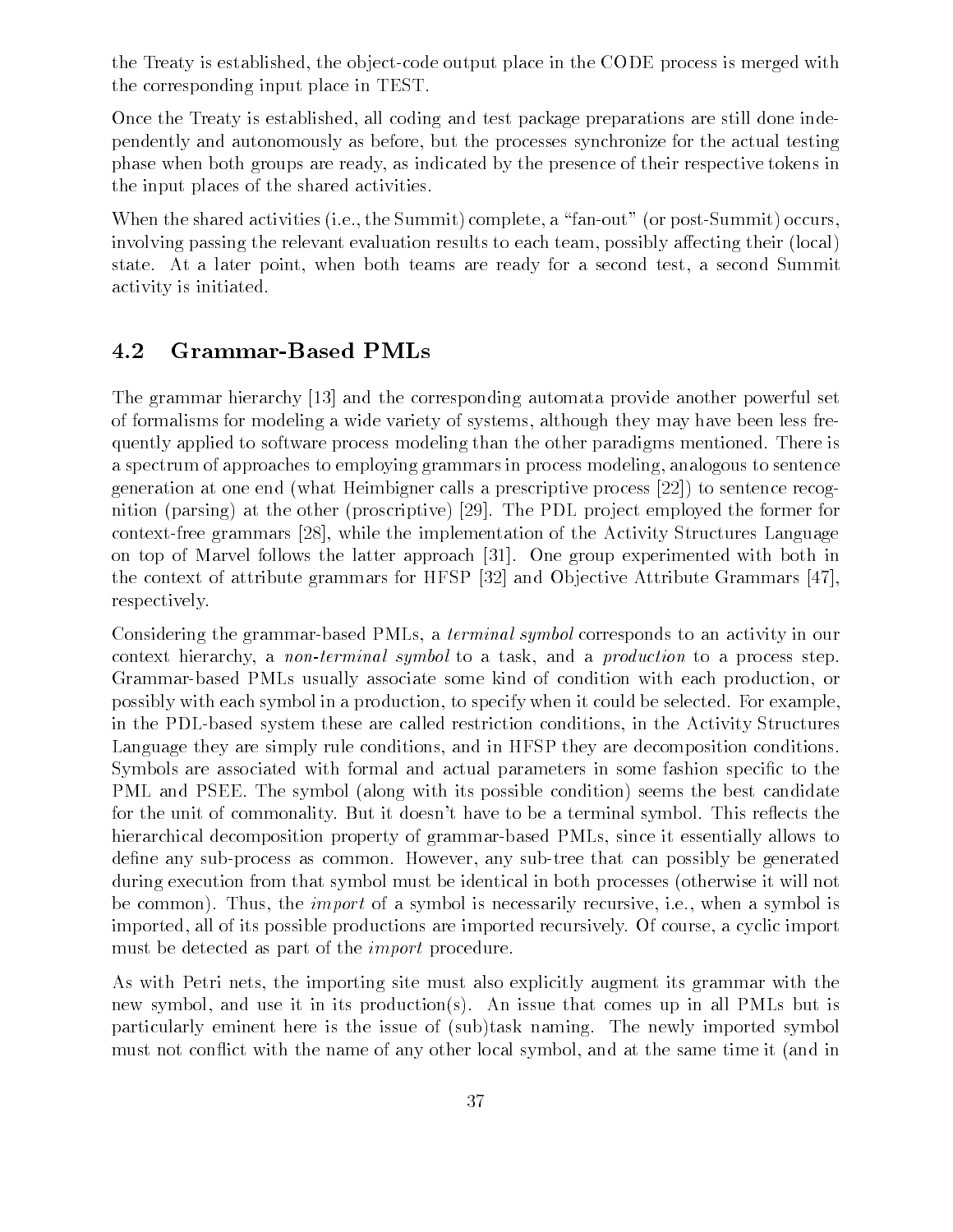fact all the derived symbols in a Treaty must be identied as the common symbol when the Summit is enacted, eliminating simple local renaming as an option. The general approach recommended here, (which is the one actually taken in Oz to address naming of rules) consists of separation of logical and physical names combined with unique physical name generation This approach enables both private  $\{x \cdot y \cdot \alpha\}$  continued by as well as well as  $\alpha$ global name space for running Summits. The Summit protocol works as follows (skip the rst and last phases -

Pre-Summit This phase begins when an activity represented by a common symbol is invoked in one process with data from multiple processes The remote SubEnvs are noti fied, and any prerequisites to enacting that symbol are checked in each of the participating SubEnvs, each according to their own local process. In principle, a recognition-oriented PSEE might now recursively enact any symbols immediately preceding the common symbol in the current production in an attempt to fulfill the prerequisites, analogous to backwardchaining for rule-based PSEEs. This could be regarded as a form of sentence generation.

 $Summit - Assuming all SubEnvs ultimately agree, the symbol is enacted in the coordinating$ SubEnv. If, however, this is a non-terminal symbol representing a composite subtask, it is "parsed" recursively, possibly involving multiple multi-site activities. This is in fact a "natural" instance of composite Summits mentioned in the generic model. This is also why nonterminal Treaty symbols are imported recursively- a common subtask must be literally common so that who should state and trust place is the place when the commonly is taking places. When the commo data is accessed

Post-Summit All the participating SubEnvs are notied by the coordinator to complete the symbol. For example, in the case of a generation-oriented PSEE, each local process might automate control flow through its local production within which the symbol was embedded. Once again, the productions including a common symbol might be completely different in different local processes, and enacted independently and autonomously.

# Experience and Evaluation

We now discuss how the interoperability model fulfills the requirements set forth in Section 1.1. We base our evaluation mainly on our experience in using Emerald City, an Oz environment that has been used to develop the Amber  $\lbrack 1\rbrack$  rule processor, Pern  $\lbrack 25\rbrack$  transaction manager, and the Darkover [35] object management system. Most importantly, Emerald City was used for the reengineering of the Oz kernel itself to be constructed by these components

 $\lceil$  readest version of Oz  $\lceil$  , 1.1.1, already uses Darkover and Pern as its components, and the integration of the Amber process-server is in progress.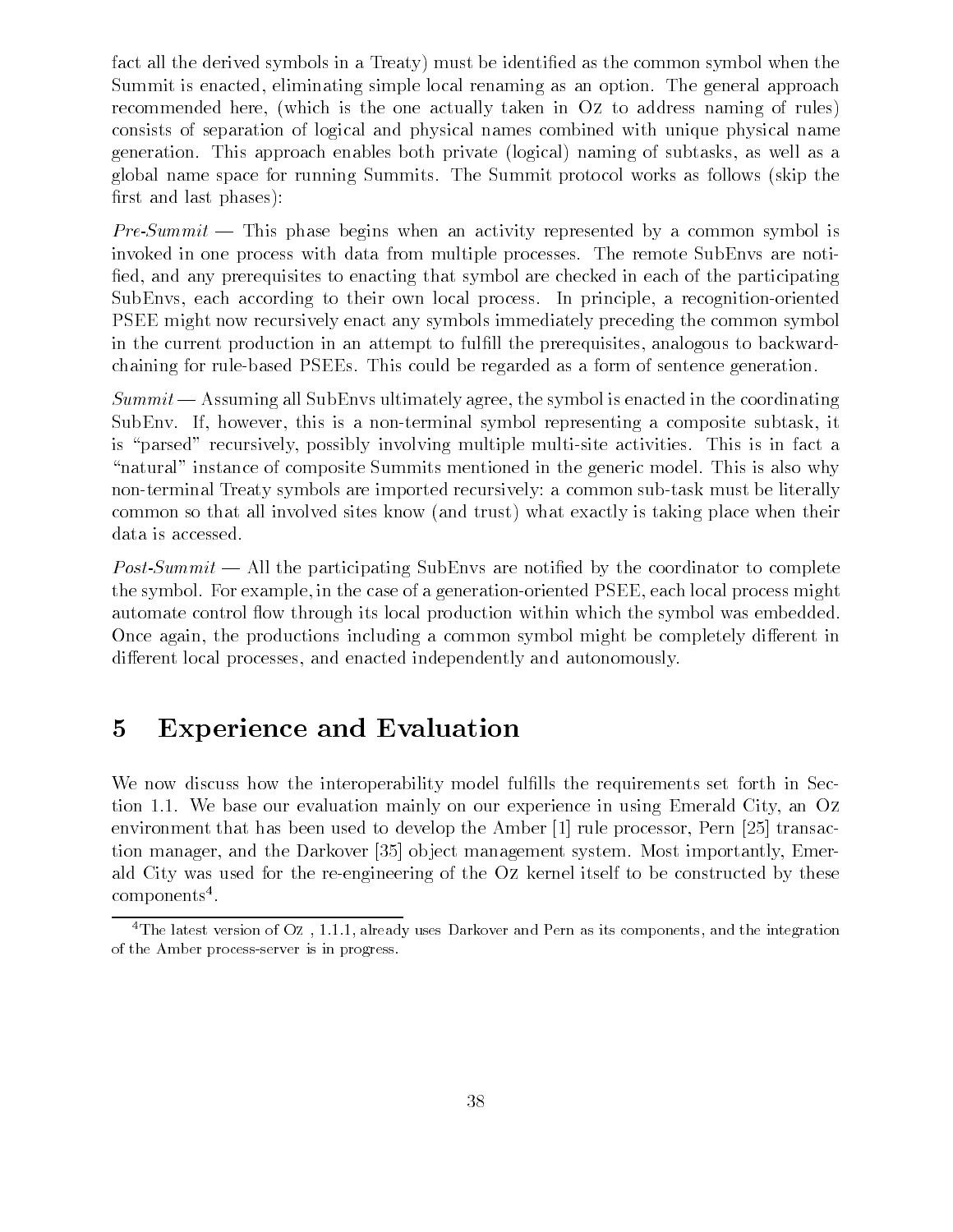

Figure - The Emerald City Environment

#### 5.1 The Emerald City Environment

Emerald City consists of three types of processes- a Master
 process that is used to maintain stable versions of components as well as additional "glue" modules that together comprise Oz an intermediate Assembly
 process used for system re engineering from components and a "Workspace" process for individual intra-component development. Although processes can be in general instantiated for a variety of projects, Emerald City was tailored specifically to support the complex development and re-engineering tasks of Oz, so we will not distinguish from now between the processes and the actual environment. Note, however that many local state many recent  $\mathbf{r}$  and many contreation from the correct  $\mathbf{r}$  or  $\mathbf{r}$ vironments particularly from OzMarvel the Marvel environment which was used for the production of the earlier Oz

Figure 9 shows the site interconnections in Emerald City. It comprises of a single Master SubEnv, a single Assembly SubEnv and multiple Workspace SubEnvs. The Workspace SubEnvs are mostly similar but not identical to each other, and unlike the multi-user Master and Assembly SubEnvs, they are mostly single-user although nothing prevents them from being used by multiple users as some have The Master SubEnv interoperates with Workspace SubEnvs via the check-out-model strategy that contains various crosssite rules for reserving and depositing artifacts across the sites, and for updating local information as a result of changes in other SubEnvs A sample Treaty rule for updating function interfaces is listed in Appendix A The rules in check-out-model are executable from Workspace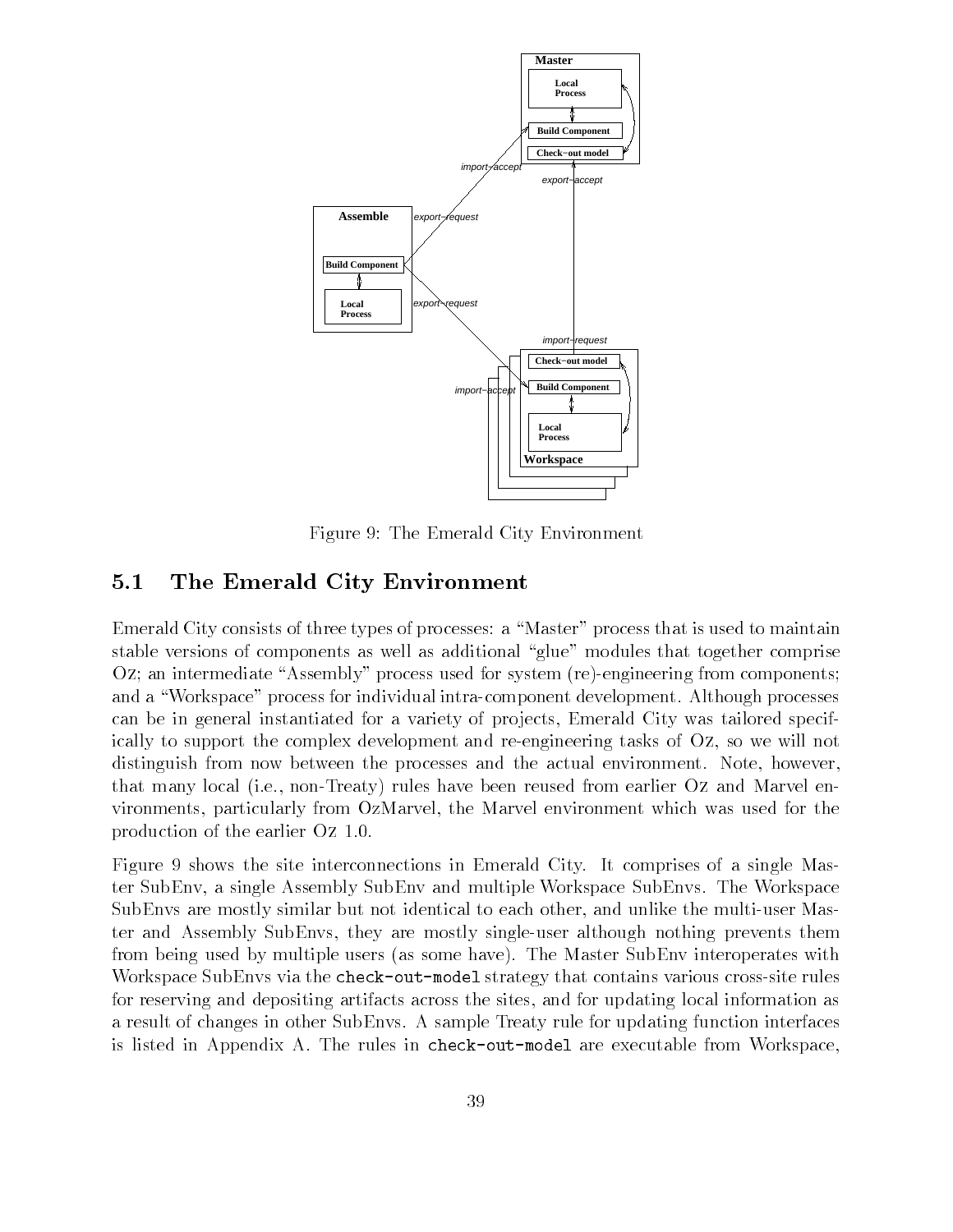and have originated at Master, as indicated in the figure by the request and export labels, respectively

Assembly maintains a threeway Treaty on the build-component strategy with the Master SubEnv and with each Workspace SubEnv that is involved in the re-engineering effort. This is a *simple* Treaty from Assembly to Master and Workspace, i.e., only the Assembly SubEnv can execute rules from that Treaty on data from Master and Assembly A representative rule from a non-ponent in Figure in Figure 1.

This rule takes 3 arguments, one from Master, one form Assembly, and one from a Workspace SubEnv line - It then binds the proper subsystem ob ject from Assembly line the executable from the local works pace SubEnv lines  $\sim$  line as the local repository of header  $\sim$  and  $\sim$   $\sim$   $\sim$ function from the local pro ject if exists or from the master pro ject lines - - and source les from the master problem the master problem in the master problem in the condition lines  $\mathcal{A}$ all source les have been compiled and do not require recompilation eg due to changes made to external function prototypes). Notice that this rule may backward-chain to a local compile rule vie the predicate in line  $22$ . The activity (lines  $25-28$ ) invokes a builder tool with objects from all three sites Finally the extrem (matrix may the build was successful activity was successful (matrix  $effect)$  or not (second effect).

The Workspace SubEnv is where most of the development is done, where each developer tailors his/her own rules and tools to suit his/her needs. Thus, Emerald City is prescriptive and allows freedom in the creative aspects of programming (carried out in Workspaces) while providing automatic utilities and proscription for the complex and mechanical aspects of connecting the individual pieces together

Emerald City has been in use since April 1995 and is constantly evolving. In its present conguration is consistent of SubEnverse and Workspace SubEnverse Assembly and Workspace SubEnverse SubEnvers The Master process consists of 34 local rules (in addition to the 15 standard rules used for site conguration and for builtin operations eg copy object and Treaty rules Figure 11 shows a snapshot of user kaiser working in the Master SubEnv and listing the rules. The number of rules in the menu is smaller than the total number of rules because some of the rules are "hidden", i.e., they are intended to be fired only through chaining and not explicitly invoked by users, and other rules are overloaded, e.g., there are 6 different reserve rules for the various types of objects reserved, and for different types of destination SubEnvs

The Assembly process has 27 local process-specific rules and 2 Treaty rules. A typical Workspace process contains 22 new rules, in addition to the imported Treaty strategies from Assembly and Master. Thus,  $19\%$  of the total distinct rules in Emerald City are Treaty rules. This and the level of the used as a static measure of the level of the level of the level of the level of the l to be typical for Oz environments in another experimental environment that implemented the ISP was the community of the ISP was the section of the section and the section of  $\mathcal{S}^{\text{max}}$ others  $\{w_i\}$  measure of sites in the percentage of actual involvement  $\mathcal{A}^*$  of actual involvement of a Treaty rules in Summits from the total invocations. Table 5.1 summarizes the runtime statistics made for 11 active project members (taken from execution log files generated by Oz The built-in column includes operations such as printing an ob ject and browsing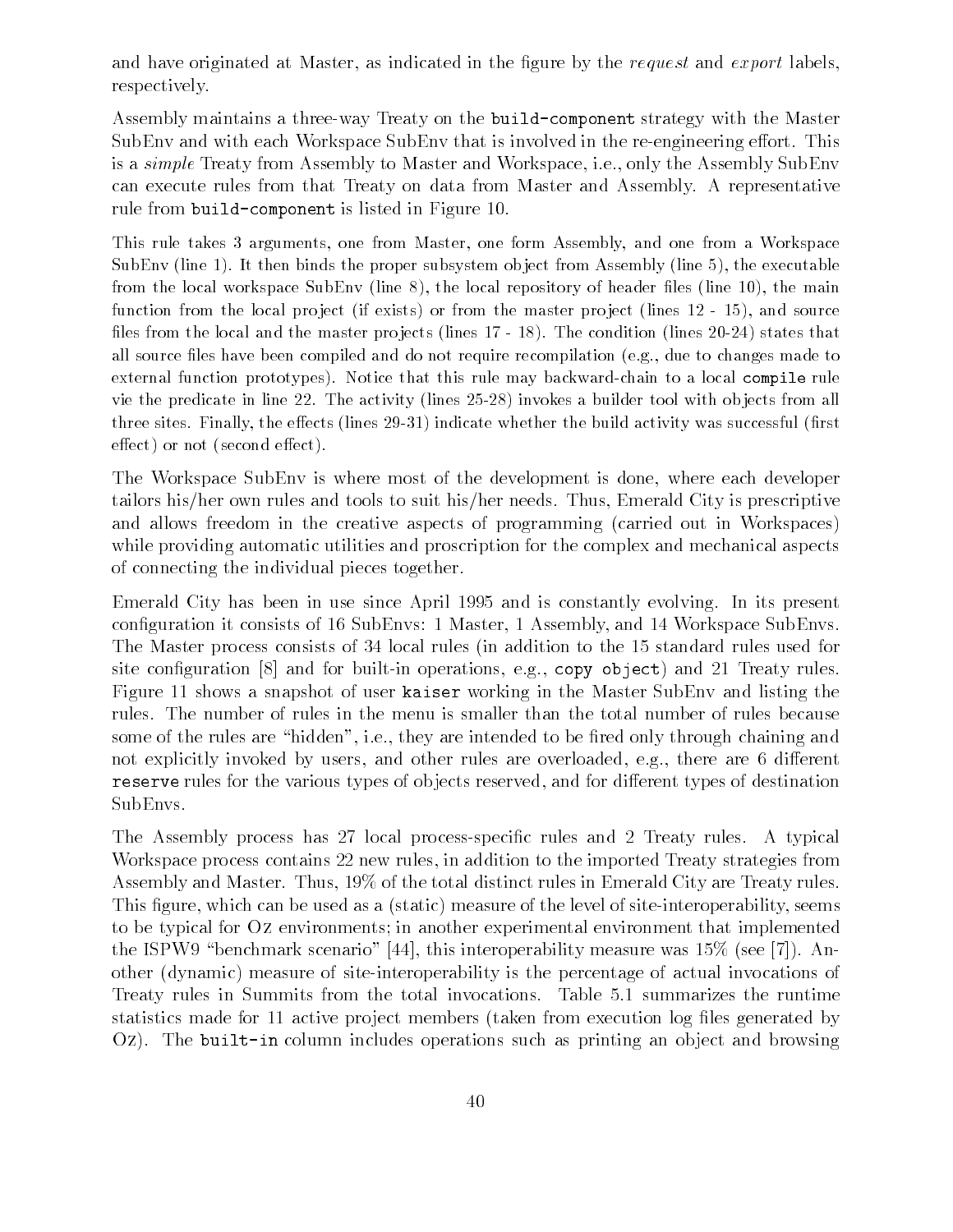```
# -# Build a system using a local main function
\#?lp is the local (workspace) project object
         ap is the assembly project object
# mp is the master project object where code needed by a
\pmb{\mathcal{H}} variety of workspace SubEnvs is stored
\sharpsystem and the product of the control of the control of the control of the control of the control of the control of the control of the control of the control of the control of the control of the control of the control of t
2) # RULE BINDINGS:
3) (and
  find the proper subsystem in re-
project to link to
exists Substitute Substitute Substitute Substitute (Substitute Substitute Substitute Substitute Substitute Sub
s) (?s.Name = ?lp.subsystem)))7)# find the local binary
exists BIN letters and members were considered and the such a local control of the such a local control of the
9) # find the repository of local header files
	 forall INC i suchthat member 
lpinc i

11) # Find Main file, if it exists, in the local project or Master
	 exists CFILE main suchthat or and linkto 
lpmain main

ancestor and the contract of the contract of the contract of the contract of the contract of the contract of t
and links are constructed in the construction of the construction of the construction of the construction of the construction of the construction of the construction of the construction of the construction of the construct
ancestor ancestor and a more contract to the contract of the contract of the contract of the contract of the c
16) # bind all source files in the local project
17) (forall COMPILABLE ?c suchthat (or (member
                                                      [?lp.files ?c])	 member 
mpfiles c

19)20) # RULE CONDITION: all source files are compiled and are not marked
21) # for recompilation
     \#22) (and no_forward (?c.compile_status = Compiled)
23) no_chain (?i.Fecompile_model = false)24) no_forward (?main.compile_status = Compiled))
25) # RULE ACTIVITY: build an executable with objects from all sites
26) { COMBINE_TOOLS build_local_main ?lb.executable ?lp.build_log
27) 3.1ibraries ?s.build_order ?s.med_libraries
28) main.object_code ?c.object_code }
29) # RULE EFFECTS:
30) (?1b.build_status = Built); # build succeeded
31) (?1b.build_status = NotBuild); # build failed
```
Figure - Threesite Build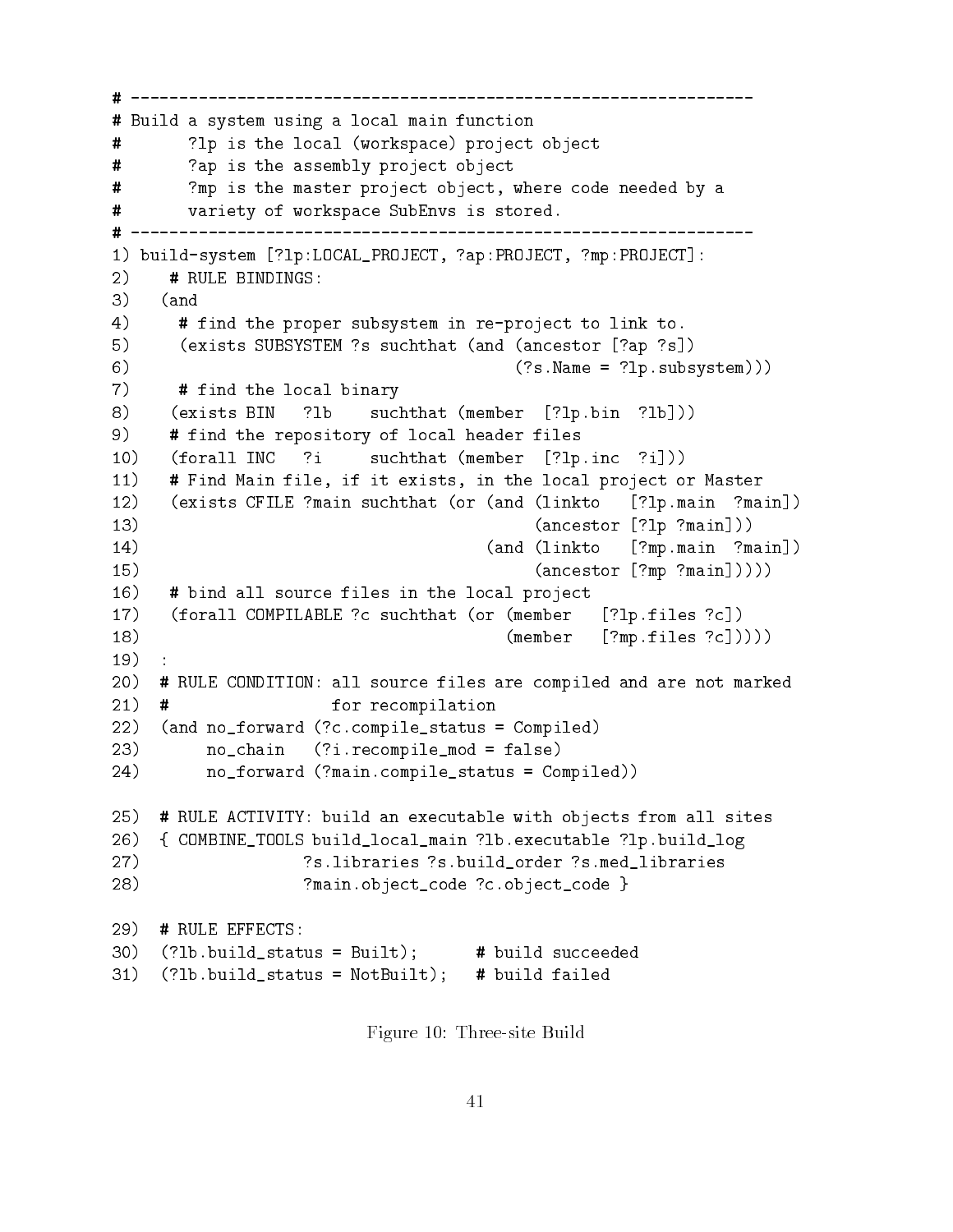

Figure - A Snapshot from the Master SubEnv

the hierarchy, and are in general not part of a specific process. The treaty column lists the "meta" administrator commands to establish/update/remove treaties. They were mostly issued by three administrators of Master and Assembly (other users have issued such commands sparsely to connect their Workspace to other SubEnvs The summit and local columns list invocations of Summit and local rules, respectively, and the int. measure lists the dynamic interoperability measure, i.e., the percentage of Summit rules from the sum of Summit and local invocations. We can see that the overall dynamic interoperability measure is  $22\%$ , meaning that approximately  $80\%$  of the development efforts were local, an overall positive result

## 5.2 Evaluation

#### 5.2.1 Autonomy

Throughout the paper we have seen numerous cases where autonomy played a major role in determining the design of the model and the system. Perhaps the major aspect that fulfills this requirement is that site autonomy is the default and is guaranteed unless explicit specification of interoperability is made. Autonomy-by-default is closely related to enabling independent operation, but includes also definitional and execution aspects.

Regarding definition, the schema, process, and database are all by default autonomous. The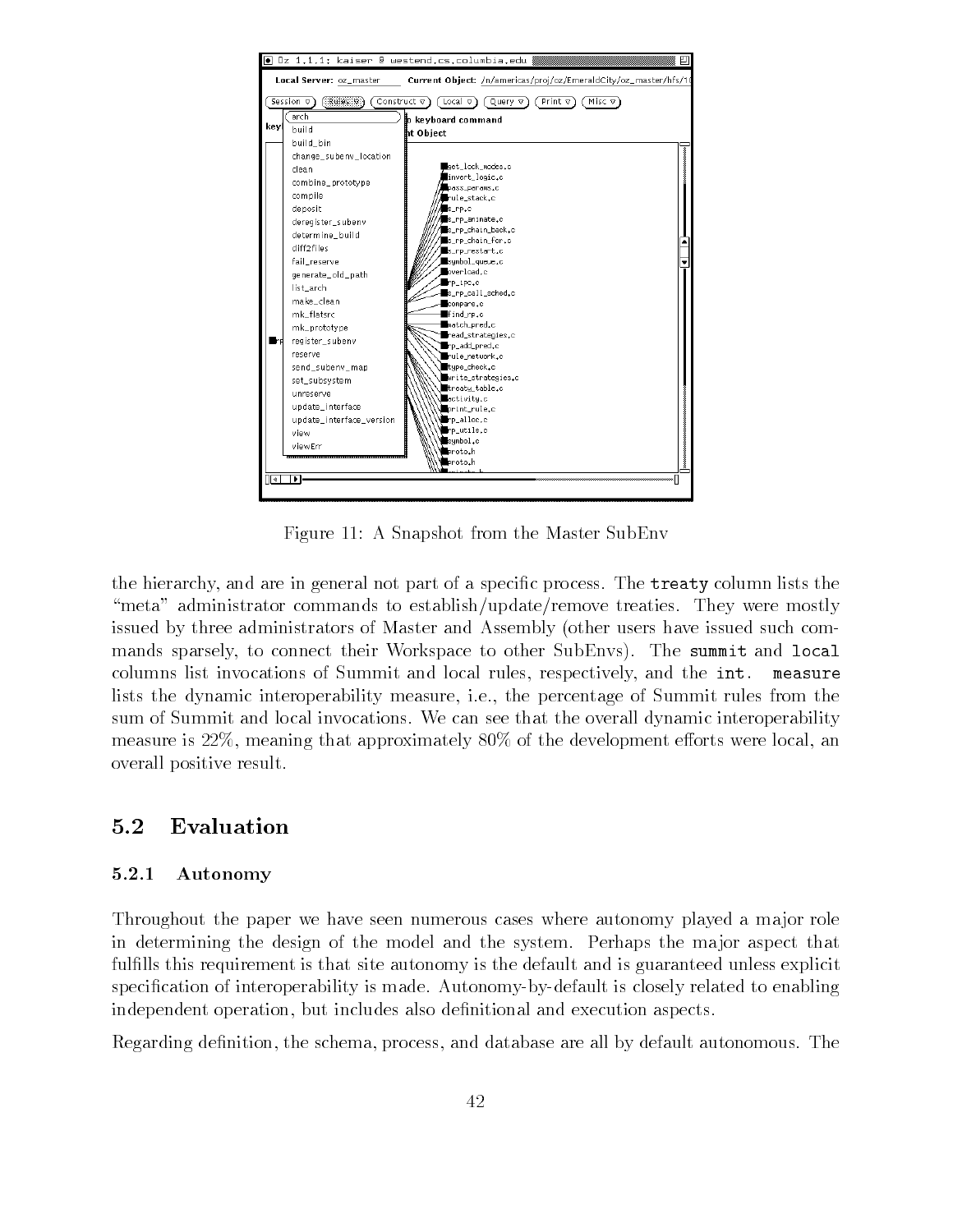| users          | built-in | treaty   | summit | local | Total | int.<br>measure |
|----------------|----------|----------|--------|-------|-------|-----------------|
| 1 admin        | 17141    | 661      | 2096   | 4908  | 24806 | .30             |
| $\overline{2}$ | 2116     | $\theta$ | 450    | 1145  | 3711  | .28             |
| 3<br>admin     | 7707     | 134      | 589    | 1591  | 10021 | .27             |
| 4              | 2812     | 29       | 735    | 1942  | 5518  | .27             |
| 5              | 4661     | 23       | 330    | 1271  | 6285  | .21             |
| 6              | 1250     | $\theta$ | 110    | 446   | 1806  | .20             |
|                | 631      | 13       | 133    | 519   | 1296  | .20             |
| admin<br>8     | 7049     | 198      | 678    | 3528  | 11453 | .16             |
| 9              | 3968     | 1        | 294    | 1592  | 5855  | .15             |
| 10             | 360      | $\Omega$ | 12     | 120   | 492   | .09             |
| 11             | 11427    | 4        | 107    | 1782  | 13320 | .06             |
| Total:         | 59122    | 1063     | 5534   | 18844 | 84563 | .22             |

Table - Summary of usage in Eq. ( ) we can expect the extension of  $\mathcal{N}$ 

fine-grained modeling of Treaties contributes also to autonomy since each site can control precisely what is shared and what is not The loose commitment to a Treaty that enables unilateral retraction further supports autonomy even though it incurs some performance overhead in dynamically verifying Treaties at runtime. Regarding execution, the general idea in supporting autonomy was to minimize the impact of interoperability beyond what was explicitly defined as shared, and to maximize local execution. Most of these arguments hold equally well to the generic model as well as to Oz.

The tension between supporting autonomy and enabling facilities for interoperability have led to some oversights regarding autonomy, however, mostly in the design of Oz (as opposed to the generic model  $\mathcal{L}$  is a most important one concerns the global conguration mechanism mechanism mechanism mechanism mechanism mechanism  $\mathcal{L}$ and the global objectbase browsing facility, both of which cannot be "turned-off" and thus they violate autonomy. This was evidenced in Emerald City, where individuals working in their workspaces sites did not want to provide any access to other workspaces To overcome this problem, the configuration mechanism has been modified to allow for partial visibility of remote sites which is determined autonomously but a more general solution is needed

#### 5.2.2 Locality

To a large degree, this requirement was met, both in the generic model and in Oz. The model was specifically designed to minimize the impact on local work. In particular, the approach of gradually superimposing interoperability on top of the underlying (possibly pre-existing and contracting to the processes maximizes in the impact of decentralization of decentralizations of the internal on the quality and performance of local work — this issue seems to have been successfully met, too. The overhead imposed by Oz on local work in a SubEnv compared with work in an equivalent single instance running under the Marvel single-site PSEE is negligible, because the infrastructure overhead impacts only interoperability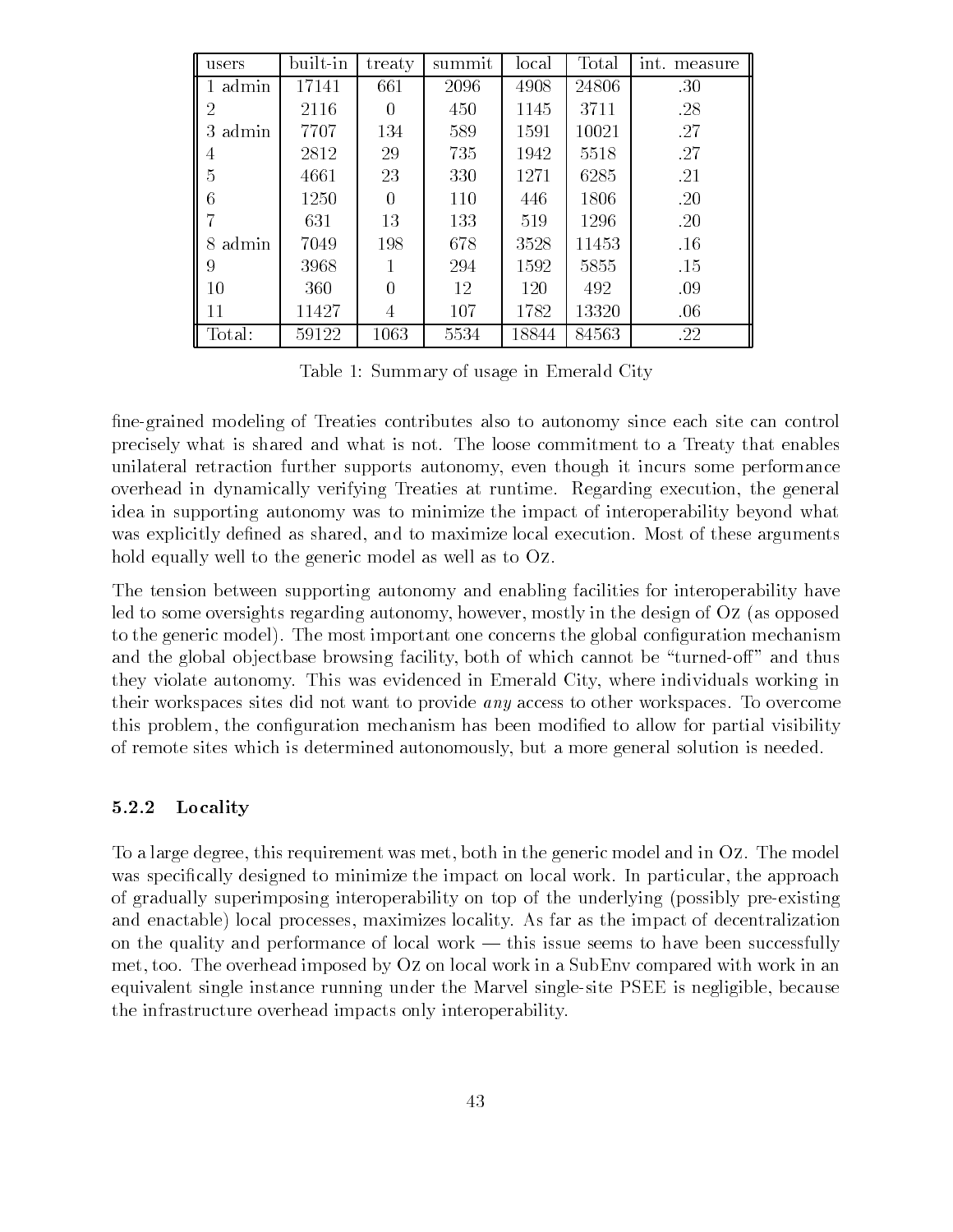#### $5.2.3$ Interoperability

Given that autonomy was a crucial requirement, this "competing" requirement seems to also have been adequately addressed. The Treaty abstraction appears to support particularly well interoperability modeling of process and data. Two areas that still need improvements are in modeling interoperability at the user and the tool levels which are related to groupware technology. Preliminary work has been done in [10].

Work in Emerald City revealed another area that requires improvements in Oz, namely better support for multisite operations between trusted sites particularly for interoperability modeling. The Treaty operation as a single command (with the issuer being administrator in both sites was a step in that direction Other improvements include commands for den ing multi-site Treaties, more selective Treaty invalidation procedures that do not invalidate Treaties unnecessarily and automatic updates of strategies without requiring to reestablish Treaties. Finally, work in Emerald City showed that establishing cross-site links at the data level is important for facilitating multi-site activities, although it may violate autonomy.

#### 5.2.4 Support for Pre-existing and Heterogeneous Processes

Both Summits and Treaties were designed with this requirement in mind and proved to be quite effective. It is of course possible and even likely that two pre-existing and unrelated processes will have no common sub-process a priori. But "bridges" of interoperability can be incrementally added, with minimal distractions to local work. This is particularly true for the declarative rule-based PML. For other PMLs, however, the addition of a new-subprocess may require more work and special tools. Another problematic issue with supporting pre-existing processes is with their *schemas*, particularly in strongly-typed PMLs. Such PMLs should provide facilities that enable to superimpose new shared subschemas on top of the pre existing ones perhaps along the lines of what is done in Pegasus Alternatively PMLs might need to sacrifice some of their typing restrictions, at least for Summit activities, to accommodate heterogeneous schemas and to be able to be able to be able to check for schema  $\mathcal{L}$ 

## Scaleability

The Treaty/Summit model scales up mainly because it does not assume any global authority or centralized control. However, it does not provide means to form hierarchies over a set of interoperating sites, and they are all treated flatly as peers. This might have a negative impact on scaleability, particularly for top-down oriented environments. For example, in Emerald City it may have been advantageous to define a hierarchy of workspace SubEnvs with individual student's workspaces below "component" workspaces.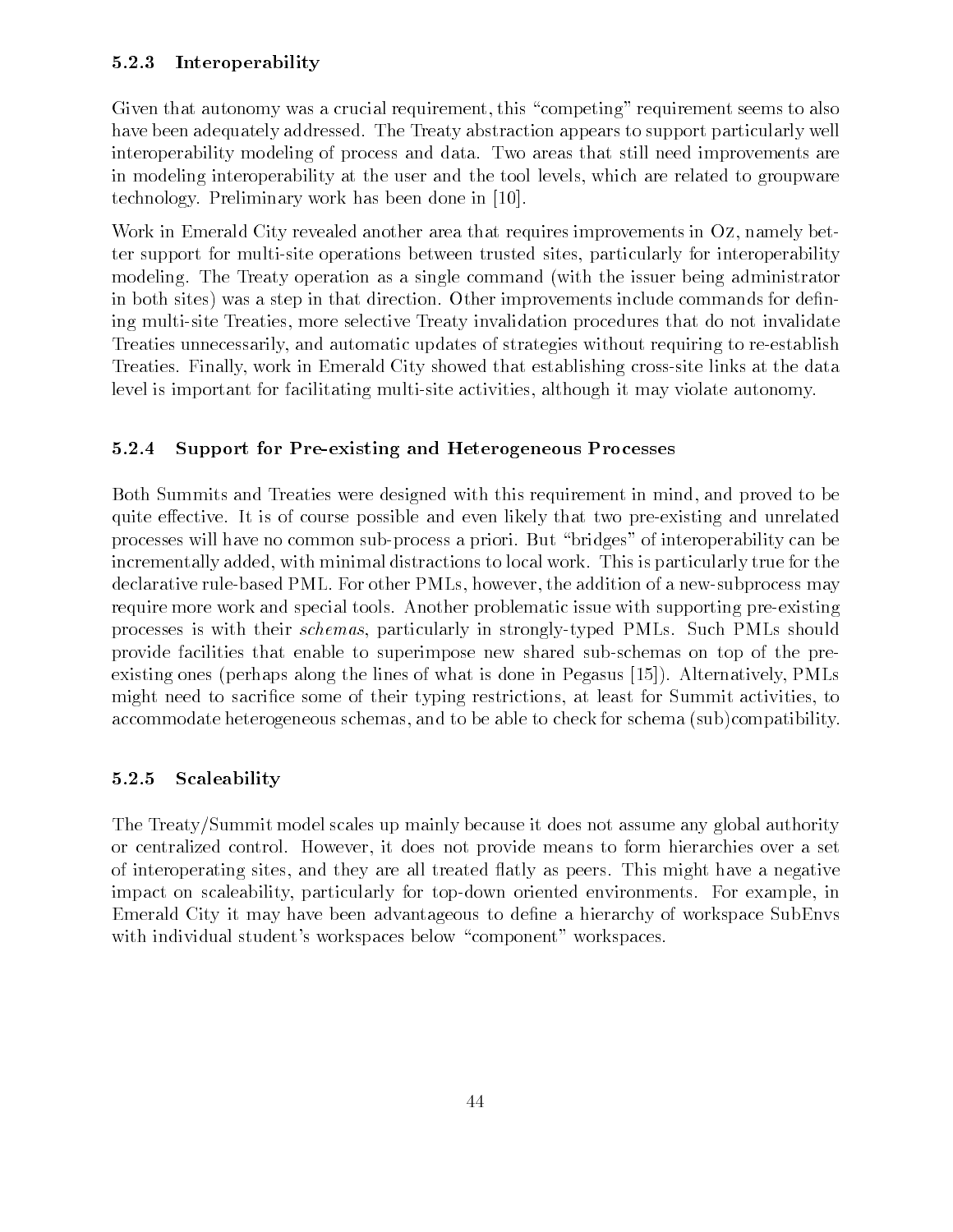#### 5.2.6 Language vs. System approaches to Treaty Definition

We already discussed in Section  $2.2.2$  some advantages of using the system-based approach. One disadvantage of this approach is that it is impossible to define a "Treaty" program with site classes as formal parameters. In Emerald City, for example, this capability would have allowed to automatically form a Treaty upon instantiation of a new workspace site in Emerald City. Instead, it was necessary to form a Treaty manually between each new workspace SubEnv and the other sites Another disadvantage of the systembased approach was that it was necessary to create a set of built-in system calls not only for creating Treaties but also for removing, listing, and updating them. This suggests language constructs for Treaties in conjunction with system calls that are called from them, as an improved approach.

# 6 Related Work

ISTAR  $[14]$ , one of the earliest software engineering environments (or "Integrated Project") Support Environments provided comprehensive support to the software development life cycle, including both management and software engineering. The main idea in ISTAR was the contractual approach in which a contract to provide the group of programmers provided to  $\mathcal{N}$ services to a manager must have welldened deliverables welldened deliverables  $\mathcal{N}$ and acceptance criteria, and might include additional constraints imposed by the client. A contractor can further delegate some of the tasks to a sub-contractor, creating a "contract hierarchy" in a top-down fashion. In addition, the ISTAR architecture permits for subcontracts in distribution of the intervention of the subcontracts recursively in distribution of the subcontracts recognized and the subcontracts recognized automously in distribution of the subcontracts recognized automou sites, since the contract databases are distinct and can be operated independently. Although ISTAR was not a somewhat had a somewhat had a somewhat had a somewhat has been defined by a somewhat has a some important step towards decentralization

Shy, Taylor, and Osterweil were among the first to explicitly identify decentralization as a key environment technology [48]. Their theoretical work draws an analogy between software development and the business corporation, and they advocate a "federated decentralization" model for PSEEs with global support for environment infrastructure capabilities and local management with means to mediate relations between local processes Among the argu ments model are the model are  $\{x\}$  which is not replaced the support is  $\pi$ communication is established under guidelines determined by the global process the actual communication is provided and maintained under the control of the local entities and Ex tensibility because integration of processes and services can be implemented gradually This preliminary model while advocating decentralization still considers every subenvironment to be strongly affiliated with the corporation and necessarily abiding by some global rules. Thus, autonomy is necessarily restricted a priori.

Heimbigner argues in [23] that just like databases, "environments will move to looser, federated, architectures ... address inter-operability between partial-environments of varying degrees of openness". He also notes that part of the reason for not adopting this approach until recently was due to the inadequacy of existing software process technology However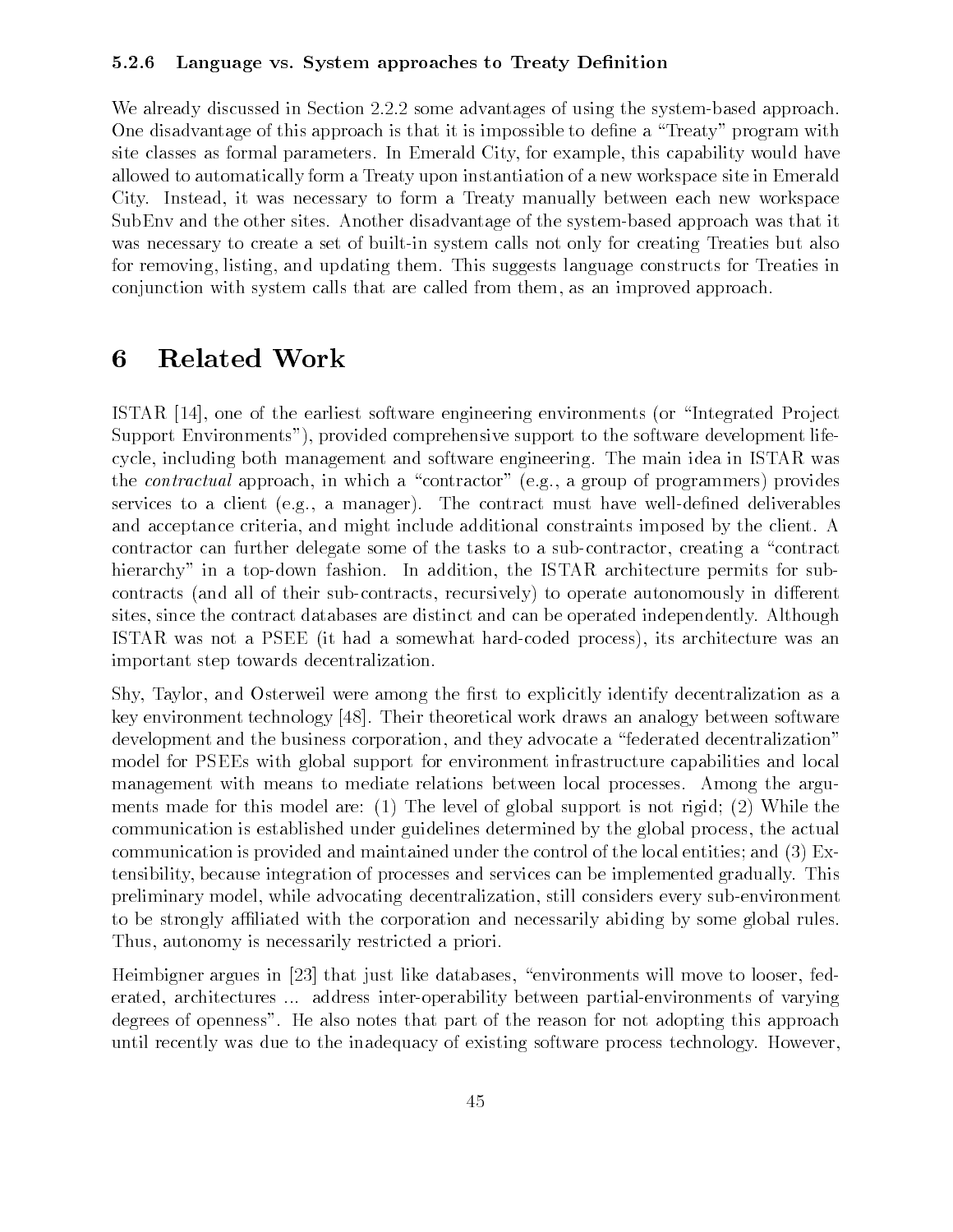his focus is on support for multiple formalisms. His proposed ProcessWall  $[24]$  is an attempt to address heterogeneity at the language level. The main idea in the ProcessWall is the separation of process *state* from the *programs* that construct the state; in theory, multiple  $p$ rocess formalisms  $p$  and rule based for writing for writing for writing for writing  $p$ fragments of a process. However, decentralization as a concept is not addressed, and in particular, the process state server is centralized.

ProcessWEAVER is a commercial product of Cap Gemini Innovation, with a Petri net based PML. Fernström describes "...in a process, which consists of a set of cooperating sub-processes, every sub-process can be characterized by the set of 'services' it provides and requires from the other sub-processes" [16]. This sounds remarkably similar to our approach. However, in the ProcessWEAVER system, "...processes are recursively structured into subprocesses of finer and finer granularity and detail." In other words, processes are defined topdown, and provide essentially for fine-grained decomposition of one global process, whereas in our approach, what is in effect the decentralized process of a global environment can be denses of the collaboration of the collaboration of the collaboration substitution of the constituent  $\mu$ autonomy concerns for local process and their artifacts, which is a fundamental requirement in our approach, is not considered.

SMART  $[17]$  is an attempt to provide a methodology and a supporting technology for the process as opposed to product lifecycle through multiformalism support whereby dierent phases in the lifecty in the lifect are supported by different formalisms and corresponding  $\mu$  and  $\mu$  , and corresponding  $\mu$ Specifically, SMART views the lifecycle of a process as consisting of a development phase; followed by analysis and possibly a simulation phase; followed by an embedding phase, in which a process model is instantiated with actual tools and product data bound to it; followed by an execution and monitoring phase, which feeds back to the development phase. Modeling, analysis, and simulation are performed with the Articulator system  $[40]$ , process execution is performed by HPs SynerVision and Matisse Islamic from HPS SynerVision and Matisse in Matisse a knowledge-base containing the artifacts that represent the process models developed in the Articulator, and serves as an integration medium between Articulator and SynerVision. Thus, the emphasis is on multi-paradigm support for the process, and on bi-directional translation- from process models to process executable programs and from the process execution state back to the process model level. From a heterogeneity standpoint, SMART can be categorized as having some degree of system heterogeneity since it integrates three different systems, and formalism heterogeneity, although not for defining different aspects of the process  $\mathbf{u}$  in Process Wallet dierent phases of a process of a process of a process of a predenedence  $\mathbf{u}$ lifecycle. However, there is no support for multiple processes with distinct instantiated products

TEMPO  $[6]$  is another PSEE that is designed to support "programming-in-the-many", i.e., projects that involve a large number of people, and therefore its emphasis is on modeling and mechanisms for supporting collaboration, coordination, and synchronization between project participants. TEMPO provides three main abstractions that facilitate modeling multi-user aspects of the process- (i) international decomposition of processes to sub-processes the top processes in a t down fashion similar to ProcessWEAVER **in multiple private views of the process** were private views of the process cess, through the *role* concept which allows to define private constraints and properties; and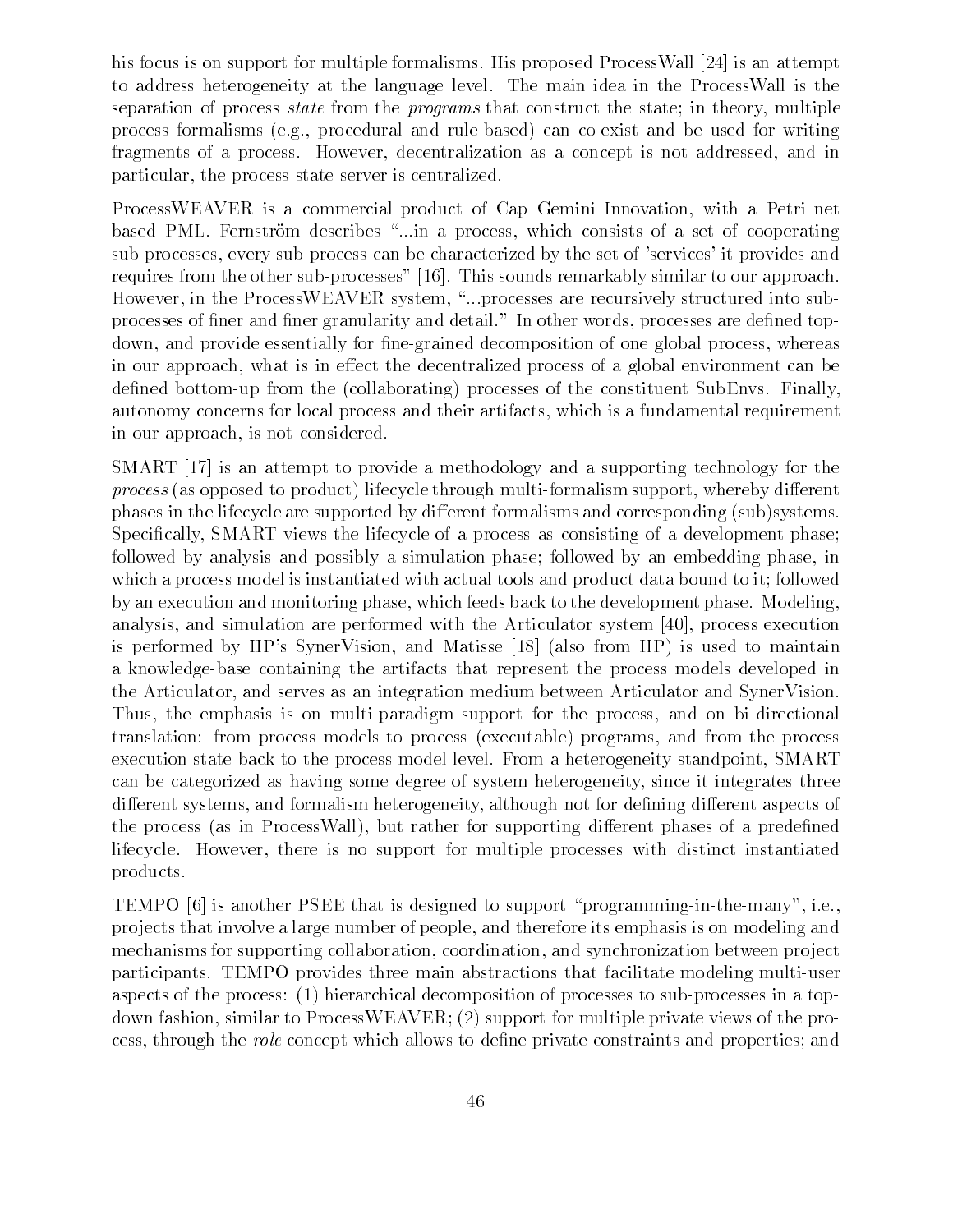active and programmable connections between role instances which are denoted and connections which are denoted trolled by *rules* with temporal constraints in addition to pre- and post-conditions. TEMPO is data-centered, and is built on top of Adele  $2\,[5]$ , an active configuration management system with data-driven triggering, which enables to realize rule processing in TEMPO. While TEMPO provides for definition of "personal" processes and supports coordination among them, it is still inherently centralized, in that it requires a single database as the coordination platform, and supports multiple views of essentially a single group process, defined in a top-down fashion.

#### **Conclusions and Future Work**  $\bf 7$

two key concerns and this research-both physical autonomy both physical autonomy both physical autonomy both p logically, so as not to force a priori any global or inter-site constraints on the definition, execution and operation of local sites, unless explicitly specified in a particular environment instance and  $\left\{ \equiv\right\}$  international control over the degree of international control over the degree of international  $\left\{ \cdot\right\}$ 

The high-level approach to address decentralization was to extend the notions of process modeling and process enactment to inter-process modeling and inter-process enactment, respectively. The former was achieved by the *Treaty*. In essence, a Treaty is an abstraction that specifies shared sub-processes for interoperability purposes while retaining the privacy of the local sub-processes. Treaties have several unique characteristics. First, they require explicit and active participation of the involved entities to mutually agree on the nature of the interoperability, thereby balancing autonomy and global specification. Second, the definition of Treaties is negrained in two respects- they are dened pairwise between every two sites that need to interoperate as opposed to being global and known in all sites of a multi-site environment; and each Treaty is formed over a single and a small sub-process unit. Still complex Treaties can be formed and subsequently executed between any number of sites and involve arbitrarily large sub-processes, by successive invocations of simple Treaties which could be optimized from the user interface perspective perspective  $\mathcal{L}_1$ of Treaties is that they are superimposed on top of preexisting processes as opposed to being specified as part of each individual process; this enables gradual and incremental establishment of interoperability and supports the decentralized bottom-up approach. Fourth, they are designed to support local evolutions including unilateral retraction from Treaties combined with dynamic Treaty verication on demand

Inter-process execution was achieved by the complementary Summit model. Summits are the execution abstraction for Treaty-defined sub-processes. They support multi-site enactment of shared sub-processes involving artifacts and/or users from multiple sites, while maximizing local execution of related private sub-processes. This is done by successively alternating between shared and private execution modes- the former is used for the synchronous ex ecution of the space  $\pi$  shared activities in vertices in and  $\pi$  artifacts tools and  $\pi$  are seen from  $\pi$ multiple sites and the latter is used for the autonomous execution of any private subtasks emanating from prerequisites and consequences of the shared activities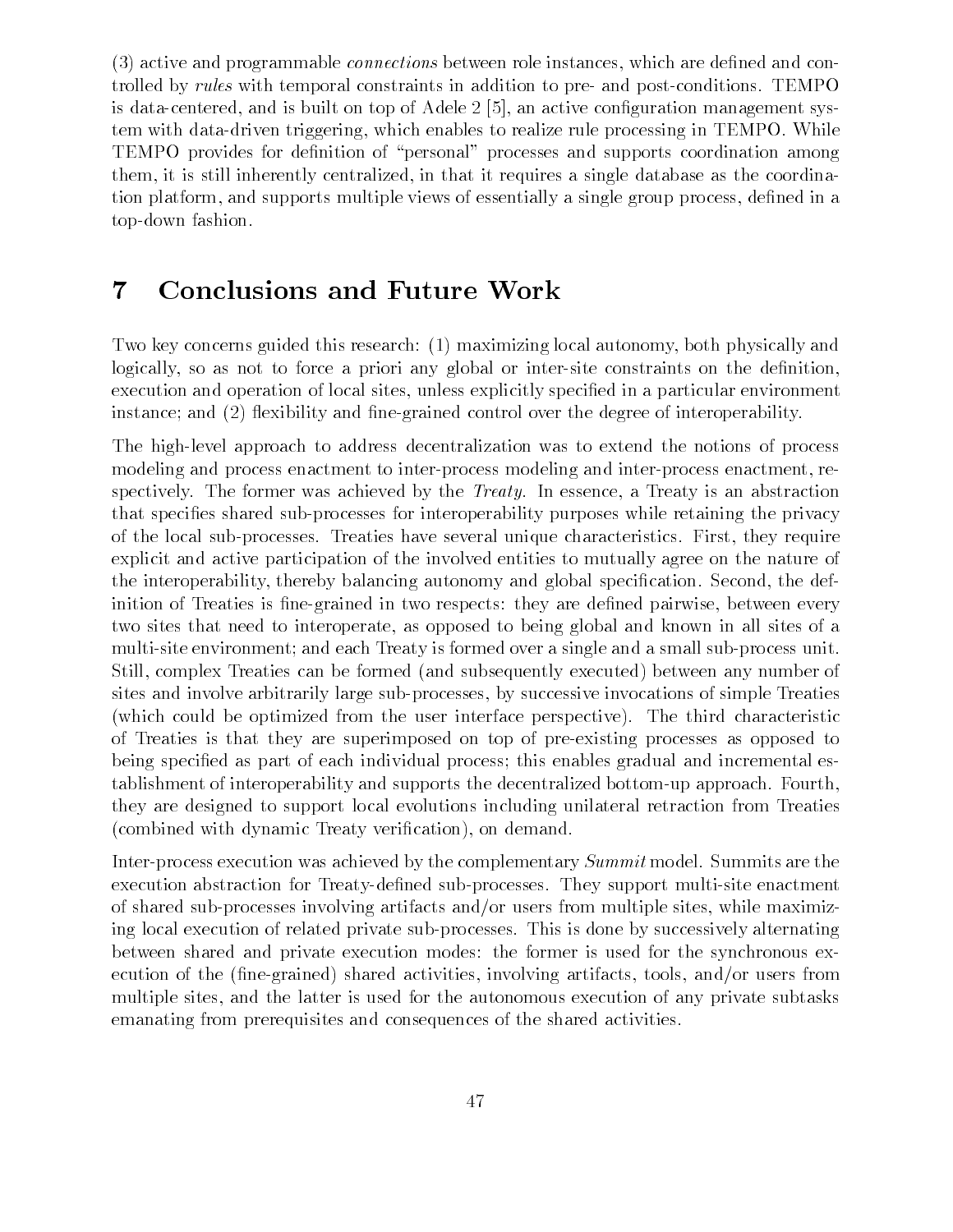## Future Work

The first issue to further explore is extensions of the basic Treaty/Summit model with more abstractions that support alternative modes of interoperability both in modeling and in execution. For example, enabling to model and enact local activities that execute simultaneously Another extension concerns enhanced groupware modeling facilities for tools and users. Finally, support for site hierarchy should be explored.

Addressing heterogeneity and interoperability at the PSEE and PML levels in conjunction with the process-interoperability model described in this paper, are other important avenues to explore

Finally it seems that the idea of describing the behavior of autonomous entities formally as a basis for constructing consistent and trustworthy interoperability among them and operating within an environment that supports their execution goes beyond software process modeling and can be applied to general distributed and decentralized system design. For example, this could be used to model and subsequently support interoperability among autonomous Internet repositories making them more active and responsive to other ob jects on the network

# Acknowledgments

We would like to thank the members of the Programming Systems Laboratory at Columbia university and particularly George Heineman and Peter Skopp who contributed signicantly to this research and to the development of Oz We also thank Lee Osterweil and K Narayanaswamy for insightful comments on earlier versions of the interoperability model Finally, we thank Karen Huff for discovering a bug in an earlier version of the Petri net example

# References

- - Gail E Kaiser Andrew Z Tong and Steven S Popovich A exible rulechaining engine for processbased software engineering In th Know ledge-Based Software Engineering Conference pages Monterey CA September - IEEE Computer Society Press
- [2] Sergio Bandinelli and Alfonso Fuggetta. Computational reflection in software process modeling: the SLANG approach In th International Conference on Software Engineering pages - - Baltimore MD May - IEEE Computer Society Press
- [3] Sergio Bandinelli, Alfonso Fuggetta, Carlo Ghezzi, and Sandro Grigolli. Process enactment in SLANG. In J.C. Derniame, editor, Software Process Technology Second European Workshop, number 635 in Lecture Notes in Computer Science. Springer-Verlag, Trondheim, Norway. September -
- [4] Naser S. Barghouti. Supporting cooperation in the MARVEL process-centered SDE. In Herbert Weber, editor, 5th ACM SIGSOFT Symposium on Software Development Environments, pages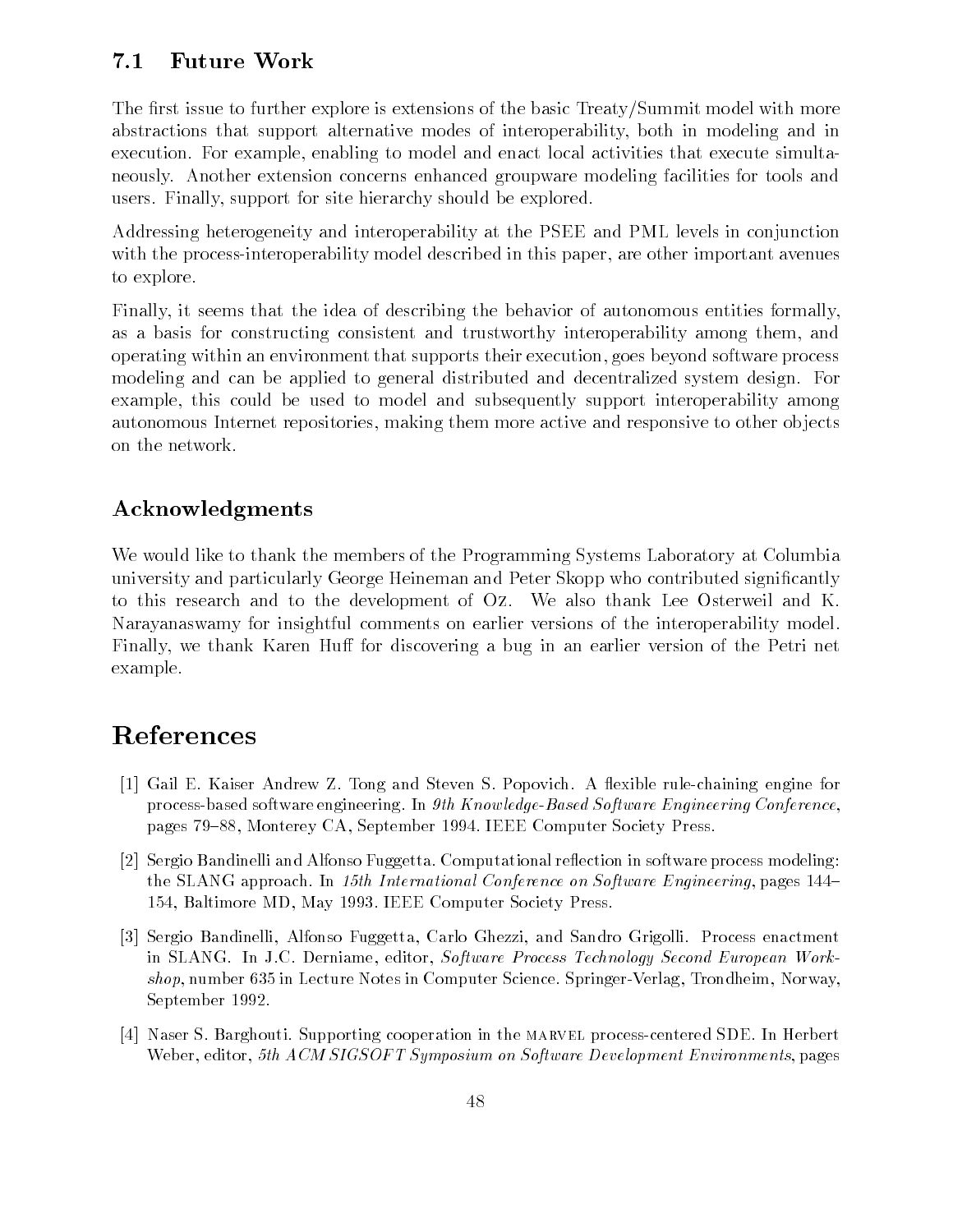-- Tysons Corner VA December - Special issue of Software Engineering Notes - 

- [5] Noureddine Belkhatir, Jacky Estublier, and Walcelio L. Melo. Adele 2: A support to large software development process. In Mark Dowson, editor, 1st International Conference on the Software Process Manufacturing Complex Systems pages -- Redondo Beach CA Oc tober - IEEE Computer Society Press, and IEEE Computer Society Press, and IEEE Computer Society Press, and IEEE
- [6] Noureddine Belkhatir, Jacky Estublier, and Walcelio L. Melo. Software process model and work space control in the Adele system. In 2nd International Conference on the Software Process Continuous Software Process Improvement pages -- Berlin Germany February - IEEE Computer Society Press, 2008. IEEE Computer Society Press, 2008. IEEE Computer Society Press, 2008. IEEE
- [7] Israel Ben-Shaul and Gail E. Kaiser. A Paradigm for Decentralized Process Modeling. Kluwer Academic Publishers Boston -
- Ist account and and Gail E Contract and A contract the contract process for a distributed social and velopment environment. In 2nd International Workshop on Configurable Distributed Systems. pages -- Pittsburgh PA March - IEEE Computer Society Press
- [9] Israel Z. Ben-Shaul and Gail E. Kaiser. A paradigm for decentralized process modeling and its realization in the  $oz$  environment. In 16th International Conference on Software Engineering. pages -- Sorrento Italy May - IEEE Computer Society Press
- isri sranel za en die Gail E Kaiser Process support for synchronous groupware activities and the second ties. Technical Report CUCS-002-95, Columbia University Department of Computer Science, January -
- -- Israel Z BenShaul Gail E Kaiser and George T Heineman An architecture for multi user software development environments. Computing Systems, The Journal of the USENIX association of show spokes because the space of the space of the space of the space of the space of the space o
- - Omran A Bukhres Jiansan Chen Weimin Du and Ahmed K Elmagarmid Interbase An execution environment for heterogeneous software systems. Computer,  $26(8)$ :57-69, August
- - Noam Chomsky On certain formal properties of grammars Information and Control
- - Mark Dowson ISTAR an integrated pro ject support environment In Peter Henderson editor Active Service Software Engineering Symposium on Practical Software Symposium on Practical Software Software Development Environments pages Palo Alto CA December - Special issue of SIGPLAN NOTICES - In the state of the state of the state of the state of the state of the state of the state of
- is also alternative all the Pegasus multidatabase system computer computer is also all the computer of  $\sim$
- - Christer Fernstrom PROCESS WEAVER Adding process support to UNIX In nd International Conference on the Software Process: Continuous Software Process Improvement, pages - Berlin Germany February - IEEE Computer Society Press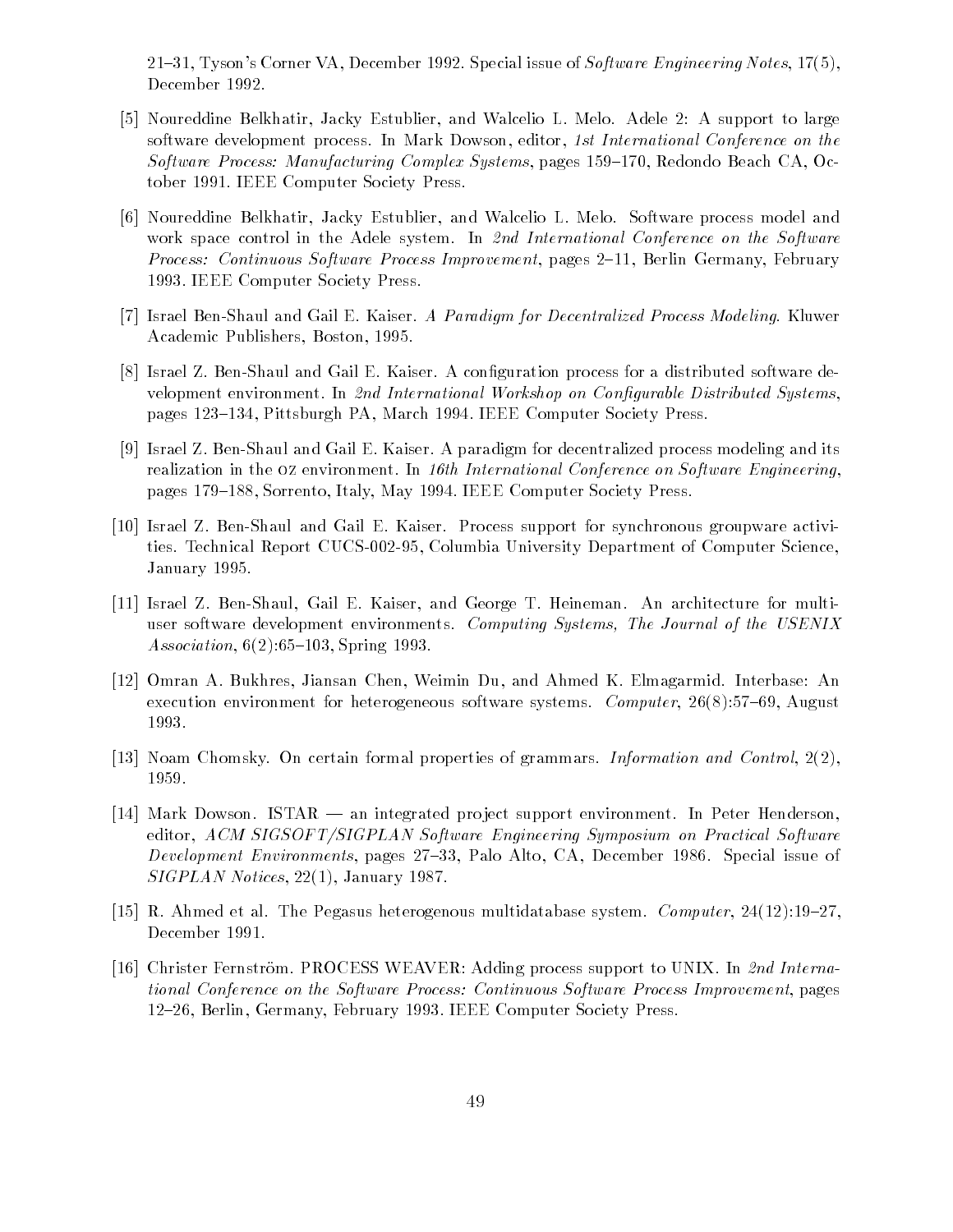- - Panka j K Garg Peiwei Mi Thuan Pham Walt Scacchi and Gary Thunquest The SMART approach for software process engineering. In 16th International Conference on Software  $En$ gineering pages - Sorrento Italy May - IEEE Computer Society Press
- - PK Garg T Pham B Beach A Deshpande A Ishizaki K Wentzel and W Fong Ma tisse: A knowldge-based team programming environment. International Journal of Software encyment ing and Engineering - encyment ing a species - and encyment
- - Dimitrios Georgakopoulos Mark Hornick and Amit Sheth An overview of workow manage ment: From process modeling to workflow automation infrastructure. Distributed and Parallel Databases --- -
- [20] Mark A. Gisi and Gail E. Kaiser. Extending a tool integration language. In Mark Dowson, editor, 1st International Conference on the Software Process: Manufacturing Complex Systems. pages - Redondo Beach CA October -- IEEE Computer Society Press
- - Volker Gruhn and Rudiger Jegelka An evaluation of FUNSOFT nets In JC Derniame editor, Software Process Technology Second European Workshop, number 635 in Lecture Notes in Computer Science pages -- SpringerVerlag Trondheim Norway September -
- [22] Dennis Heimbigner. Proscription versus Prescription in process-centered environments. In Takuya Katayama, editor, 6th International Software Process Workshop: Support for the Software Process pages - Hakodate Japan October - Hakodate Japan October - Hakodate Japan October - Hakodate Japan
- [23] Dennis Heimbigner. A federated architecture for envrionments: Take II. In Preprints of the Process Sensitive SEE Architectures Workshop Boulder CO September -
- [24] Dennis Heimbigner. The ProcessWall: A process state server approach to process programming. In Herbert Weber, editor, 5th ACM SIGSOFT Symposium on Software Development environments pages - en corner - passer - essent - en corner de sons corner de corner de corporation -Engineering Notes - December -
- [25] George T. Heineman and Gail E. Kaiser. An architecture for integrating concurrency control into environment frameworks. In 17th International Conference on Software Engineering. pages - Seattle WA April - IEEE Computer Society Press
- [26] George T. Heineman, Gail E. Kaiser, Naser S. Barghouti, and Israel Z. Ben-Shaul. Rule chaining in MARVEL: Dynamic binding of parameters. IEEE Expert,  $7(6)$ :26-32, December
- SynerVision for SoftBench A Process Engine for Teams Marketing literature
- [28] Hajimu Iida, Takeshi Ogihara, Katsuro Inoue, and Koji Torii. Generating a menu-oriented navigation system from formal description of software development activity sequence In Mark Dowson, editor, 1st International Conference on the Software Process: Manufacturing Complex Systems pages Redondo Beach CA October -- IEEE Computer Society Press
- [29] Gail E. Kaiser, Israel Z. Ben-Shaul, and Steven S. Popovich. Implementing activity structures process modeling on top of the marvel environment kernel Technical Report CUCS- Columbia University September --
- [30] Gail E. Kaiser, Peter H. Feiler, and Steven S. Popovich. Intelligent assistance for software development and maintenance IEEE Software IEEE Software IEEE Software IEEE Software IEEE Software IEEE Software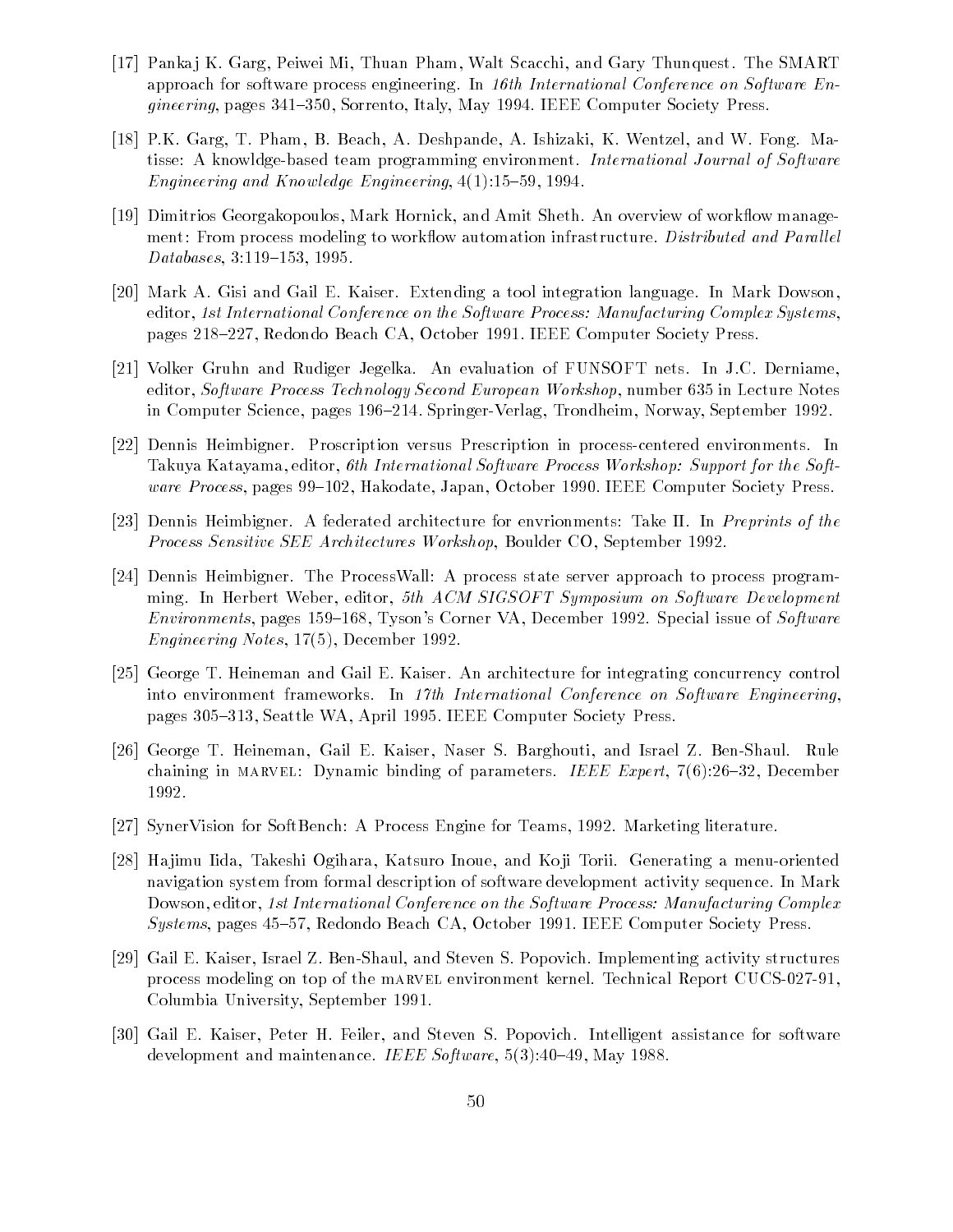- - Gail E Kaiser Steven S Popovich and Israel Z BenShaul A bilevel language for software process modeling. In Walter F. Tichy, editor, *Configuration Management*, number 2 in Trends in Software chapter is pages in Sons - Sons - Sons - Sons - Sons - Sons
- [32] Takuya Katayama. A hierarchical and functional software process description and its enaction. In 11th International Conference on Software Engineering, pages 343–352, Pittsburgh PA, May - IEEE Computer Science Press Computer Science Press Computer Science Press Computer Science Press Computer Sc
- [33] Marc I. Kellner and H. Dieter Rombach. Session summary: Comparisons of software process descriptions. In Takuya Katayama, editor, 6th International Software Process Workshop: support for the Software Process pages - Process panel of the May 2019 and 2019 and 2019 and 2019 and Society Press
- [34] Balachander Krishnamurthy and Naser S. Barghouti. Provence: A process visualization and enactment environment. In Ian Sommerville and Manfred Paul, editors,  $4th \; European Software$ ency conference and conference in Lecture and Conference and the Computer Science pages and the second Springer Verlag Garmische Garmischen Germannen Germannen germannten September -
- programming Systems English Darkover manual December Programming Programming Programming Programming University Department of Computer Science -
- Programming Systems Laboratory Marvel Administrators manual Technical Report CUCS Columbia University Department of Computer Science March -
- Ted G Lewis Where is clients to compute the software measured Computer ( April April April April April
- [38] Jeff Magee, Naranker Dulay, and Jeff Kramer. Structuring parallel and distributed progrmas software Engineering Islamiching of Engineering and March 2014
- [39] Jeff Magee, Jeff Kramer, and Morris Sloman. Constructing distributed systems in Conic. IEEE where we have also speed the Engineering and we present a replacement wat the c
- Peiwei Mi and Walt Scacchi Modeling articulation work in software engineering processes In Mark Dowson, editor, 1st International Conference on the Software Process: Manufacturing Complex Systems pages -- Redondo Beach CA October -- IEEE Computer Society Press
- - Peiwei Mi and Walt Scacchi Process integration in CASE environments IEEE Software March -
- [42] Naftaly H. Minsky. Law-governed systems. Software Engineering Journal, 6(5):285–302, September --
- [43] John R. Nicol, C. Thomas Wilkes, and Frank A. Manola. Object orientation in heterogeneous distributed computing systems  $\mathcal{L}$  and  $\mathcal{L}$  and  $\mathcal{L}$  and  $\mathcal{L}$  and  $\mathcal{L}$  and  $\mathcal{L}$  and  $\mathcal{L}$  and  $\mathcal{L}$  and  $\mathcal{L}$  and  $\mathcal{L}$  and  $\mathcal{L}$  and  $\mathcal{L}$  and  $\mathcal{L}$  and  $\mathcal{L}$  and  $\mathcal{L}$
- [44] Maria H. Penedo. Life-cycle (sub) process scenario. In Carlo Ghezzi, editor, 9th International Software Process Workshop pages --- Airlie VA October - IEEE Computer Society Press
- [45] James L. Peterson. Petri Net Theory and The Modeling of Systems. Prentice-Hall, Englewood Clis NJ --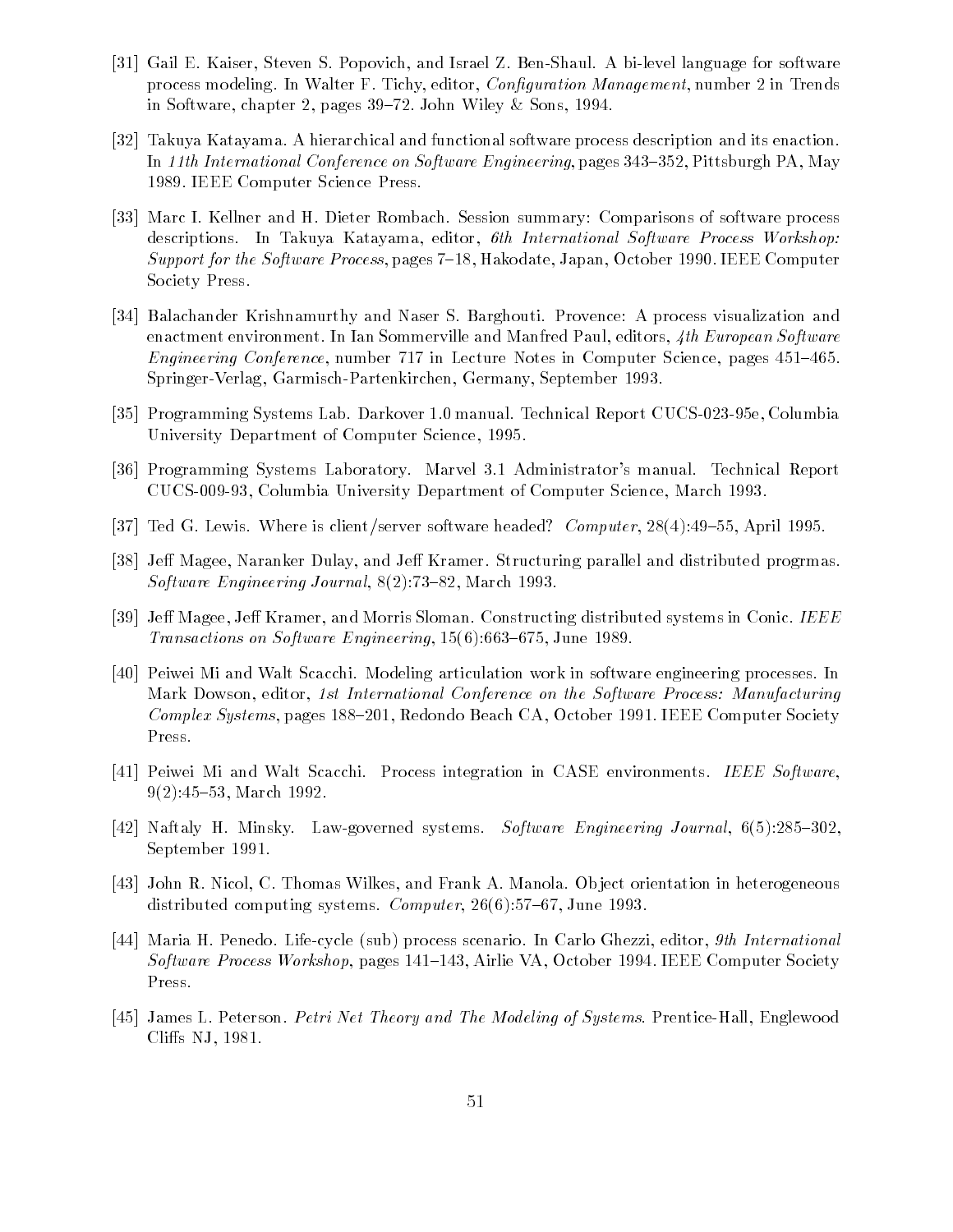- CLF Pro ject CLF Manual USC Information Sciences Institute January -
- [47] Yoichi Shinoda and Takuya Katayama. Towards formal description and automatic generation of programming environments. In Fred Long, editor, Software Engineering Environments International Workshop on Environments, number 467 in Lecture Notes in Computer Science, pages - SpringerVerlag Chinon France September -
- [48] Izhar Shy, Richard Taylor, and Leon Osterweil. A metaphor and a conceptual architecture for software development enviornments. In Fred Long, editor, Software Engineering Environments International Workshop on Environments, volume 467 of Lecture Notes in Computer Science. pages is significated chinon framework and the chinon framework september of the september of  $\sim$
- [49] Robert E. Strom, David F. Bacon, Arthur P. Goldberg, Andy Lowry, Daniel M. Yellin, and Shaula Alexander Yemini. Hermes A Language for Distributed Computing. Prentice-Hall, Englewood Clis NJ --
- [50] Giuseppe Valetto and Gail E. Kaiser. Enveloping sophisticated tools into computer-aided software engineering environments In IEEE th International Workshop on Computer-Aided Software Engineering pages Toronto Ontario Canada July -
- - Wilhelm Schafer Burkhard Peuschel and Stefan Wolf A knowledgebased software develop ment environment supporting cooperative work. International Journal on Software Engineering the engineering of the engineering of the engineering of the engineering of the engineering of the engineering of the engineering of the engineering of the engineering of the engineering of the engineering of the engin

# Appendix  $A: A$  Sample Treaty Rule from Emerald City

```
# A Treaty rule for Updating interfaces for Workspace Project
# (LOCAL_PROJECT) based on changes in the Master Project (PROJECT)
update in the second control of the second control of the second control of the second control of the second c
 and exists SUBSYSTEM s suchthat and ancestor 
p s

                                      (?s.Name = ?lp.subsystem))# Find local interface
      # --------------------
      (forall PROTOTYPE ?LPT suchthat (member
                                           [?lp.proto ?LPT])[?lp.inc ?i])(exists INC ?i suchthat (member
      (forall HFILE ?h suchthat (member
                     ?<sub>h</sub>[?i.hfiles ?h])# Find master interfaces
      # ----------------------
      (forall PROTOTYPE ?PT suchthat (member
                                          [?p.proto ?PT]))
      (exists INC ?ii suchthat (member)
                                          [?lp.interrface ?ii]))
      (forall COMPONENT ?CD suchthat (ancestor [?s
                                                       ?CD]))
      (forall LIB 31 suchthat (linkto)
                                          [?CD.1ib ?1])
```